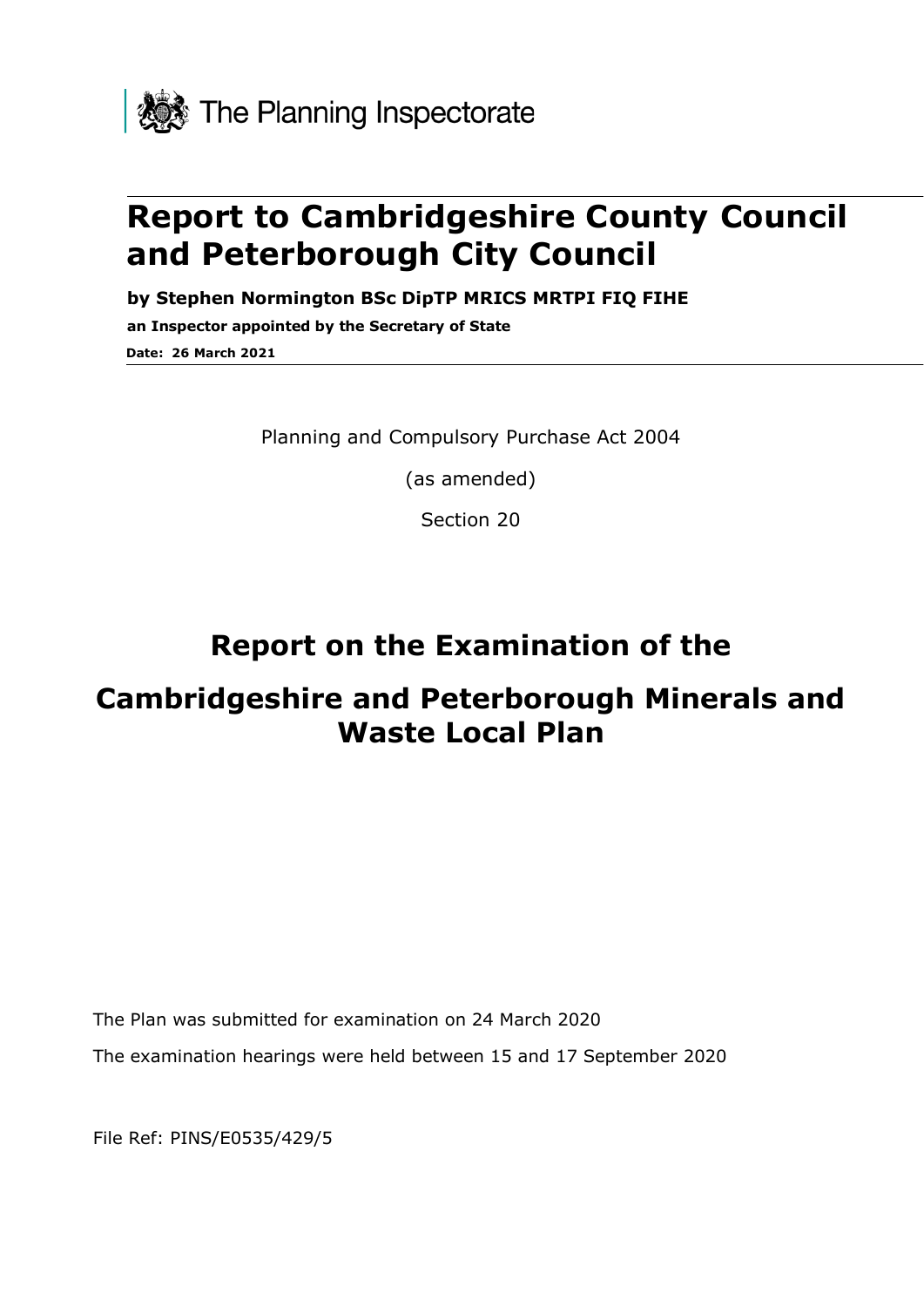## **Contents**

| Abbreviations used in this report                                                                                                                                                                                                                                                                                                                                                                                                                                     |                                                                                                           |  |  |  |  |
|-----------------------------------------------------------------------------------------------------------------------------------------------------------------------------------------------------------------------------------------------------------------------------------------------------------------------------------------------------------------------------------------------------------------------------------------------------------------------|-----------------------------------------------------------------------------------------------------------|--|--|--|--|
| Non-Technical Summary                                                                                                                                                                                                                                                                                                                                                                                                                                                 | page 4                                                                                                    |  |  |  |  |
| Introduction                                                                                                                                                                                                                                                                                                                                                                                                                                                          | page 5                                                                                                    |  |  |  |  |
| <b>Plan Context</b>                                                                                                                                                                                                                                                                                                                                                                                                                                                   | page 6                                                                                                    |  |  |  |  |
| <b>Public Sector Equality Duty</b>                                                                                                                                                                                                                                                                                                                                                                                                                                    | page 6                                                                                                    |  |  |  |  |
| Assessment of Duty to Co-operate                                                                                                                                                                                                                                                                                                                                                                                                                                      | page 7                                                                                                    |  |  |  |  |
| Assessment of Other Aspects of Legal Compliance                                                                                                                                                                                                                                                                                                                                                                                                                       |                                                                                                           |  |  |  |  |
| Assessment of Soundness                                                                                                                                                                                                                                                                                                                                                                                                                                               |                                                                                                           |  |  |  |  |
| Issue 1 - Vision, Aims and Objectives<br>Issue 2 - Provision for aggregate minerals<br>Issue 3 - Secondary and recycled aggregates<br>Issue 4 - Safeguarding of mineral resources and infrastructure<br>Issue 5 - Other minerals of importance<br>Issue 6 - Waste needs<br>Issue 7 - Waste management provision<br>Issue 8 - Protecting people and the environment<br>Issue 9 - Detailed development requirements for MAAs<br>Issue 10- Monitoring and Implementation | page 9<br>page 11<br>page 15<br>page 16<br>page 17<br>page 19<br>page 21<br>page 25<br>page 27<br>page 28 |  |  |  |  |
| Overall Conclusion and Recommendation                                                                                                                                                                                                                                                                                                                                                                                                                                 |                                                                                                           |  |  |  |  |
| <b>Schedule of Main Modifications</b>                                                                                                                                                                                                                                                                                                                                                                                                                                 |                                                                                                           |  |  |  |  |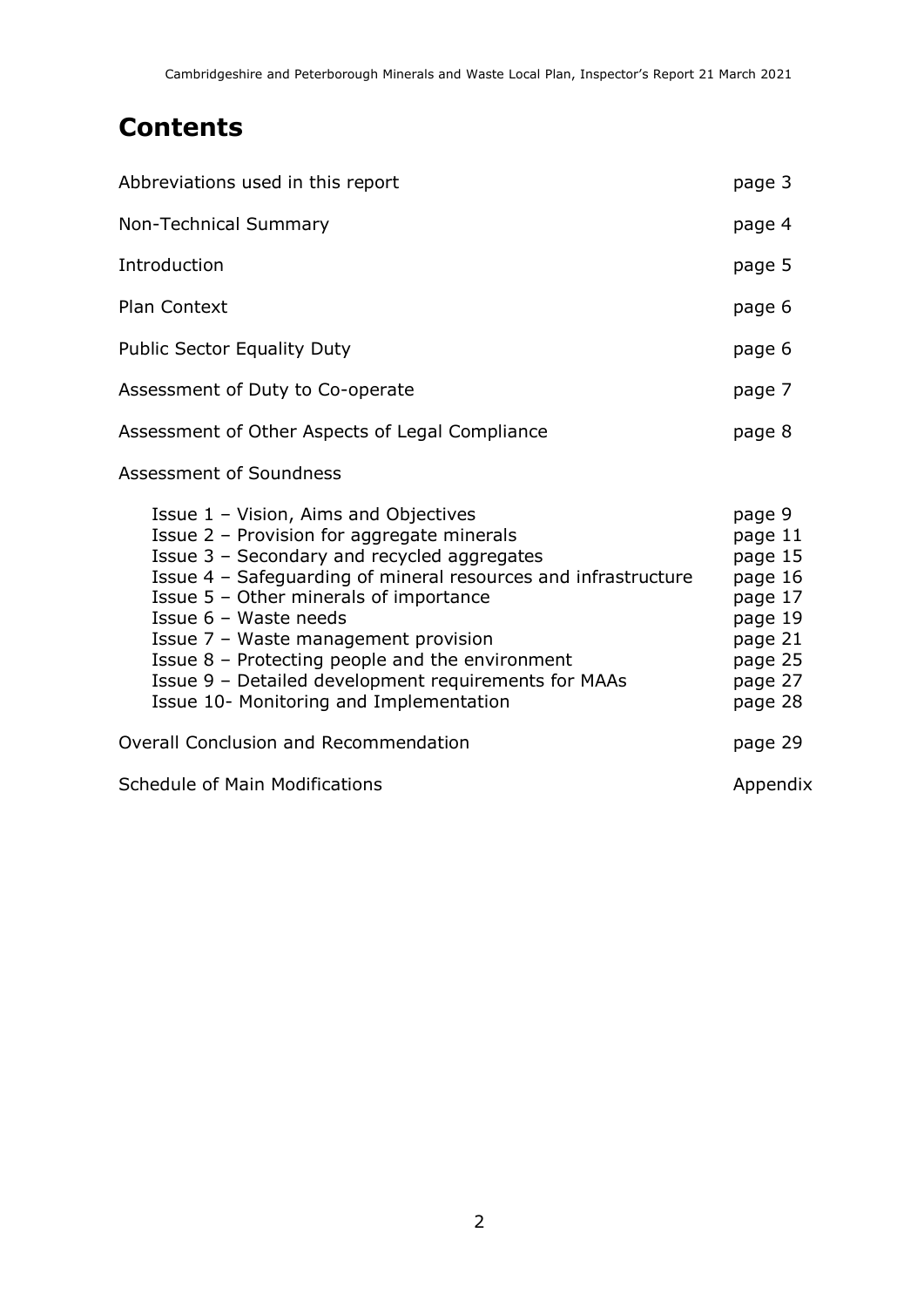# **Abbreviations used in this report**

| Appropriate Assessment                        |
|-----------------------------------------------|
| Aggregate Working Party                       |
| <b>Consultation Area</b>                      |
| <b>Commercial and Industrial Waste</b>        |
| Construction, Demolition and Excavation Waste |
| Duty to Co-operate                            |
| <b>Equalities Impact Assessment</b>           |
| <b>Habitats Regulations Assessment</b>        |
| Local Aggregates Assessment                   |
| Mineral Allocation Area                       |
| Mineral Development Area                      |
| Main Modification                             |
| Mineral Planning Authority                    |
| Mineral Safeguarding Area                     |
| Million tonnes                                |
| Million tonnes per annum                      |
| National Planning Policy Framework            |
| National Planning Policy for Waste            |
| <b>Planning Practice Guidance</b>             |
| Sustainability Appraisal                      |
| Statement of Community Involvement            |
| <b>Statement of Common Ground</b>             |
| Transport Infrastructure Area                 |
| Waste management Area                         |
| <b>Waste Needs Assessment</b>                 |
| <b>Waste Planning Authority</b>               |
| <b>Water Recycling Area</b>                   |
|                                               |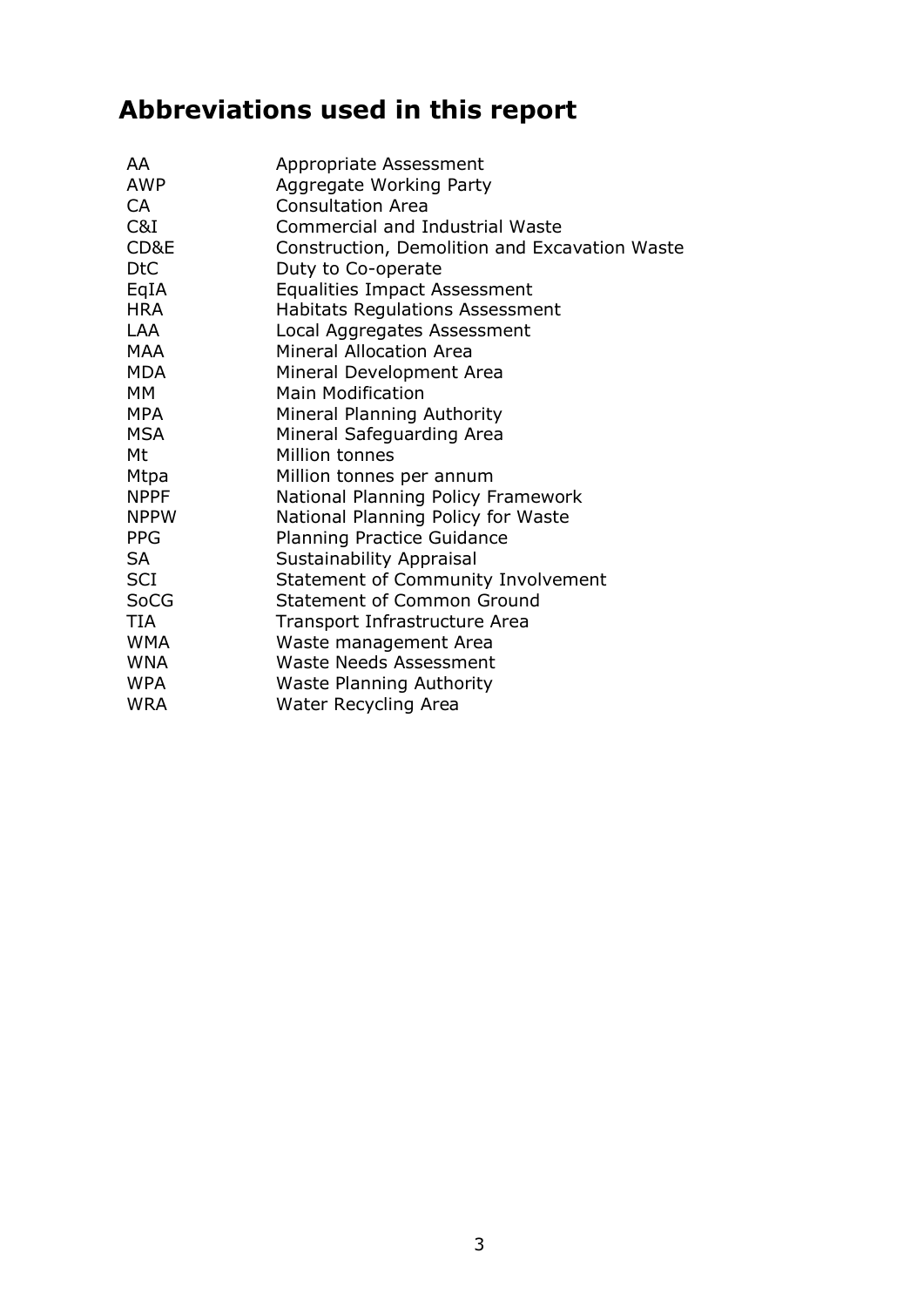## **Non-Technical Summary**

This report concludes that the Cambridgeshire and Peterborough Minerals and Waste Local Plan (the Plan) provides an appropriate basis for mineral and waste planning within the County of Cambridgeshire and the City of Peterborough, provided that a number of main modifications [MMs] are made to it. Cambridgeshire County Council and Peterborough City Council (the Councils), as joint Mineral Planning Authorities (MPAs) and joint Waste Planning Authorities (WPAs), have specifically requested that I recommend any MMs necessary to enable the Plan to be adopted.

Following the virtual hearing sessions, the Councils prepared schedules of the proposed modifications and, where necessary, carried out Sustainability Appraisal (SA) and Habitats Regulations Assessment (HRA) of the changes. The MMs were subject to public consultation over a six-week period. In some cases I have amended their detailed wording where necessary. I have recommended the inclusion of the MMs in the Plan after considering all the representations made in response to consultation on them.

The Main Modifications can be summarised as follows:

- Ensuring that the calculation methodology used to determine that the provision required for the steady and adequate supply of sand and gravel is clear and reflects the requirement to maintain a seven-year landbank.
- Ensuring that the allocation of sites for mineral extraction adequately considers the significance of heritage assets, including any contribution made to their significance by their setting and that related policies and supporting text are consistent with the National Planning Policy Framework (NPPF).
- Ensuring that the approach to the safeguarding of mineral resources and infrastructure is robust and clear.
- Revising the approach to the provision of waste management facilities to be consistent with the locational strategy of the Plan.
- Revising the approach to the consideration of co-locational waste management development to be consistent with the broad spatial strategy for the location of new waste management development.
- Amending the Development Management Policies to provide clarification and consistency with the NPPF.
- A number of other modifications to ensure that the plan is positively prepared, justified, effective and consistent with national policy.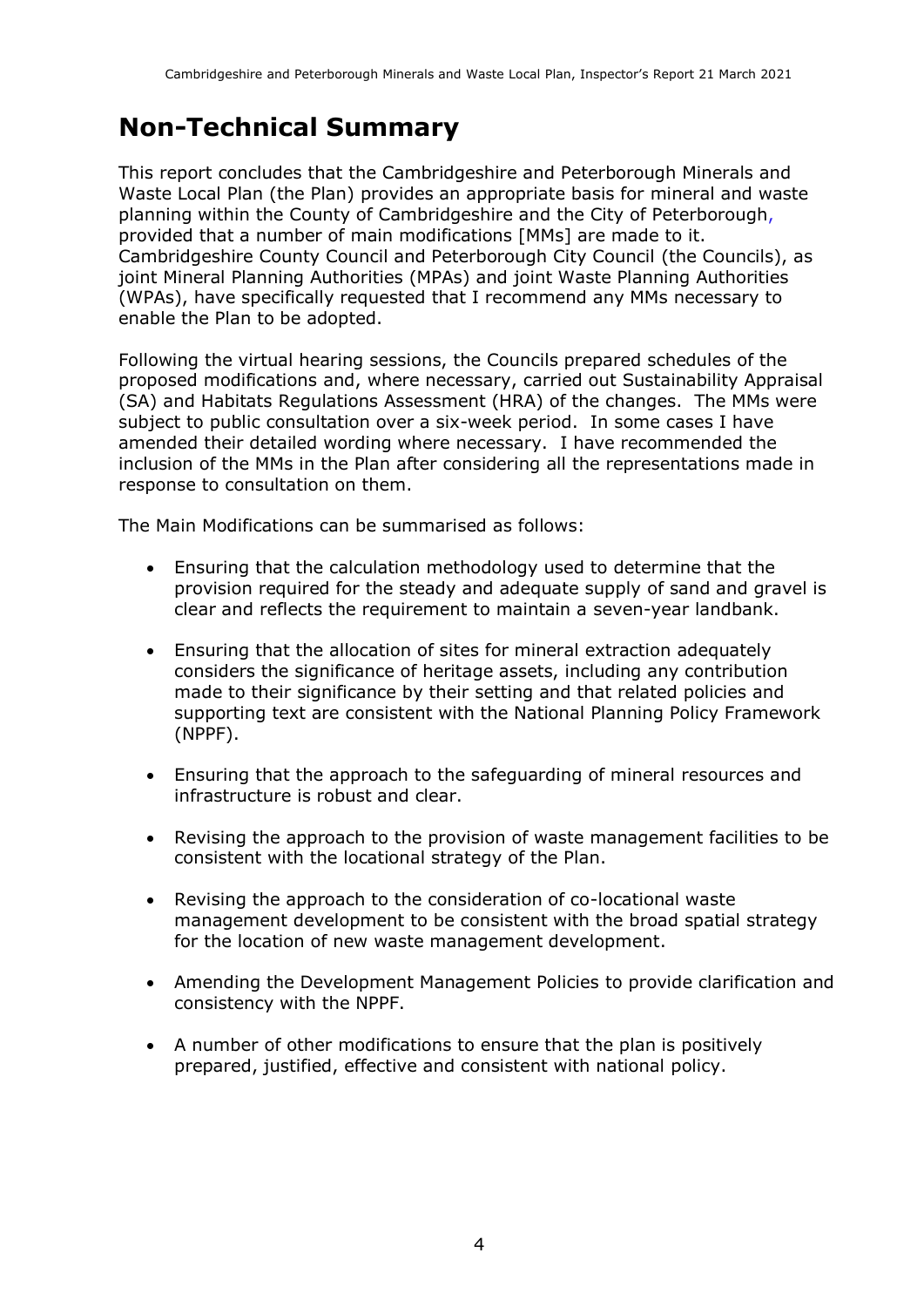# **Introduction**

- 1. This report contains my assessment of the Plan in terms of Section 20(5) of the Planning and Compulsory Purchase Act 2004 (as amended). It considers first whether the Plan's preparation has complied with the Duty to Co-operate (DtC). It then considers whether the Plan is compliant with the legal requirements and whether it is sound. The National Planning Policy Framework 2019 (NPPF) (paragraph 35) makes it clear that, in order to be sound, a Local Plan should be positively prepared, justified, effective and consistent with national policy.
- 2. The starting point for the examination is the assumption that Cambridgeshire County Council and Peterborough City Council have submitted what they consider to be a sound plan. The Cambridgeshire and Peterborough Minerals and Waste Local Plan, submitted in March 2020, formed the basis for my examination. It is the same document as was published for consultation in November 2019 to January 2020.

### **Main Modifications**

- 3. In accordance with section 20(7C) of the 2004, Act the Councils requested that I should recommend any main modifications [MMs] necessary to rectify matters that make the Plan unsound and thus incapable of being adopted. My report explains why the recommended MMs are necessary. The MMs are referenced in bold in the report in the form **MM1, MM2** etc, and are set out in full in the Appendix to this report.
- 4. Following the examination hearings, the Councils prepared a schedule of proposed MMs. This was considered in the context of the SA and HRA. Where necessary, appropriate amendments were made to the SA. No further amendments were deemed necessary to the HRA. The MM schedule was subject to public consultation for a period of six weeks in November-December 2020.
- 5. I have taken account of the consultation responses in coming to my conclusions in this report and in this light I have made some amendments and deletions to the detailed wording of the MMs and added consequential modifications where these are necessary for consistency or clarity. None of the amendments significantly alters the content of the modifications as published for consultation or undermines the participatory processes and SA and HRA that have been undertaken. Where necessary I have highlighted these amendments in the report. None of the responses to the MM consultation raised matters requiring further oral Hearings.

### **Policies Map**

6. The Councils (in collaboration with District Council's across Cambridgeshire) must maintain an adopted policies map which illustrates geographically the application of the policies in the adopted development plan. When submitting a local plan for examination, the Councils are required to provide a submission policies map showing the changes to the adopted policies map that would result from the proposals in the submitted Plan. In this case, the submission policies map comprises the set of plans identified as Proposed Submission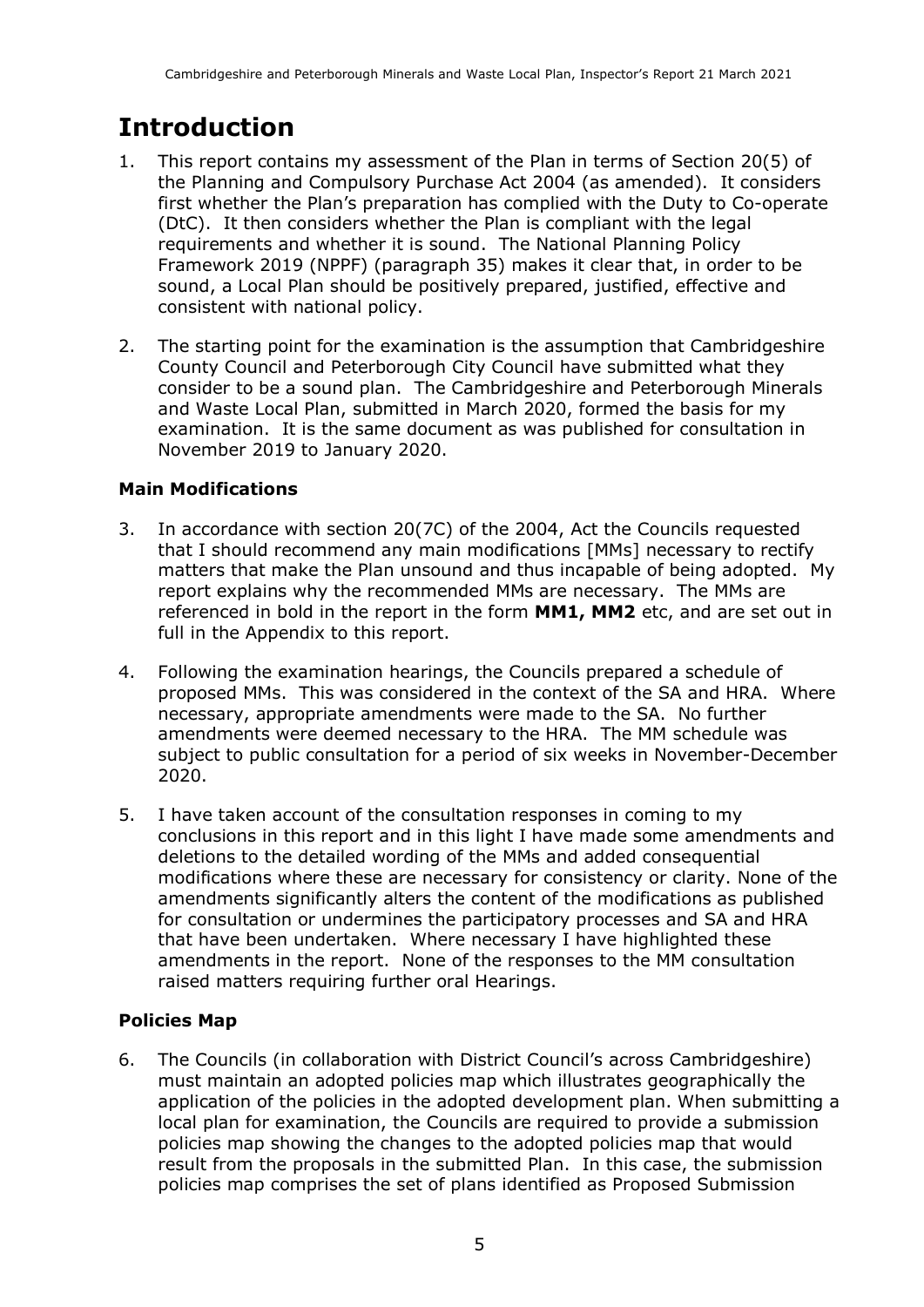(Publication) Draft Policies Map – November 2019 as set out in Core Document CD05d.

7. The policies map is not defined in statute as a development plan document and so I do not have the power to recommend main modifications to it. However, none of the MMs recommended in this Report require corresponding changes to the policies map.

## **Context of the Plan**

- 8. The two Councils have previously produced a joint Minerals and Waste Development Plan Core Strategy Development Plan Document, adopted in July 2011, and a Minerals and Waste Development Plan Site Specific Proposals Development Plan Document, adopted in February 2012.
- 9. The Councils have identified that these two Plans are becoming out of date and in 2017 commenced a review of the adopted policies contained therein. This identified that some policies were in need of review and in light of the changes made to the national planning system since these Plans were adopted it was determined that a full review of the adopted Plans was necessary. Consequently, the new Plan submitted for examination is intended to replace both of the adopted Plans referred to above.

# **Public Sector Equality Duty**

- 10. Throughout the examination, I have had due regard to the equality impacts of the Plan in accordance with the Public Sector Equality Duty, contained in Section 149 of the Equality Act 2010. The Equalities Impact Assessment (EqIA) (CD09) identifies that the Plan does not lead to any adverse impacts or cause discrimination to any particular groups within the Plan area.
- 11. I have detected no issue that would be likely to impinge upon the three aims of the Act to eliminate discrimination, advance equality of opportunity and foster good relations or affect persons of relevant protected characteristics of age; disability; gender reassignment; pregnancy and maternity; race; religion or belief; sex; and sexual orientation.
- 12. In addition to the above protected characteristics, the EqIA also considers the impact on living in a rural area, particularly with regard to the impact of mineral development. Although where people live is not a characteristic protected by law, the Councils have taken into account how location may affect people's experience of a policy or service. By their nature, minerals can only be extracted where they occur. As most of the sites and allocations are in the rural areas, it is to be expected that residents living in areas around existing and proposed mineral sites will be affected more by the environmental and amenity impacts as opposed to those residing in urban areas.
- 13. The Plan seeks to mitigate any impact that comes to light as part of the more detailed planning application process. Policies in the Plan are proposed to be used to mitigate against any negative effects of a mineral/waste development proposal. Overall, I have no reason to question the conclusions of the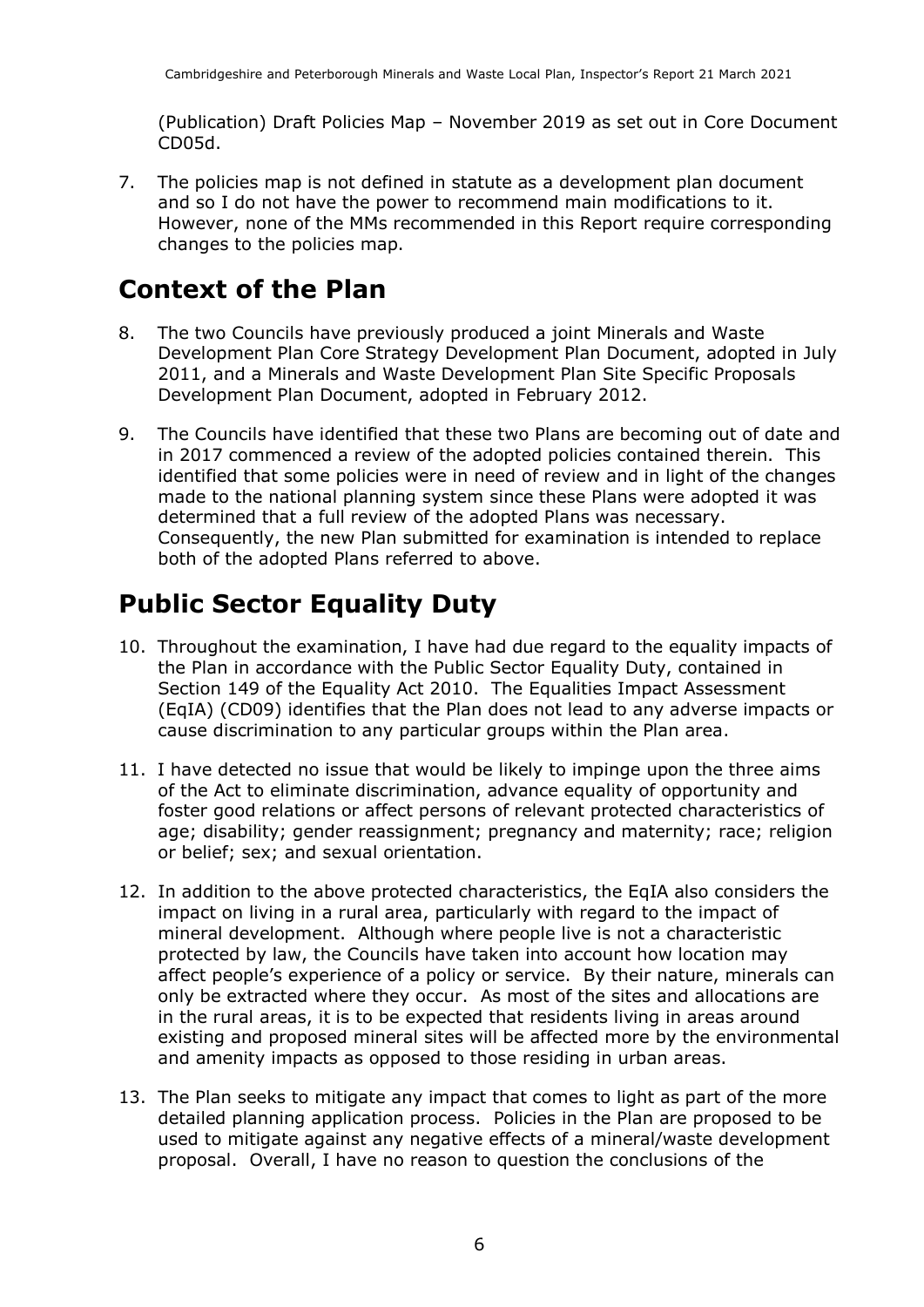submitted EqIA that the Plan is not expected to discriminate against any sections of the community.

### **Assessment of Duty to Co-operate**

- 14. Section 20(5)(c) of the 2004 Act requires that I consider whether the Councils have complied with any duty imposed on it by section 33A in respect of the Plan's preparation. When preparing the Plan the Councils are required to engage constructively, actively and on an on-going basis with a range of local authorities and a variety of prescribed bodies in order to maximise the effectiveness of plan preparation with regard to strategic, cross-boundary matters.
- 15. Details of how the Councils have met this duty are set out in the 'Duty to Co-operate Statement' (CD08) and 'Statement of Consultation' (CD11a, CD11b and CD11c) and the Councils written responses to pre-hearing questions (WS30 – WS41). These documents set out where, when, with whom and on what basis co-operation has taken place over all relevant strategic matters.
- 16. The evidence demonstrates that the Councils have worked closely with neighbouring minerals and waste planning authorities, as well as some further afield where a strategic relationship was identified, and the relevant East of England Aggregate Working Party (AWP) and East of England Waste Technical Advisory Body throughout the plan-making process.
- 17. Also evident is the effective relationship the Councils have established and maintained with all of the relevant bodies listed in Part 2 of the Town and Country Planning (Local Planning) (England) Regulations 2012 (as amended). In addition, consultation has taken place with a wide range of organisations and bodies as part of the formal consultation process. It is clear that many of the pre-submission changes to the Plan that were brought forward by the Councils were as a result of consultation with relevant parties to address their concerns in a constructive and active manner.
- 18. It should be emphasised that the DtC is not a duty to agree. Consequently, it is quite possible for it to be complied with, but for there to be outstanding matters between the Councils and other bodies. However, those matters do not lie with the DtC but with the content of the Plan which is addressed elsewhere in this report. Those disputes may relate to matters regarding the soundness of the Plan, but an unresolved dispute is not evidence of a failure in the DtC.
- 19. Overall, I am satisfied that, where necessary, the Councils have engaged constructively, actively and on an on-going basis in the preparation of the Plan and that the DtC has therefore been met.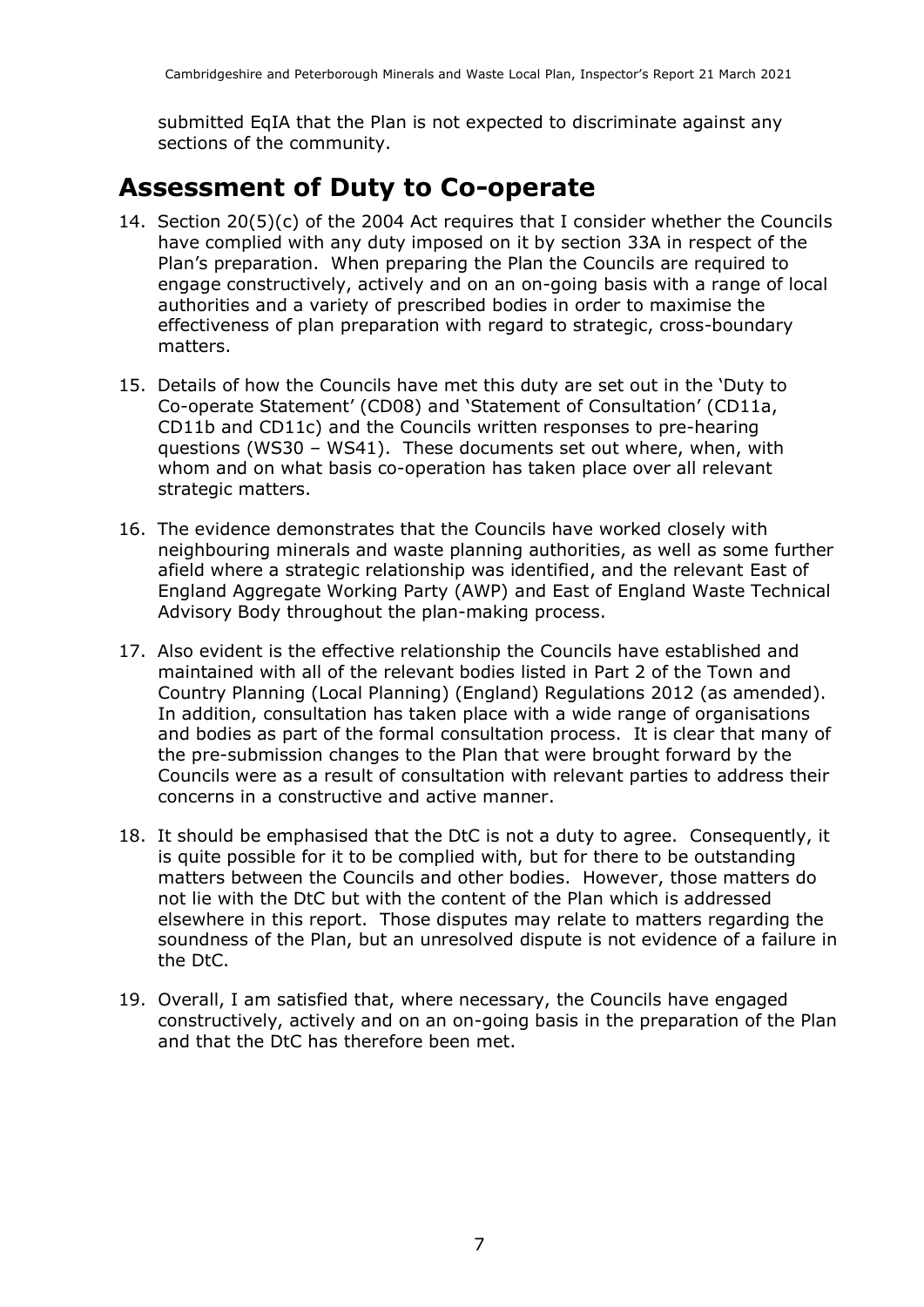### **Assessment of Other Aspects of Legal Compliance**

- 20. The Plan has been prepared in accordance with the adopted Cambridgeshire Minerals and Waste Development Scheme (CD06a) and the Peterborough Local Development Scheme (CD06b). Both of these schemes share the same content and timetable for the production of the Plan.
- 21. Consultation on the Plan and the MMs was carried out in compliance with the adopted Cambridgeshire Statement of Community Involvement (SCI) (CD07a) and the adopted Peterborough SCI (CD07b). The Statement of Consultation – November 2019 (CD11b) and the Regulation 22(1)(c) Statement – March 2020 (CD11c) provide evidence of how community involvement has been achieved.
	- 22. Sustainability Appraisal (SA) has been carried out on the Plan (CD02b and CD02c). In addition, each of the MMs were considered to determine whether further SA was required. Although some changes to the SA are necessary to reflect the content of some of the MMs, these do not change any of the scoring of the impacts evaluated therein nor do they change the conclusions of the SA. None of the MMs require additional SA assessments and overall, the SA is adequate.
- 23. The Habitats Regulations Report (HRA) November 2019 (CD04c) includes an Appropriate Assessment (AA) to assess the effects of mineral and waste development on the Ouse Washes, Nene Washes and Fenland (Wicken Fen) Natura 2000 sites. The AA concluded that the Plan is compliant with the Habitats Regulations and will not result in likely significant effects on any of the Natura 2000 Sites identified, either alone or in combination with other plans and projects in the plan area. A HRA Addendum – January 2021 (CD04d) assessed the MMs to consider whether they affect the conclusions set out in the main HRA of November 2019. This identified that the MMs do not have any implications for the HRA.
- 24. The Plan includes aims, objectives and policies which address the strategic priorities for mineral and waste development and use of land for such purposes in the plan area.
- 25. The Plan includes objectives and policies designed to secure that mineral and waste development and use of land for such purposes within the plan area contribute to the mitigation of, and adaptation to, climate change (Headline Objective 3 and Policy 1).
- 26. The Plan complies with all other relevant legal requirements, including the 2004 Act (as amended) and the 2012 Regulations.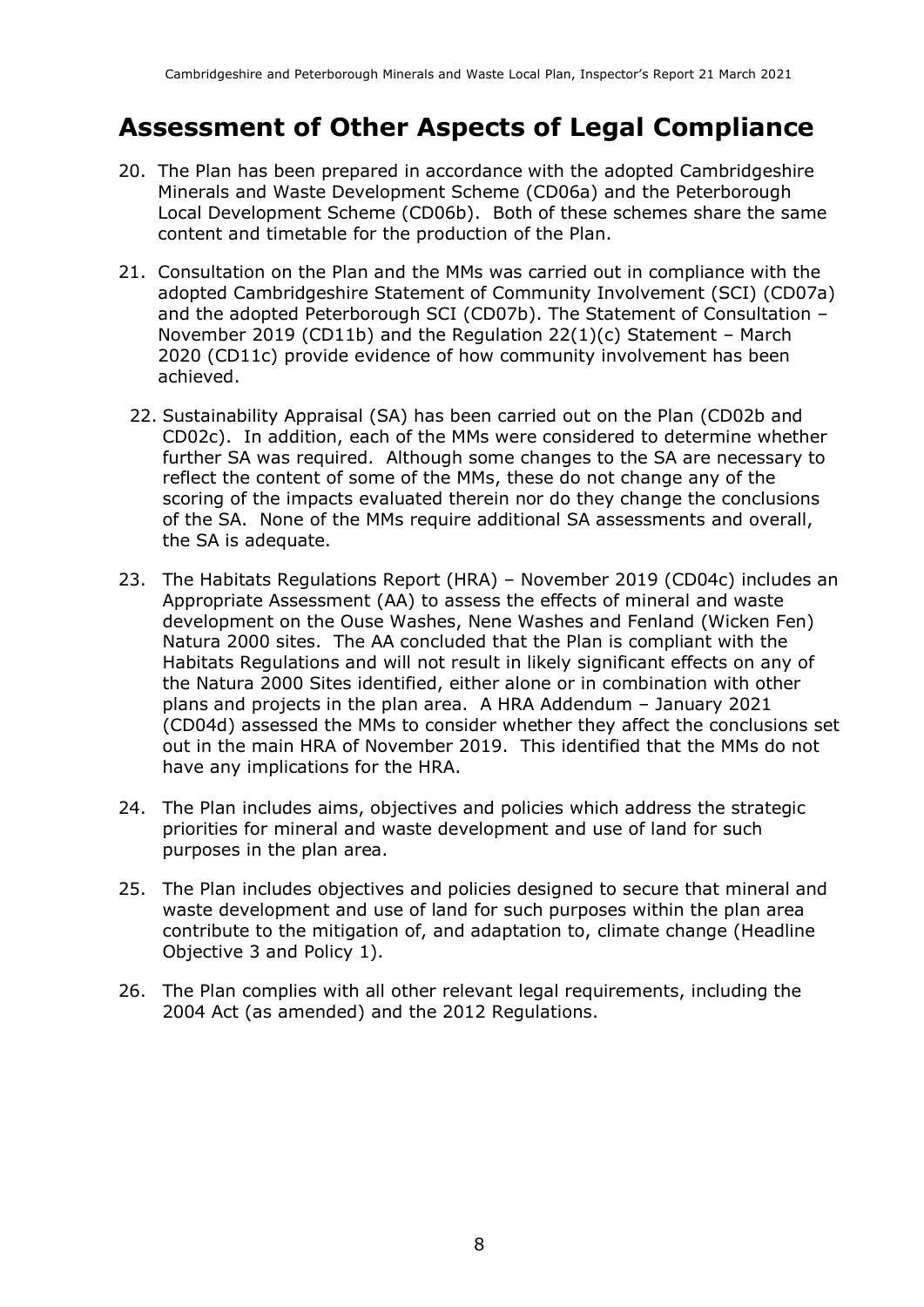### **Assessment of Soundness**

#### **Main Issues**

27. Taking account of all the representations, the written evidence and the discussions that took place at the examination hearings, I have identified a number of main issues upon which the soundness of this Plan depends. This report deals with these main issues. It does not respond to every point or issue raised by representors. Nor does it refer to every policy, policy criterion or allocation in the Plan.

#### **Issue 1 – Whether the Vision, Aims and Objectives of the Plan are appropriate, are soundly based and provide a suitable basis for meeting the future demand for minerals and future waste management needs sustainably.**

- 28. The overall vision of the Plan sets out the Councils' approach to the provision of a steady, adequate but sustainable supply of minerals over the Plan period (2016 to 2036) and includes a commitment to an increase in the use of secondary and recycled aggregates. It also seeks the retention and provision of a network of waste management facilities to enable the sustainable management of all wastes to achieve net waste self-sufficiency. The spatial vision provides an appropriate basis that guides the policies of the Plan.
- 29. The aims and objectives set out twelve objectives under eight key themes that demonstrate how the spatial vision is to be met. The first key theme relates to sustainable mineral development and refers to the need to safeguard mineral resources and maintain a steady and adequate supply of minerals. In this regard it is therefore generally compliant with paragraph 203 of the NPPF.
- 30. The second key theme sets out objectives for sustainable waste management which includes the achievement of net waste self-sufficiency. It also seeks to move the treatment of waste up the waste hierarchy and is therefore generally consistent with paragraph 3 of the National Planning Policy for Waste (NPPW).
- 31. The third key theme relates to resilience and restoration and includes three objectives that relate to the mitigation and adaptation to climate change, protection of water resources and the mitigation of flood risk and the safeguarding of productive agricultural land. However, for clarity and effectiveness, **MM01** is necessary to the criteria of objective three to ensure that operational practices and restoration recognise the need for the conservation of peat soils through sustainable soils management practices.
- 32. Other key themes provide support for sustainable economic growth associated with mineral and waste developments; maintain transport infrastructure but seek to promote more sustainable modes of transport; conserve and enhance the natural environment and landscape; protect and where possible enhance the character, quality and distinctiveness of the built and historic environment; protect and enhance the health and wellbeing of communities and minimise noise, light and air pollution.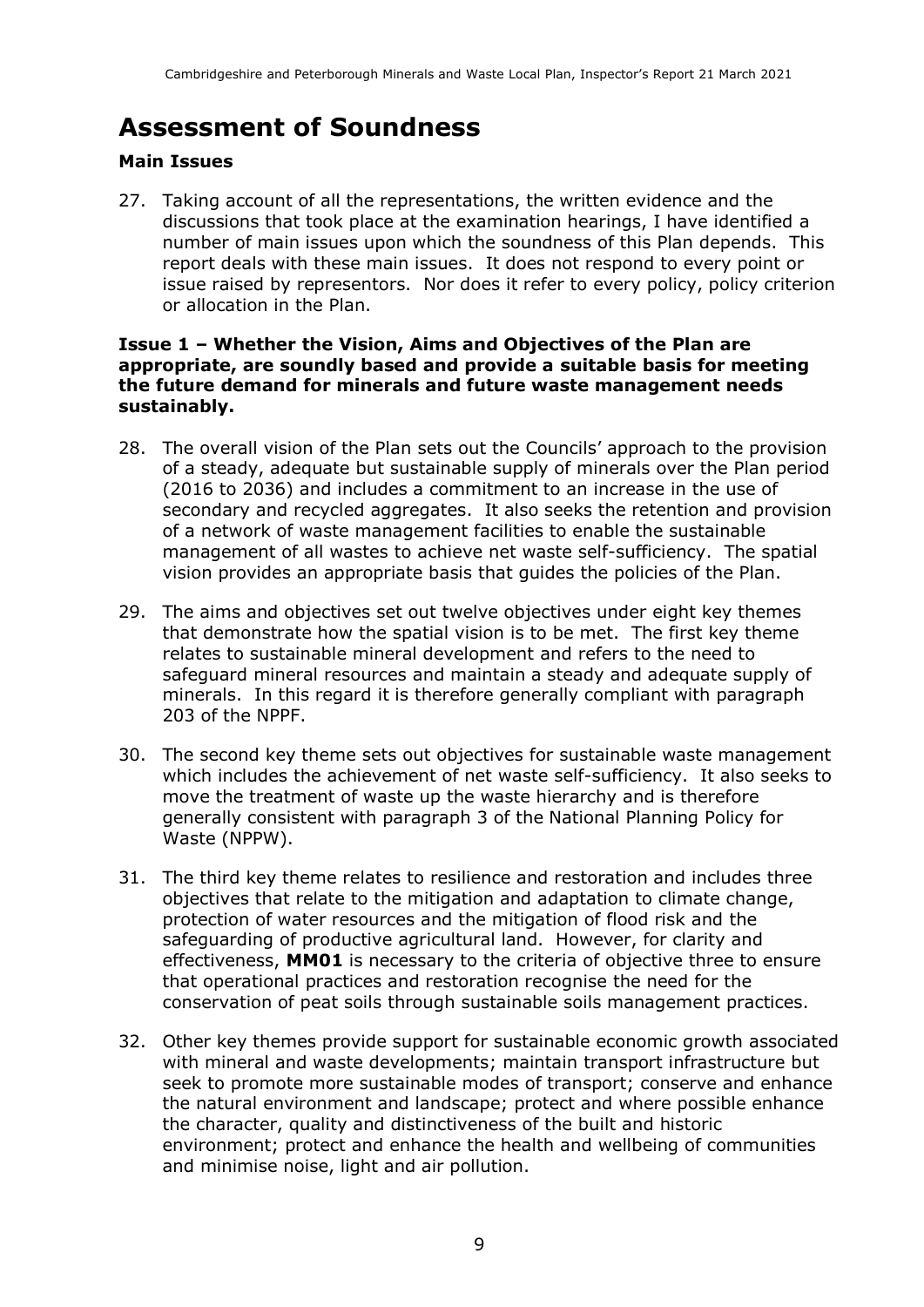- 33. The Plan is not clear in explaining how the effectiveness of its policies would be monitored to demonstrate whether the identified aims and objectives are being met or the extent to which progress is being made. **MM02** is therefore necessary to introduce new supporting paragraphs to the vision, objectives and aims to explain how the Plan will be monitored, including a commitment to publish an annual monitoring report. This is necessary to ensure that the Plan is effective.
- 34. The monitoring indicators themselves are set out in the SA (CD02c). There is no national legislative or policy requirement for an implementation and monitoring section to be provided in the Plan itself. Whilst historically local plans have included monitoring sections, in this case the Councils consider that the approach taken to provide the monitoring framework with the SA is consistent with that taken in the recently adopted Peterborough Local Plan (2019) and is consistent with the Planning Practice Guidance (PPG) (ID: 11- 025-20140306).
- 35. The Councils' have suggested a modification to Appendix 2 of the SA which relate to the Plan Monitoring Indicators. However, I do not have the power to recommend main modifications to the SA. Therefore, I have not considered this suggested modification in this report.
- 36. Following on from the aims and objectives, Policy 1 of the Plan is an overarching policy applicable to all minerals and waste development that sets out a general approach to explain how development proposals will be assessed to ensure that they represent sustainable development and respond to the mitigation and adaptation of climate change.
- 37. Paragraph 3.6 is one of a number of paragraphs that provide supporting text to Policy 1. This paragraph relates to the impact of mineral extraction on high quality agricultural land. However, it does not recognise that restoration can also result in the loss of high-quality agricultural land by delivering biodiversity opportunities that are not associated with the after use of the restored site for productive agricultural operations. **MM03** is therefore necessary to reflect that restoration of a former mineral extraction site can also result in the loss of high-quality agricultural land and is necessary for clarity and effectiveness.
- 38. The Plan identifies that mineral products for infrastructure projects could come from existing or allocated mineral workings or from temporary 'borrowpit' sites located close to and specific to that project. Policy 7: Borrowpits sets out a criteria-based approach to the consideration of development proposals for borrowpits.
- 39. The use of borrowpits is also referred to in paragraph 3.13 which forms part of a series of paragraphs that sets out a general approach to the policies for the provision for mineral extraction in the Plan. However, paragraph 3.13, as currently worded, is inconsistent with the Statement of Common Ground (SoCG) agreed with Historic England (E005) and does not adequately reflect consideration of the planning balance in the determination of applications for borrowpits, particularly in respect of landscape impact. **MM04** addresses this matter which is necessary for the Plan to be effective.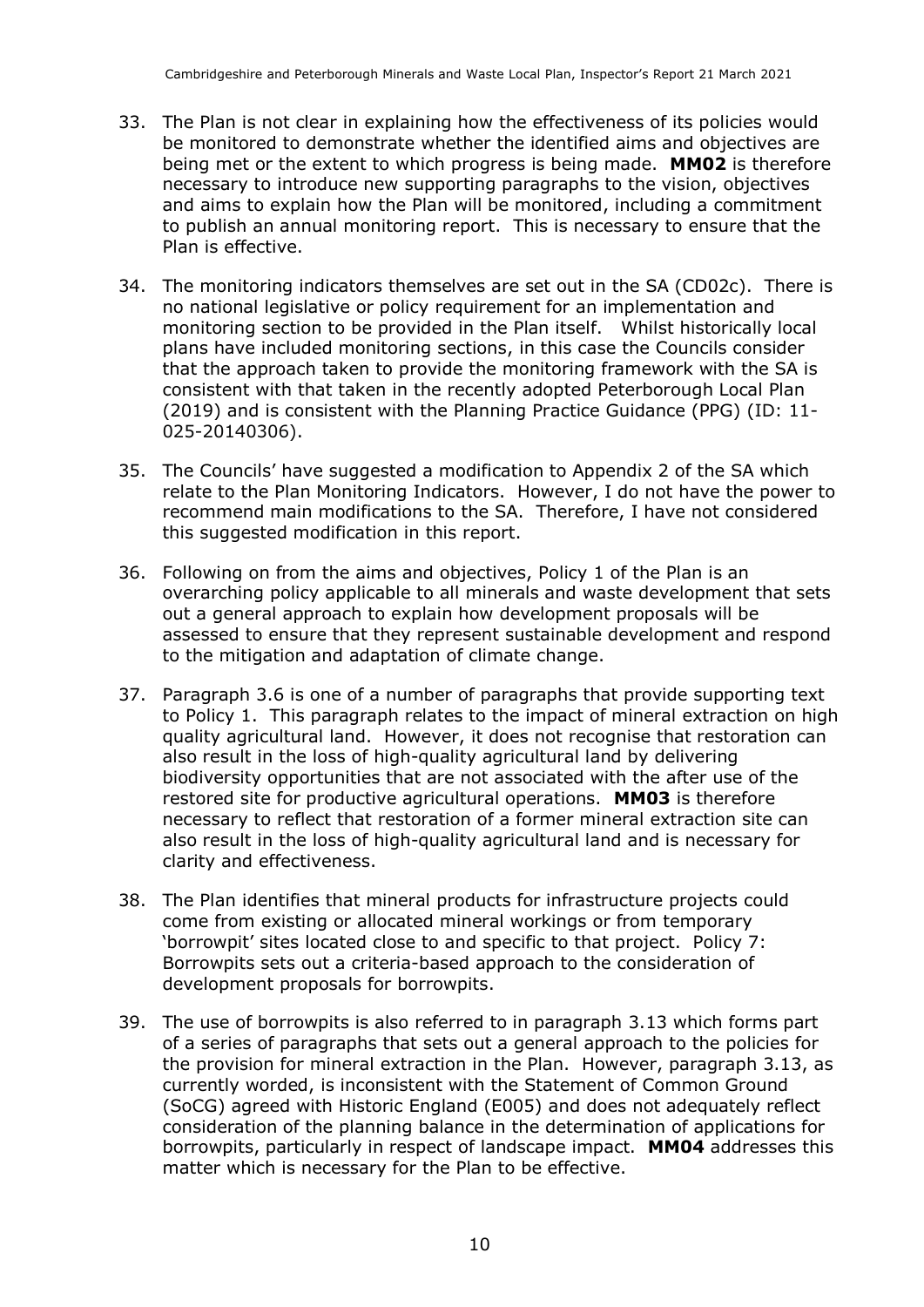#### **Conclusion on Issue 1**

40. Subject to the identified MMs, I am satisfied that the Vision, Aims and Objectives of the Plan are soundly based and provide an appropriate basis for meeting the future demand for minerals and the management of waste sustainably and reflect an appropriate strategic approach for the Plan area.

#### **Issue 2 - Whether the Plan makes appropriate provision for the steady and adequate supply of aggregate minerals.**

41. The NPPF looks to MPAs to plan for a steady and adequate supply of aggregates by preparing a Local Aggregates Assessment (LAA) based on a rolling average of ten years sales data and other relevant local information, and an assessment of all supply options (including marine-dredged, secondary and recycled sources). The approach to the calculation of the future demand for aggregate minerals over the Plan period is set out in the supporting Evidence Paper *Level of Provision and a Spatial Strategy for Minerals – November 2019* (PE01).

#### *Sand and Gravel Provision*

- 42. The Evidence Paper (PE01) calculates the average sales rate of sand and gravel over a ten-year period based on the LAA 2018 (PE12b). This identifies that the rolling average of ten years sales data is 2.36 Million tonnes per annum (Mtpa). However, the PPG advises that LAA's must also consider other relevant local information in addition to the ten-year rolling supply and seek to look ahead at possible future demand, rather than rely solely on past sales. Such information may include, for example, levels of planned construction and housebuilding in their area and throughout the country. MPAs should also look at average sales over the last three years, in particular to identify the general trend of demand as part of the consideration of whether it might be appropriate to increase supply (PPG ID: 27-064-20140306).
- 43. The Evidence Paper considers, amongst other matters, aggregates sales trends over the past three years; cross boundary aggregate movements; performance of the local economy; past and proposed future housing development trends; and major construction projects and infrastructure. The Evidence Paper identifies that the three-year average sales (2015 - 2017) increased above the ten-year average to 2.89Mtpa.
- 44. However, the Evidence Paper also identifies that the 2017 sales figure appears to have been inflated by several sites recommencing production and that sales were also affected by the provision of sand and gravel from quarries (in addition to borrowpits), to supply the A14 road improvement scheme. The paper suggests that, in the future, there is likely to be a period of fluctuating production. It is therefore considered that utilising the threeyear figure (2.89Mtpa) as the basis for the Plan provision is not sufficiently robust.
- 45. Taking account of the 2008 2017 ten-year average (2.36Mtpa) and the uplift shown by the 2015 - 2017 three-year average (2.89Mtpa), the Councils have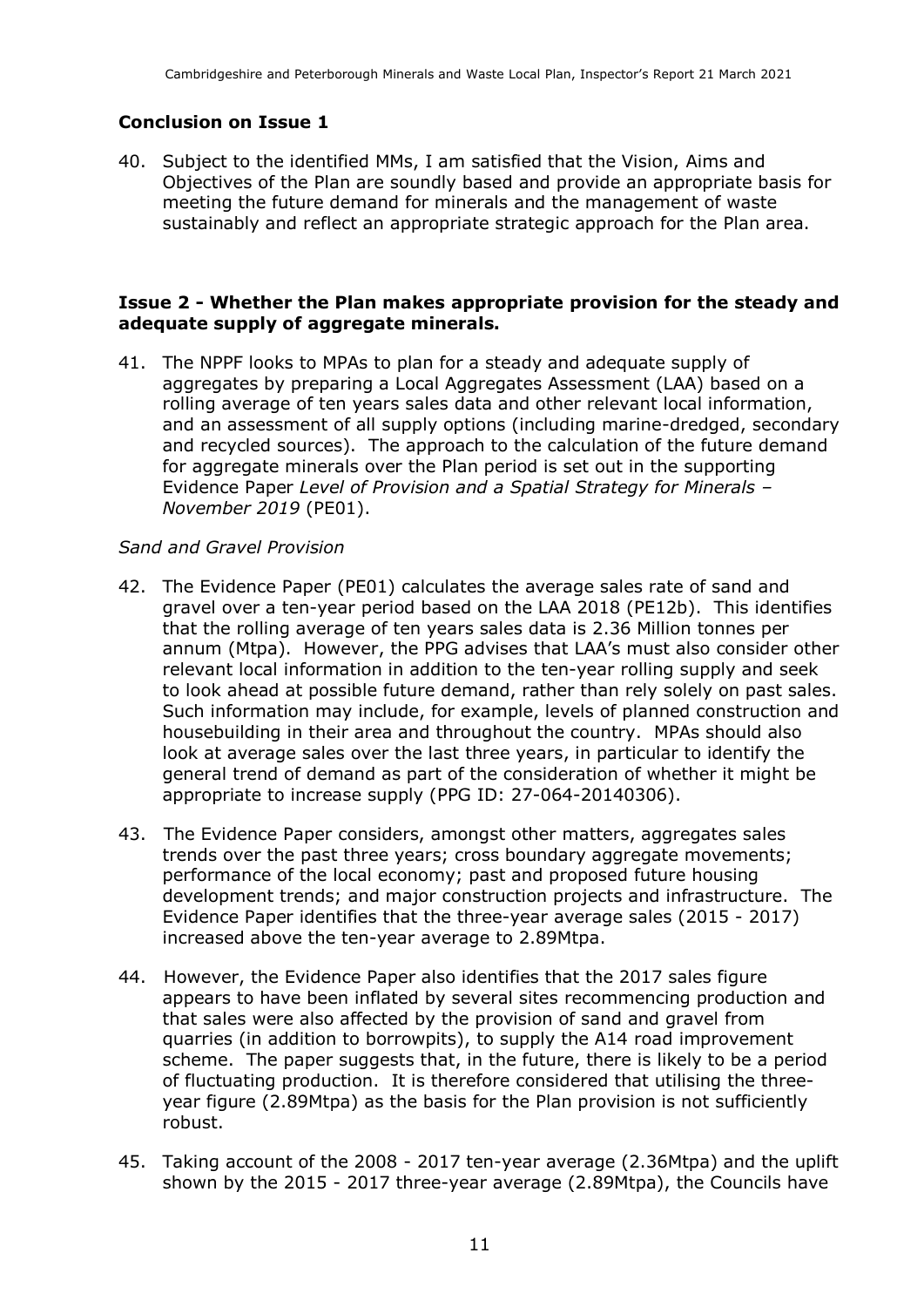determined that an appropriate annual provision rate for sand and gravel over the Plan period is 2.6Mtpa. This represents the mid-point between the tenyear sales average and the three-year sales average and gives rise to a total requirement of 54.6Mt of sand and gravel over the Plan period.

- 46. Taking off sales in 2016 and 2017 (2.56Mt and 2.56Mt respectively) gives a remaining Plan period requirement of 48.48Mt. The LAA identifies that Cambridgeshire and Peterborough, at the end of 2017, had permitted reserves of 41.43Mt. This leaves a shortfall of 7.05Mt to be addressed in the Plan.
- 47. The question arises whether there would be an under-provision of sand and gravel resources over the Plan period due to the likelihood of increased demand caused by economic growth in the region, particularly associated with the Oxford-Cambridge Growth Corridor. However, without dismissing the possibility of significant future growth in the region, I consider that the annual LAA should be able to identify the consequences and impact there might be on sand and gravel resources, reserves and landbanks and whether a review of the Plan would be triggered earlier than might otherwise be the case. Consequently, at this time, I see no convincing reason to depart from the basis of the supply figures outlined above.
- 48. Therefore, I consider that the calculation of the annual provision of 2.6Mt of sand and gravel to the end of 2036 is sound and I conclude that the Plan as submitted adequately identifies the required provision for sand and gravel over the Plan period.
- 49. Whilst the Plan identifies the methodology used to calculate the annual provision of 2.6Mt, no calculation is provided to numerically demonstrate how the shortfall over the Plan period has been arrived at. **MM05** introduces a new paragraph that sets out numerically how the identified shortfall of 7.05Mt has been calculated. This is necessary for clarity and to ensure that the Plan is justified and effective.
- 50. Policy 2 of the Plan, amongst other things, identifies a number of allocations, identified as Mineral Allocation Areas (MAAs) on the Policies Map, where, in principle, and subject to the consideration of other policies within the Plan, would be suitable for sand and gravel extraction to meet the identified need. The site allocations themselves will be discussed later in this report.
- 51. Whilst potential reserves for each of the allocated sites is identified, the Plan does not numerically identify how the sites individually and collectively contribute to meeting the identified shortfall in sand and gravel provision over the plan period. **MM06** introduces a new table that sets out the anticipated extraction rate and start date for each of the allocated sites. This is necessary to provide clarity and justification in setting out how the allocations individually and collectively contribute to meeting the required supply over the Plan period.
- 52. **MM06** identifies that the allocations will provide 17.625Mt over the plan period leaving a potential surplus of 10.575Mt. Whilst Policy 2 of the Plan identifies that a steady and adequate supply of sand and gravel will be facilitated over the plan period, it does not clearly identify a need to maintain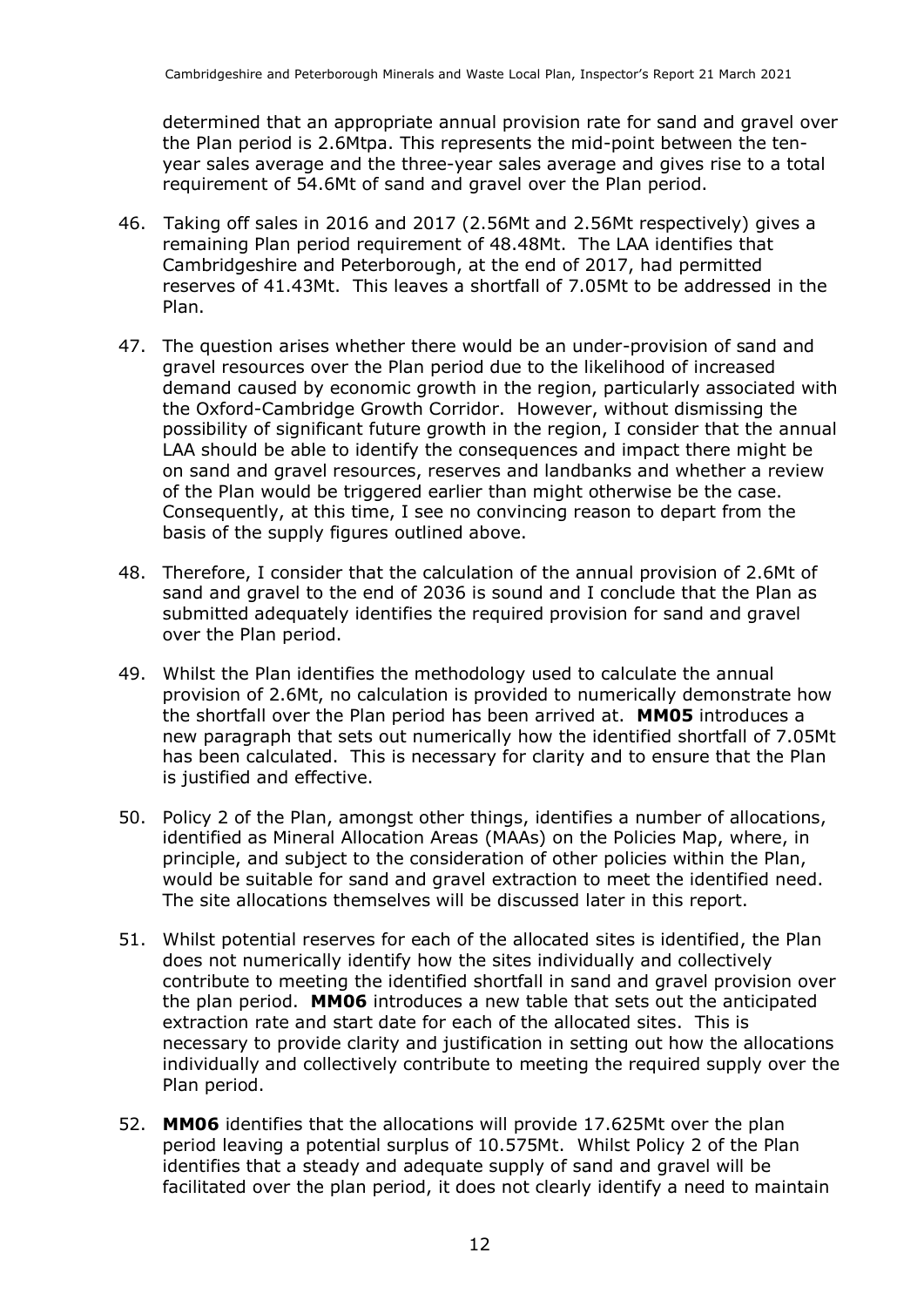a seven years landbank. In this regard, the Plan is not consistent with paragraph 207 of the NPPF.

- 53. **MM07** provides for an addition to the opening sentence of Policy 2 to reflect that the facilitation of a steady and adequate supply also includes the need to maintain a landbank of seven years. In addition, this MM also proposes an amendment to the wording in the footnote to Policy 2 to require that planning applications submitted in respect of the allocated sites also consider whether any land affected by the proposed development is functionally linked to the Nene Washes Special Protection Area and Ramsar Site. This MM is necessary in order for the Plan to be consistent with national policy and legislation.
- 54. Criterion 'a' of Policy 2 identifies, with certain exceptions, that permission for mineral extraction will only be granted on the MAAs identified in the policy but also from Mineral Development Areas (MDAs). Whilst MAAs are defined in the supporting text and the policy itself, MDAs are not defined until much later in the Plan. **MM08** provides an additional footnote to Policy 2 to explain that MDAs are defined as existing operational sites and committed sites (sites with planning permission but which are not yet operational or are dormant). This MM is necessary in order for the Plan to be effective.
- 55. The Plan recognises that a degree of flexibility will be required to ensure that a steady and adequate supply of aggregate minerals is maintained over the Plan period. Criterion 'b' of Policy 2 provides general development principles for mineral extraction from new sites outside of the MAAs and MDAs that may be required to maintain the landbank or are required to meet a proven need that cannot reasonably be met from the permitted or allocated reserves. Subject to compliance with other relevant policies in the Plan, this part of the policy provides the requisite degree of flexibility to enable the consideration of sand and gravel development proposals on unallocated sites that are necessary in order to maintain an adequate level of provision and meet any identified shortfall in the landbank.

#### *Allocated Sites for Sand and Gravel Provision*

- 56. Policy 2 of the Plan identifies nine sites to be allocated as MAAs for the extraction of sand and gravel. Each allocation has been subject to a comprehensive site assessment process set out in the *Site Assessment Methodology* (PE05), the *Outcomes Report* (PE06a) and *Technical Annex* (PE06b). I consider that these documents provide an appropriate and robust methodology for the identification of the allocated sites.
- 57. For each of the allocated sites, Policy 2 also identifies a number of individual site-specific requirements that need to be considered as part of any subsequent planning application. Amongst other considerations, these identify where development would have an impact on heritage assets and where assessment and mitigation may be required.
- 58. However, Historic England have identified that some of the site-specific requirements in relation to heritage assets may be unclear and insufficient to meet the requirement for the conservation and enhancement of the historic environment as set out in the NPPF. **MM09** and **MM11** provide additional site-specific requirements for Sites MO19 (Bare Fen & West Fen,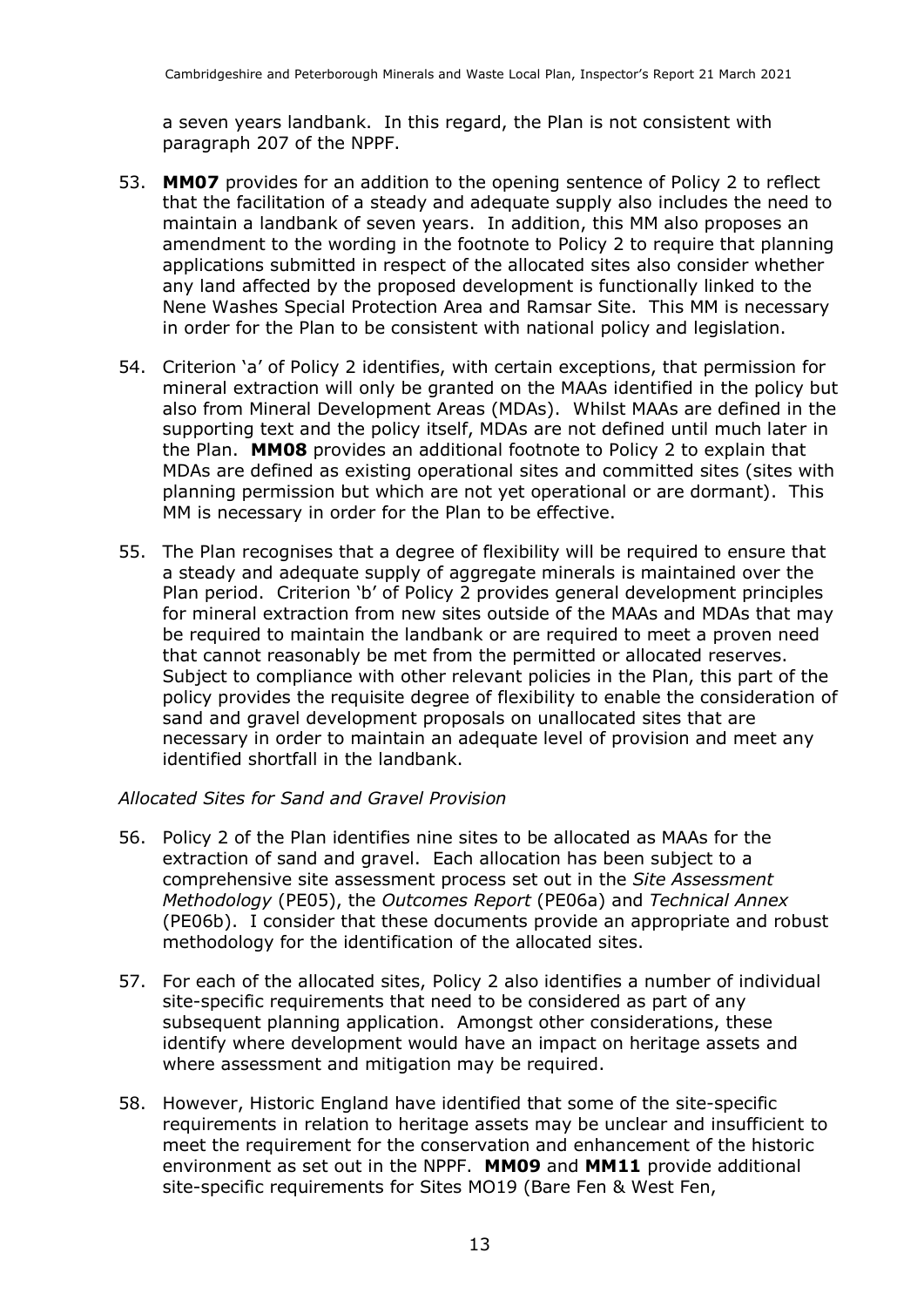Willingham/Over), MO21 (Mitchell Hill Farm South, Cottenham), MO35 (Block Fen/Langwood Fen East, Mepal), MO29 (Gores Farm, Thorney), MO33 (Land off Main Road, Maxey) and MO34 (Gores Farm, Thorney)to include reference to the 'significance' of heritage assets including any contribution made to their significance by their settings.

- 59. **MM10** strengthens the requirements in relation to sites MO29 (Gores Farm, Thorney) and MO34 (Willow Hall Farm, Thorney) to ensure that development proposals must include a no-development buffer around on-site and off-site scheduled monuments. **MM12** provides for an additional site-specific requirement in relation to site MO33 (Land off Main Road, Maxey) requiring that any planning application for development proposals include a Heritage Impact Assessment to inform a heritage led restoration scheme.
- 60. In order to recognise the proximity and heritage value of an Iron Age and Roman Settlement located to the north west of site MO34 (Willow Hall Farm, Thorney), **MM13** provides an additional site-specific requirement which sets out that a comprehensive programme of archaeological investigation and possible mitigation will be required to be submitted as part of any planning application for mineral development on the site.
- 61. The above MMs are necessary in order for the Plan to be effective and consistent with the NPPF.

#### *Crushed Rock Provision*

- 62. Limestone extraction for aggregate production is limited to a small geographical area located to the north west of Peterborough. The LAA identifies only two limestone quarries with combined permitted reserves of 2.53Mt. The ten-year rolling average of sales of crushed rock in the Plan area is 0.3Mtpa. On that basis, the current permitted reserves provide 8.4 years supply which is insufficient to maintain a steady and adequate supply and the ten-year landbank required over the Plan period.
- 63. During the call for sites process in 2018 one additional site for limestone extraction was submitted which was not deemed to be suitable for allocation. Against this background, no evidence has been provided to conclusively demonstrate a practical need for the Plan to allocate any sites for primary aggregate provision. Therefore, no new allocations are proposed in the Plan. However, criterion 'b' of Policy 2 applies to all mineral development proposals outside of MDAs and MAAs and therefore also provides a degree of flexibility to enable the consideration of crushed rock development proposals. In the circumstances, I consider that the Plan is sound in the way it has dealt with crushed rock primary aggregate.

#### **Conclusion on Issue 2**

64. I am satisfied that the Plan, when considered with the recommended MMs, makes adequate provision for the steady and adequate supply of aggregate minerals and is fully justified by the evidence and is soundly based.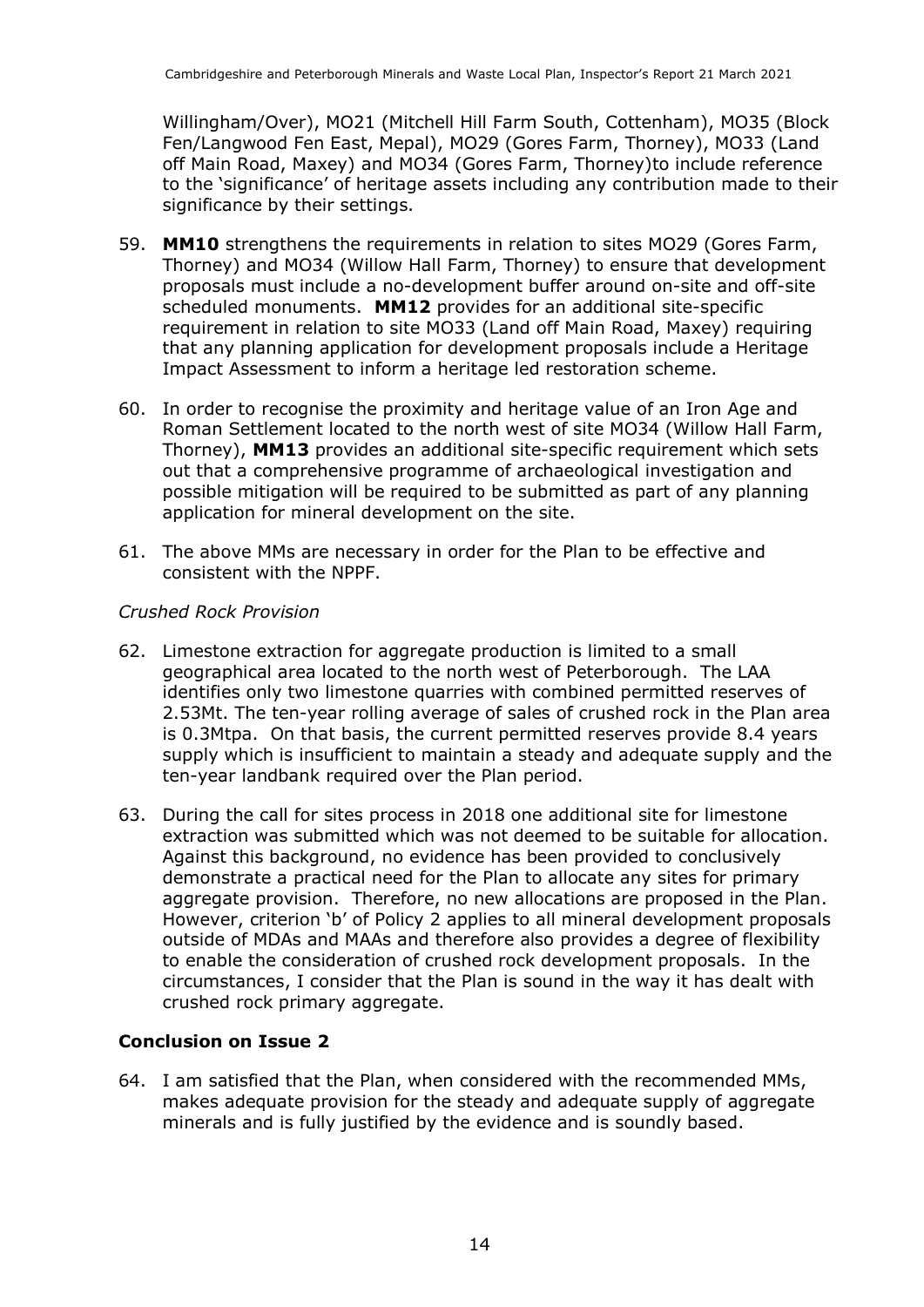#### **Issue 3 – Whether the Plan makes adequate provision for the encouragement of the use of secondary and recycled aggregates.**

- 65. The Plan's Vision, amongst other things, states that there will be an '*increased commitment to the use of secondary and recycled aggregates over land won material*'. This is reinforced by the Plan's third Objective which seeks to '*minimise the use of virgin mineral by encouraging the efficient use of materials (including the recycling and re-use of waste and the minimisation of construction waste)'*.
- 66. Although this matter is discussed elsewhere in this report in relation to the consideration of waste management, Policy 8 of the Plan is the principal policy which explicitly supports '*proposals which assist in the production and supply of recycled/secondary aggregates'*. It identifies suitable locations such as operational committed and allocated mineral sites, strategic development sites throughout the construction phase and appropriate waste management sites. In addition, it states that all development sites of 100 homes or more, or 5ha or more for employment sites, should include temporary inert and construction waste recycling facilities throughout all phases of construction.
- 67. However, the wording of Policy 8 is ambiguous in parts and lacks some clarity in defining whether the suitable locations identified in the policy are applicable only to proposals for concrete batching plants and/or also apply to proposals for secondary and recycled aggregate production. **MM27** is therefore necessary to provide the clarity to ensure that the provisions of the policy that relate to suitable locations are applicable to proposals for concrete batching plants and also secondary and recycled aggregate production.
- 68. This MM also provides further amendments to criterion 'a' of Policy 8 to make it clear that the suitability of such proposals on operational, committed and allocated mineral development sites is applicable for the duration of the working life of the mineral site only, unless a recycling operation would be compatible with the restoration scheme and linked to a temporary planning permission. This MM is necessary to ensure that the Plan is positively prepared and effective.
- 69. **MM26** provides additional supporting text to Policy 8 to reflect the changes made to criterion 'a'. **MM25** provides further supporting text to explain that the use of materials arising as a by-product of waste management facilities is encouraged to be used in construction activities. These MMs are necessary for the Plan to be effective.

### **Conclusion on Issue 3**

70. I am satisfied that the Plan, when considered with the recommended MMs, makes adequate provision for the encouragement of the use of secondary and recycled aggregates and is fully justified by the evidence and is soundly based.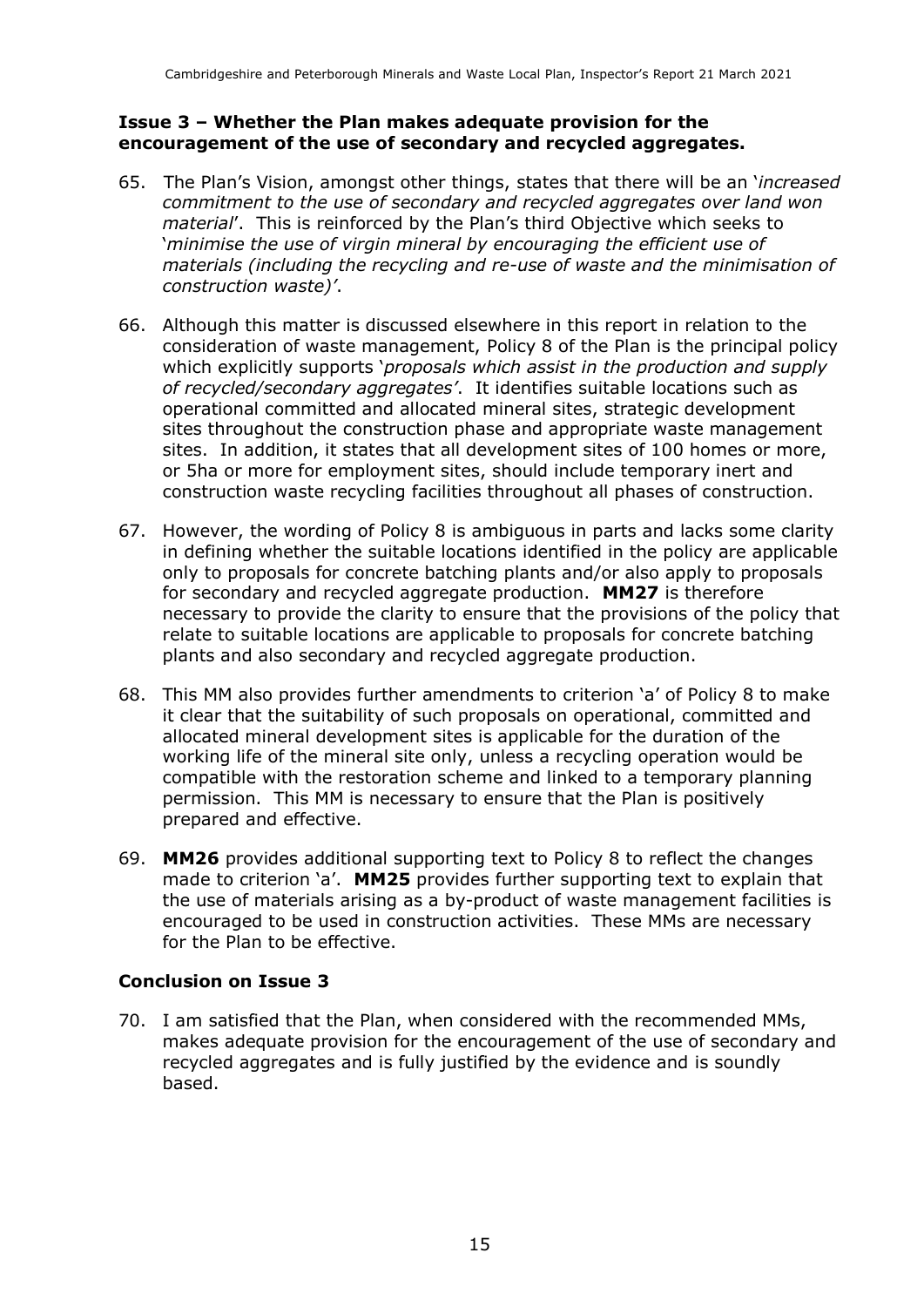#### **Issue 4 - Whether the Plan adequately balances the safeguarding of mineral resources and infrastructure and the needs of competing development.**

- 71. Objective 1 of the Plan provides for the safeguarding of mineral resources, and existing mineral development. This is consistent with paragraph 204 of the NPPF.
- 72. The mechanism for balancing the needs of competing non-mineral development with the need to protect the resource is through the identification of Mineral Safeguarding Areas (MSAs). The approach taken to define MSAs is set out in the evidence provided in *Mineral Safeguarding Areas – November 2019* (PE03). The boundaries of the MSAs are identified on the Policies Map (CD05d) where known deposits of sand and gravel, limestone, chalk and brickclay are to be found and constitute the extent of known reserves plus a 250m buffer.
- 73. Policy 5 Mineral Safeguarding Areas (MSAs) provides for the MPA to be consulted on all proposals for non-mineral development which would occur within MSAs, subject to several exceptions of development types that are identified in the policy. Development not comprising any of these exceptions is required to meet one of four criteria identified in the policy.
- 74. Where specific sites are identified for current or future mineral development, namely MDAs and MAAs, Policy 16 – Consultation Areas (CAs) provides a 250m buffer around the edge of the identified site and a similar set of criteria to Policy 5. Policy 16 is also applicable to Waste Management Areas (WMAs), Transport Infrastructure Areas (TIAs) and Water Recycling Areas (WRAs) which are considered later in this report.
- 75. Policies 5 and 16 do not prohibit non-mineral development within 250m of the MSA, MDA or MAA, rather the policies ensure that the MPA is consulted so that the mineral is not unnecessarily sterilised or the operation of the MDA/MAA is not prejudiced.
- 76. Criterion 'l' of Policy 5 identifies that development within MSAs will only be permitted where there is an overriding need for the development in circumstances where prior extraction is not feasible. However, the question arises whether this provides sufficiently clear guidance as to how an overriding need for the non-mineral development and the feasibility of prior extraction is to be assessed. **MM23** provides a new footnote to Policy 5 to provide guidance on the factors that the MPA will take into account in the consideration of overriding need and explains that the viability of mineral extraction will be taken into account in determining whether prior extraction is appropriate. This MM is necessary for the Plan to be effective.
- 77. Criterion 'a' of Policy 5 relates to development within a settlement boundary and is one of the exceptions where the MPA does not require prior consultation on development proposals within such a boundary. The definition of a settlement boundary is provided in a footnote to Policy 5. However, the question arises whether this definition is clear and consistent with other development plans within the Plan area. **MM23** also includes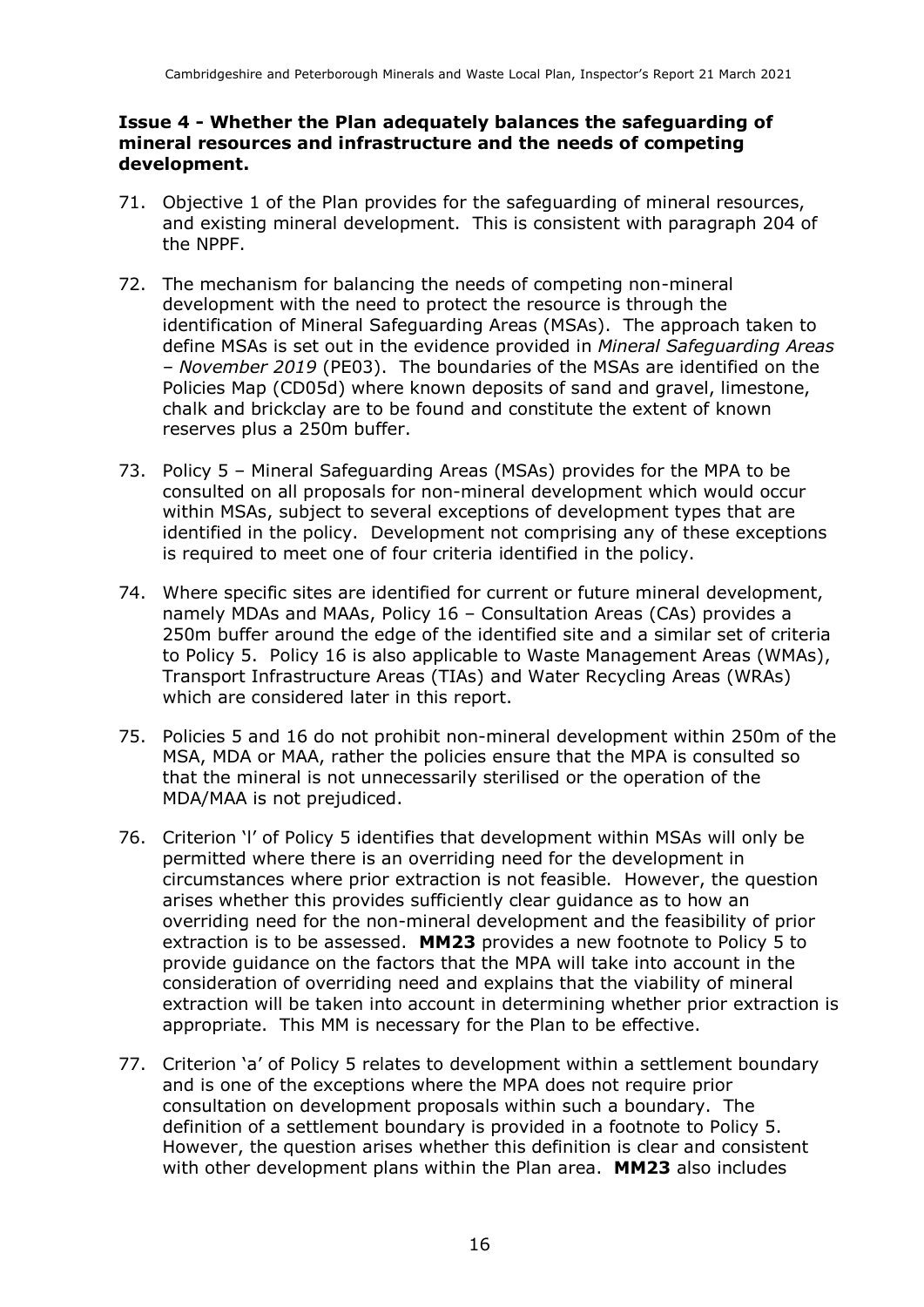amendments to this footnote to provide clarity of the definition of settlement boundary.

- 78. Policy 6 of the Plan identifies that MDAs and MAAs are defined on the Policies Map and that within a MAA only development for which it is allocated will be permitted. Paragraph 4.5 provides supporting text to this policy to explain that the requirements of Policy 16 relating to CAs also covers proposals which fall within 250m of a MDA or MAA and that Policy 6 relates to development of the MDAs and MAAs themselves. However, the question arises whether paragraph 4.5 is sufficiently clear. **MM24** is necessary to expand on the guidance provided and the relationship between Policy 6 and Policy 16.
- 79. Evidence suggests that Policies 5 and 16 do not adequately reflect the 'agent of change' principle. This indicates that where the operation of an existing business or community facility could have a significant effect on new development (including changes of use) in its vicinity, the applicant (or 'agent of change') should be required to provide suitable mitigation before the development is completed. I do not consider that any modifications are required to Policy 5 in this regard. However, I consider that **MM35** is required to Policy 16 of the Plan to make it clear that, in the consideration of proposals for non-mineral and non-waste management development within a CA, then the 'agent of change' principle will be applied. This is necessary in order for the Plan to be effective.
- 80. The requirements of Policies 5 and 16, the identification of MSAs, and the use of CAs are consistent with national policy. As such, they provide an appropriate framework that supports the objectives of the Plan for the safeguarding of mineral resources, mineral sites and associated infrastructure from non-minerals development.

### **Conclusion on Issue 4**

81. I am satisfied that the Plan, when considered with the recommended MMs, appropriately balances the needs of competing development and makes adequate provision for the safeguarding of mineral resources and associated infrastructure.

#### **Issue 5 – Whether the Plan makes adequate provision for other minerals of significance in Cambridgeshire and Peterborough.**

#### *Brickclay*

- 82. The Plan identifies that brickclay extraction is to continue at existing consented sites that are located broadly in an area to the south and east of Peterborough. The NPPF requires that a stock of permitted reserves of at least twenty-five years is provided for brickclay to support new or existing plant (brickworks).
- 83. The Plan recognises that the current reserves are adequate to support the continued manufacturing of bricks in the Plan area over the Plan period and that the extensive reserves of brickclay close to the Whittlesey brickworks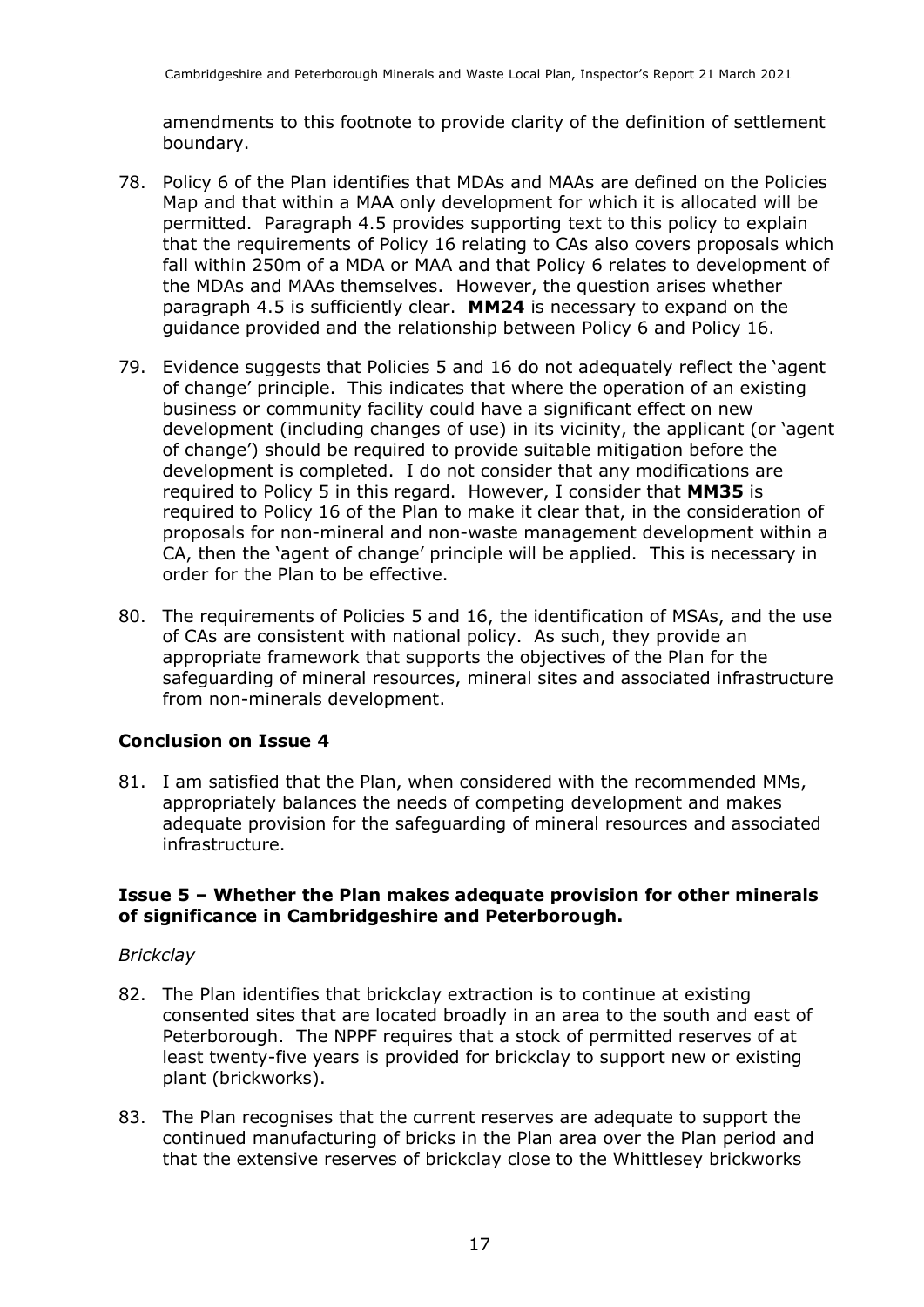should provide approximately twenty-five years of supply, thereby meeting the requirements of the NPPF.

- 84. However, the Plan recognises that there may be a need to release additional reserves to ensure continuity of supply and meet any potential identified shortfall in the reserve position if there is any future significant increase in demand. Policy 2 identifies two MMAs for brickclay. Site M023 provides for 0.04Mt of reserve to supply a localised specialist brickworks at Burwell. Site M028 provides for approximately 27Mt of reserve at Kings Delph, Whittlesey.
- 85. Overall, the Plan makes adequate provision for a steady and adequate supply of brickclay to maintain at least twenty-five years permitted reserves. Therefore, I consider that the provisions in the Plan for brickclay are sound.

#### *Building Stone (including Clunch)*

- 86. The Plan does not make any allocations for building stone which the Councils suggest is due to the very limited resources within the Plan area. However, the question arises whether the Plan should make provision for the supply of building stone, in particular clunch (hardened chalk), that is necessary for maintenance of the historic environment in the plan area. Clunch was periodically extracted as part of the working of the Barrington Chalk Quarry which has now closed.
- 87. No sites for the working of clunch came forward during the preparation of the Plan. However, reserves are protected by the MSA for chalk which is identified on the Policies Map and is subject to the provisions of Policy 5 as discussed earlier in this report. Should the working of building stone or clunch be proposed during the Plan period, criterion 'a' and 'b' of Policy 2 provide an appropriate basis for the consideration of any such proposals.

#### *Other Industrial Minerals*

- 88. Very limited resources of chalk and limestone for non-aggregate purposes exist within the Plan area. Given the limited resources available, no specific MAAs are proposed for these minerals. However, the Plan seeks to continue extraction on a small scale to meet specialist needs. Such provision would be made via the working of existing permitted sites or via the provisions of Policy 2.
- 89. The potential for industrial chalk extraction from a site at Steeple Morden came to light during the consultation exercise on the Proposed Submission Plan. Consequently, this was not considered and evaluated through the *Site Assessment Methodology* (PEO5) that informed the MAAs. The extent to which this site may have been suitable to be allocated as a MAA is a matter of conjecture. Nonetheless, Policy 2 enables any such proposals to be considered through the submission of a planning application as the policy provides 'in principle support' for other mineral proposals subject to meeting the criteria set out in the policy.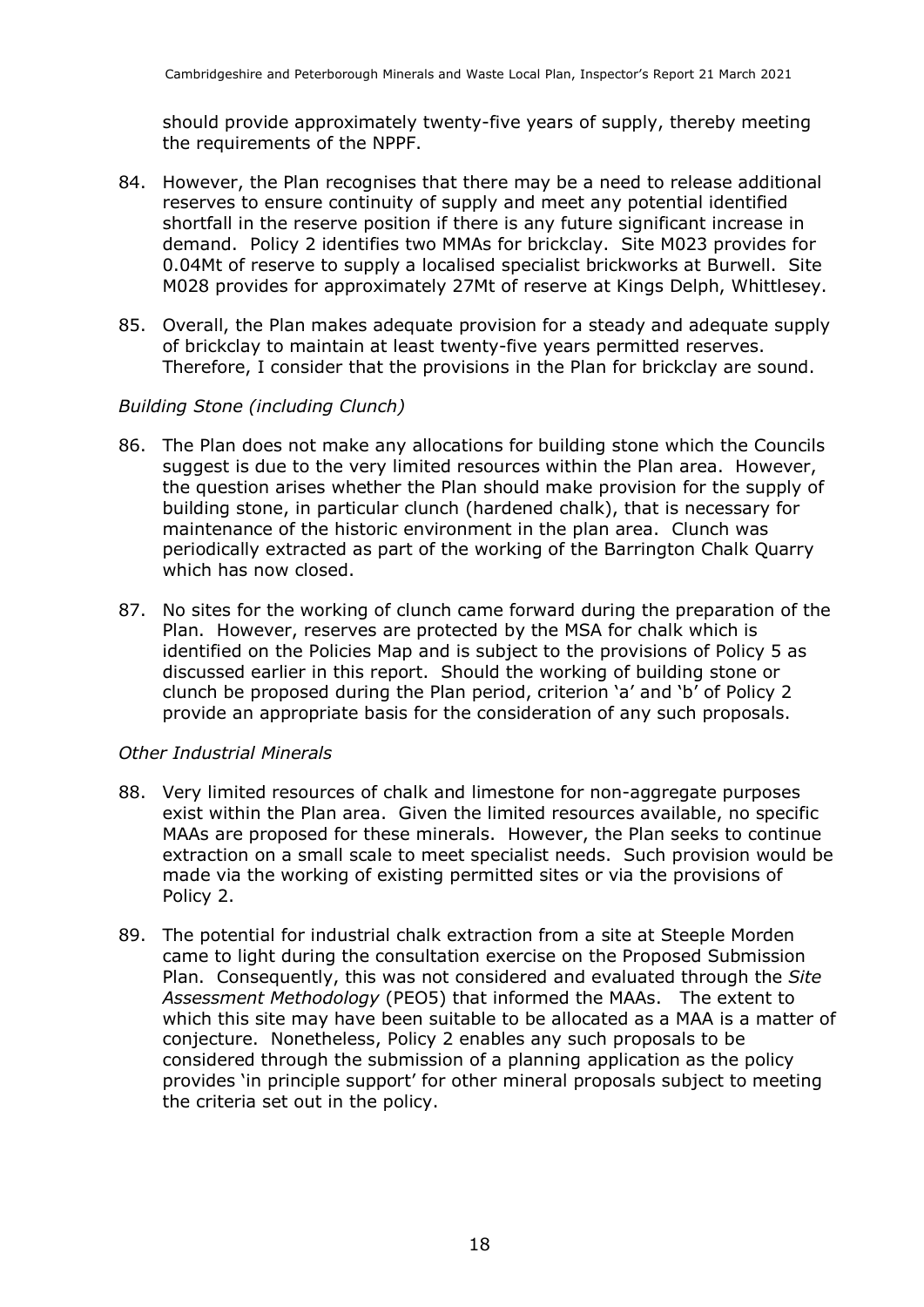#### **Conclusion on Issue 5**

90. I am satisfied that the Plan, when considered with the recommended MMs, provides an appropriate basis for the provision of minerals of significance (other than aggregates) in Cambridgeshire and Peterborough and is positively prepared, justified, effective and consistent with national policy in this respect.

#### **Issue 6 – Whether the methodology used to identify the waste that needs to be managed in the Plan area is robust and justified.**

- 91. The overall objective of the Plan is to deliver a net self-sufficiency in waste management capacity within the Plan area and move the treatment of waste up the waste hierarchy. Whilst I recognise that there is no national policy requirement to achieve net self-sufficiency, this approach is not unusual and is increasingly adopted in Local Plans.
- 92. The '*Waste Needs Assessment - November 2019'* (PE04) identifies that jointly, in 2017 Cambridgeshire and Peterborough produced approximately 2.782Mtpa of various types of waste comprising 0.415Mt of municipal waste (15%); 0.674Mt of commercial and industrial (C&I) waste (24%); 1.649Mt of construction, demolition and excavation (CD&E) waste (59%); and 0.044Mt of hazardous waste (2%).
- 93. In general, three quarters of waste arisings can be attributed to Cambridgeshire with a quarter to Peterborough. The Waste Needs Assessment (WNA) suggests that waste arisings are likely to increase to 3.163Mtpa by the end of the Plan period (2036).
- 94. The majority of waste produced in the Plan area is currently managed via the following broad methods: processing of waste in preparation for reuse or recycling accounts for around a third, inert recovery accounts for another third, other recovery and treatment accounts for a tenth with disposal to landfill for the remaining waste.
- 95. The baseline data informing the WNA is supported by the *East of England Waste Technical Advisory Body (WTAB) Waste Arisings Methodology Paper – Section 2: Waste Arisings* (PE10). Consideration of local future growth forecasts was incorporated into the waste arisings forecasts set out in the WNA over the Plan period. Overall, I consider that the background evidence supports my view that the approach taken in the Plan to identify the waste capacity needs at five yearly intervals from 2021 onwards is sound.
- 96. Policy 3: Waste Management Needs, and the supporting text, identifies the capacity gap, which is the future need for waste management facilities, and where capacity surplus may exist for various waste streams. The policy contains two tables that consider indicative waste management capacity needs. The first considers capacity needs for recovery, treatment and recycling operations and the second considers deposit to land and disposal.
- 97. **MM17** is necessary for effectiveness and provides for a replacement of the first table in Policy 3 to be consistent with Table 14 of the WNA. Further text is also provided to explain that existing capacity includes permitted but not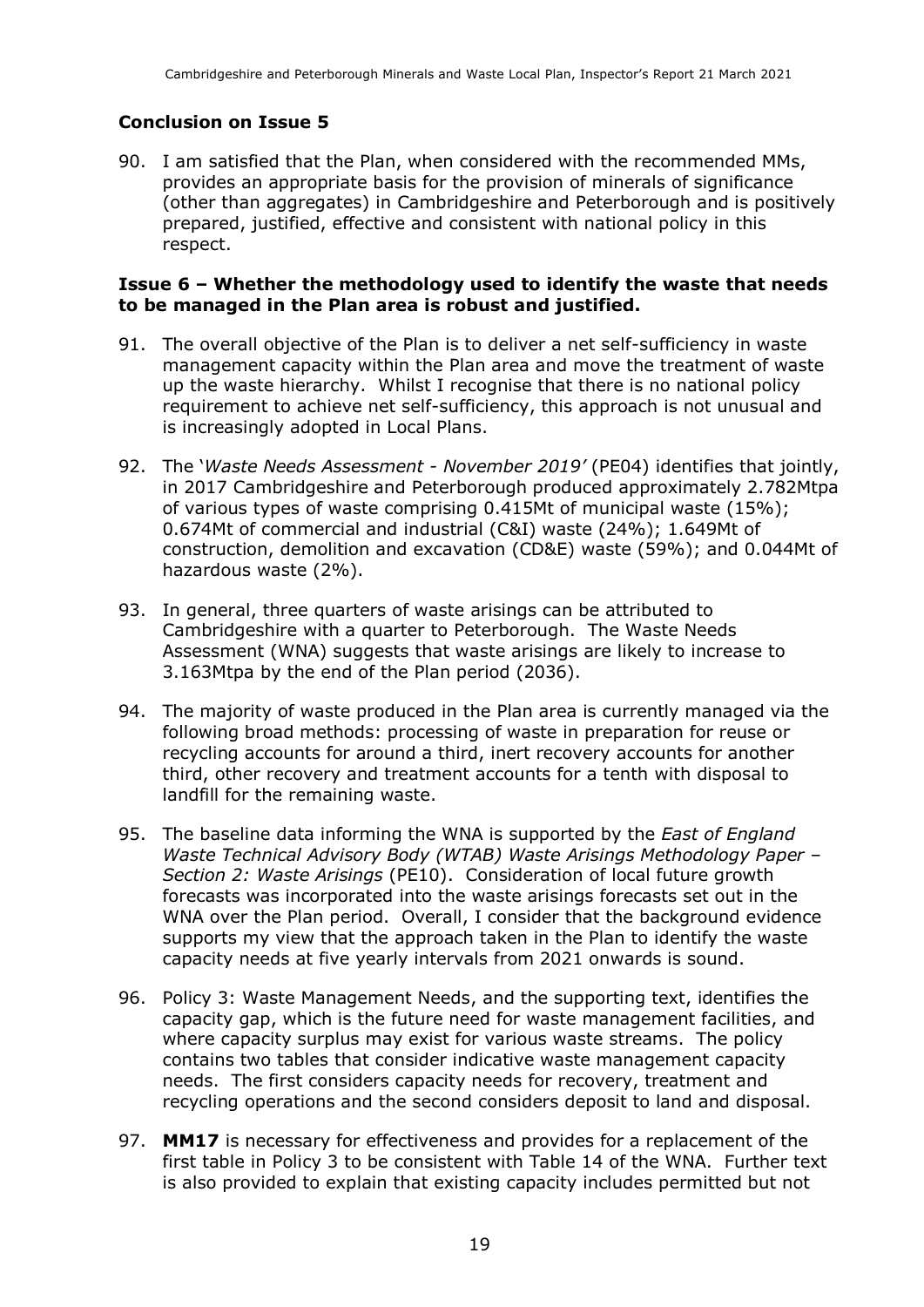operational capacity and that the new figures show the adjusted capacity gap (or surplus) that would result if the permitted but not yet operational capacity comes on stream.

- 98. The question arises whether recently permitted sites that are not yet operational, but where implementation is considered likely, should be included in the calculation of existing waste management capacity in the Plan area. In my view, the inclusion of these sites in the calculation is neither unusual nor unsound.
- 99. **MM16** provides additional text and a footnote to paragraph 3.41 to explain the relationship of Policy 3 to the WNA and to explain that permitted, but not yet operational, sites have been taken into account in determining future needs. This MM is necessary in order for the Plan to be effective.
- 100. The approach enables a fuller picture of potential waste management capacity to be gained over the Plan period. However, I recognise the concerns that the existence of permitted non-operational sites could be given weight in the consideration of planning applications for waste management development.
- 101. In response to this issue, **MM17** also provides for the amendments to the table to show the capacity gap if the approved facilities do not come on stream as anticipated. In addition, **MM14** and **MM15** provides changes to paragraphs 3.37 and 3.39 respectively of the supporting text to Policy 3. These identify that the identification of the capacity needs in Policy 3 do not form a ceiling and that, in principle, the Councils are supportive of proposals for additional capacity where this would drive waste management up the waste hierarchy. These MMs are necessary in order for the Plan to be justified and effective.
- 102. **MM17** also provides for additional text to Policy 3 that confirms that the net capacity figures in the table are not ceilings for recycling, treatment or the recovery of waste. In addition, three criteria are added that identify that waste management proposals would be supported where they assist in closing any identified gap or any future gap identified in the annual monitoring of the Plan, or moves waste capacity already identified in the table contained within Policy 3 up the waste hierarchy.
- 103. When taken as a whole, I consider that the Plan sets out a clear intent to support opportunities for additional waste management capacity to drive waste up the hierarchy and does not suggest that undue weight would be attached to non-operational capacity in the consideration of planning applications.
- 104. The WNA and the supporting text to Policy 3 identifies that there is sufficient waste management capacity within Cambridgeshire and Peterborough (jointly) to achieve net self-sufficiency with respect to composting, inert recycling and soil treatment throughout the Plan period; and for re-use and recycling, including treatment of waste, and other forms of recovery mid-way through the Plan period.
- 105. There may be a capacity gap of approximately 0.120Mtpa by the end of the Plan period for materials recycling. However, this would be dependent on the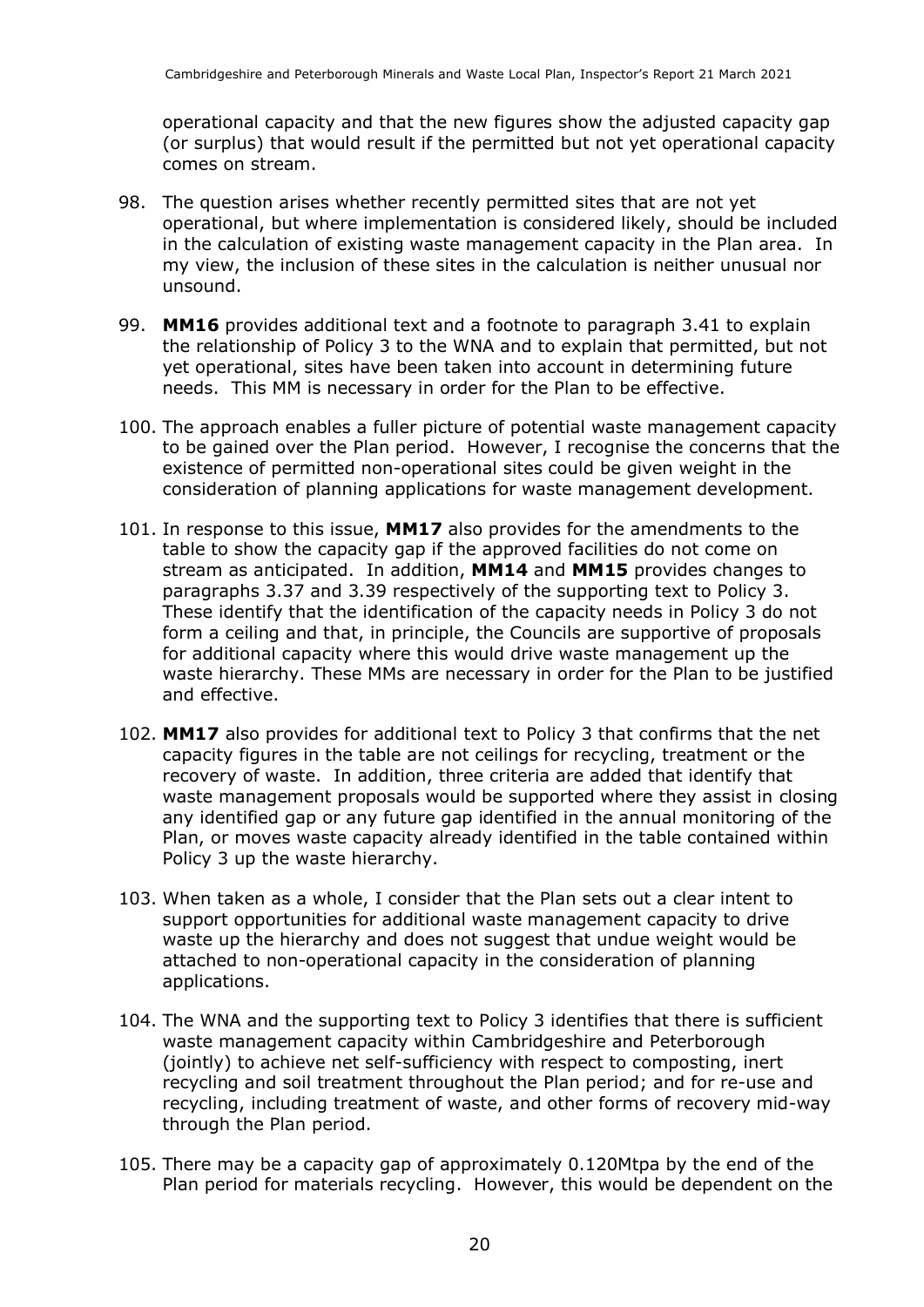actual recycling capacity provided by sites undertaking transfer/treatment that would be likely to undertake increasing recycling activities over the Plan period.

- 106. There is sufficient inert landfill and recovery void space to accommodate most of the Plan area's needs over the Plan period. The Plan acknowledges that any required additional capacity can be accommodated by void space associated with the restoration of mineral extraction sites. Consequently, no new inert landfill or recovery sites (not associated with restoration of mineral extraction sites) are required over the Plan period.
- 107. Corresponding changes to paragraphs 3.37 and 3.39 of the supporting text to Policy 3 are necessary to reflect the fact that disposal of waste is the least desirable option in the waste hierarchy and that the approach of the Plan is to support opportunities that move waste management away from landfill. These are provided by **MM14** and **MM15**.

#### **Conclusion on Issue 6**

108. I am satisfied that the Plan, when considered with the recommended MMs, provides an appropriate and robust basis to identify the provision that needs to be made for waste management capacity over the Plan period and is fully justified by the evidence and is soundly based.

#### **Issue 7 – Whether the Plan makes appropriate provision for the future management of waste.**

- 109. The Plan has been prepared on the basis that across the plan area, existing and committed waste sites will meet the majority of identified needs over the Plan period. This is on the basis that the indicative future waste management needs of the Plan area (to achieve net self-sufficiency) are relatively low. In addition, existing and committed sites have a potential to increase recycling capacity and other recovery capacity is likely to come forward on permitted but not yet operational sites.
- 110. As such the strategy of the Plan is not to make specific allocations for new waste sites. Instead, Policy 4: Providing for Waste Management sets out a broad spatial strategy for the location of new waste management development. It identifies settlements where such facilities should be located and provides criteria which direct proposals to suitable sites.
- 111. Whilst no specific allocations are made, the Plan recognises that facilities may be required for development that supports more sustainable waste management, assists in moving the management of waste up the waste hierarchy and responds to the proximity principle requiring facilities to be located close to the source of waste generation.
- 112. Paragraph 4 of the National Planning Policy for Waste (NPPW) sets out criteria for identifying suitable sites and areas for waste management facilities. They include the consideration of a broad range of locations including industrial sites, opportunities to co-locate waste management facilities and giving priority to re-using previously developed land and sites identified for employment purposes.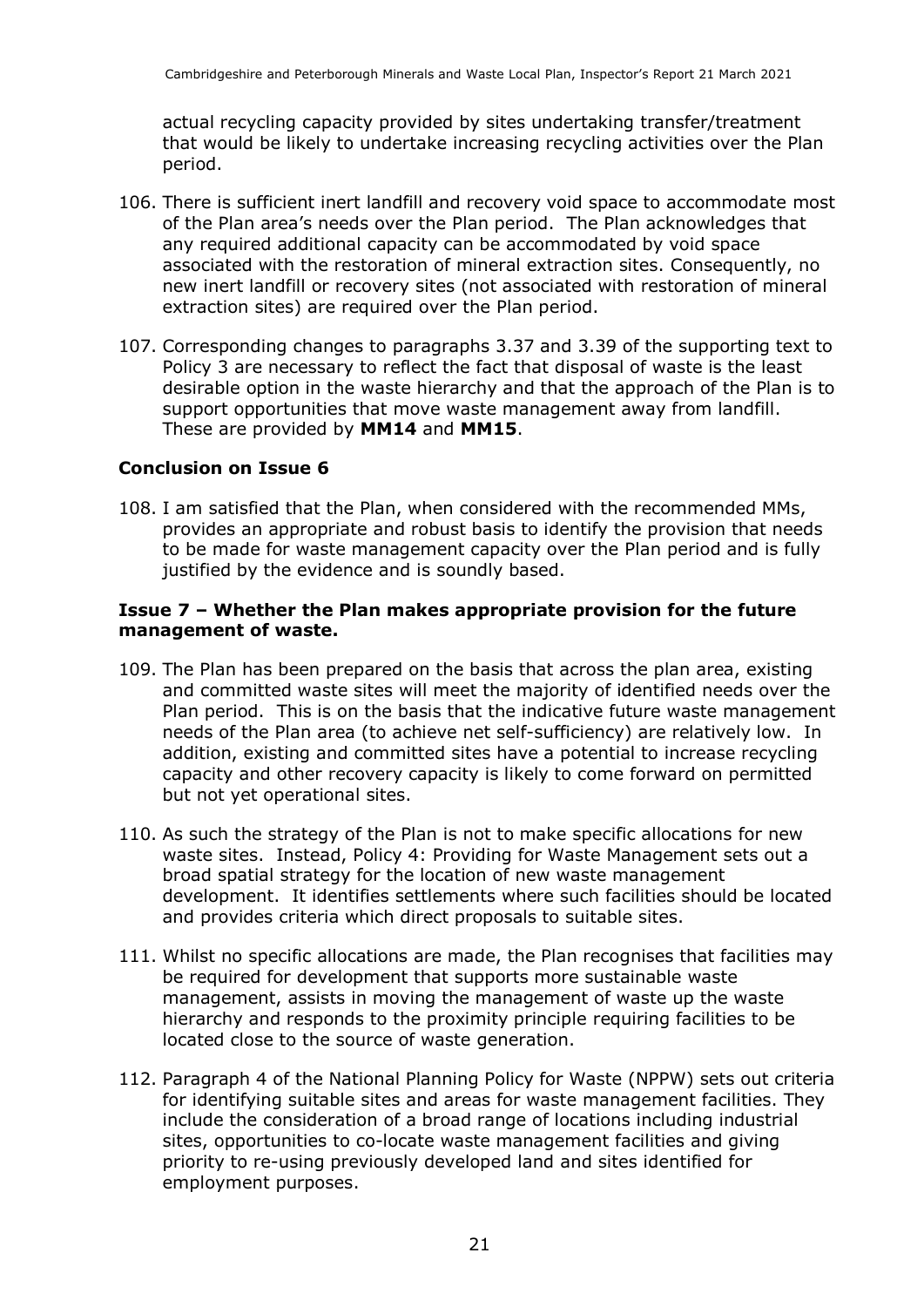- 113. The identification of broad locations for strategic and non-strategic waste management facilities is consistent with the guidance provided in the NPPW and offers the opportunity for waste development proposals to come forward across the Plan area in locations that are likely to experience development. The Plan does not place any ceiling on operations for recycling, treatment or recovery of waste. Therefore, in addition to existing and committed sites, it provides for the opportunity for a range of sites to come forward which can contribute to reducing the capacity gap and move future waste management up the waste hierarchy.
- 114. Whilst Policy 4 sets out the broad strategy for the location of waste management development, it does not adequately reflect the Plan's Objective for sustainable waste management, which includes supporting development that enables waste to be managed as far up the hierarchy as possible and contributing to the aspiration for net-self-sufficiency. Furthermore, it does not adequately explain that part of the locational strategy is that new or extended waste management facilities should be located within the settlement boundary of existing or planned main urban areas. **MM22,** as amended below, is necessary to address these matters and is required in order for the Plan to be effective.
- 115. **MM22** also provides further support for co-location where there are benefits to the restoration of a mineral site or where the proposal is specifically linked to existing waste management operations already taking place on a site, subject to the consideration of other policies of the Development Plan. It also identifies that additional capacity for the disposal of non-hazardous waste should be through extensions to existing sites, unless such extensions would prejudice other strategic objectives.
- 116. The question arises whether Policy 4 is sufficiently clear and unambiguous with regard to the approach to the consideration of proposals for the colocational of waste management facilities. **MM22** and the modifications to the supporting text of the policy, which are considered below, have sought to address this matter. However, there remains some concern that the Plan is unclear in its approach to waste management development on existing sites that are located outside of main settlements in circumstances where this may not contribute to co-location benefits.
- 117. **MM22**, as proposed and consulted on by the Councils, includes, amongst other things, a new paragraph 6 of Policy 4 relating to new waste management facilities that are unable to demonstrate the benefits of colocation but are within the planning permission boundary of existing waste management sites and are located outside of the main settlement. The paragraph sets out that new waste management facilities in such circumstances will, in principle, be supported where they can demonstrate benefits, such as existing transport links and/or moving waste management up the hierarchy.
- 118. However, paragraph 2 of Policy 4 already identifies that waste management proposals must demonstrably contribute towards sustainable waste management by moving waste up the hierarchy. In addition, I accept the view that an existing waste site would already have existing transport links.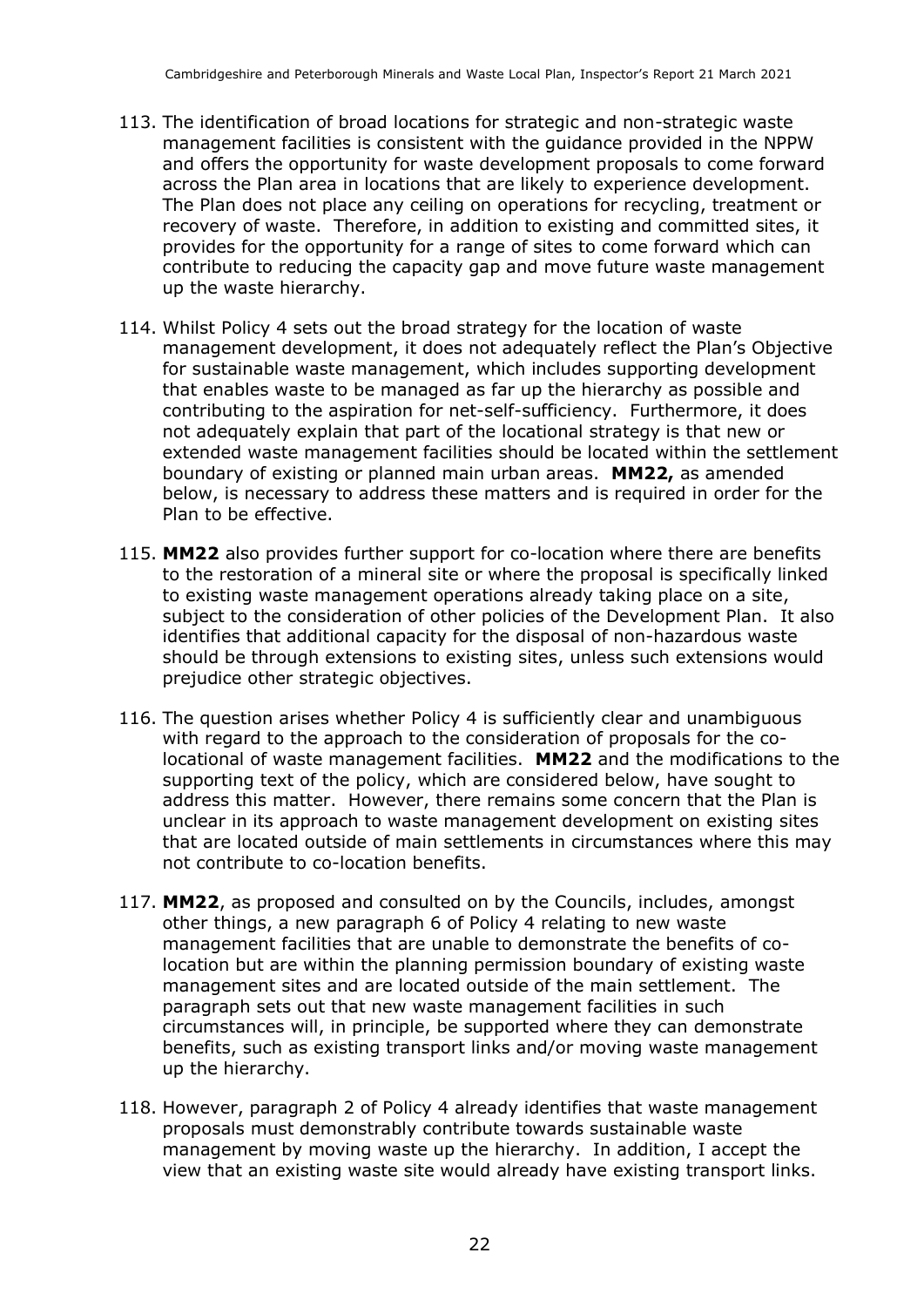- 119. Consequently, I consider that the part of the consulted upon **MM22** that provides for a new paragraph 6 is unnecessary in its reference to existing transport links and/or pushing waste management up the hierarchy. I have therefore deleted these aspects from **MM22** and the relevant supporting text as set out in the Appendix to this report.
- 120. In circumstances where future waste management sites may not be available in employment areas or strategic employment areas, the existing paragraph 5 of Policy 4 provides support to the location of new waste management proposals on other suitable sites within the urban area or on the edge of them. However, I recognise that there are existing operational waste management sites, that may have significant capital investment in plant and machinery but are not located within or on the edge of the urban area. It is these sites that the proposed paragraph 6 provided by **MM22** sought to address.
- 121. Paragraphs 3.42, 3.44, 3.45 and 3.47 are part of a number of paragraphs that provide supporting text to Policy 4. Corresponding modifications are necessary to these paragraphs to reflect the changes to Policy 4 as a consequence of **MM22** and also to reflect those aspects of the **MM22** which I consider should be deleted. **MM18**, **MM19**, **MM20** and **MM21** addresses these matters and are necessary in order for the Plan to be effective.
- 122. **MM21** provides additional text to explain how Appendix 3 of the Plan (*The Location and Design of Waste Management Facilities*) should be taken into account in considering the design and location of new facilities. This is necessary to ensure that the Plan is consistent with paragraph 7 of the NPPW in respect of the design of new waste management facilities in relation to the character and quality of the area in which they are located.
- 123. A question also arises whether Policy 4 should specifically identify support for Energy from Waste facilities which can assist in moving residual waste from landfill and up the hierarchy and provide secondary aggregate in the form of 'Incinerator Bottom Ash'.
- 124. The Plan, together with the suggested modifications, is clear that support will be given to waste management development that moves waste up the hierarchy. I also note that the Councils' approach in the Plan and in the WNA is technology neutral. Energy from Waste is one form of such movement and sits towards the top of the hierarchy. I therefore do not consider that specific reference is required to energy recovery as support for proposals that move the management of waste up the hierarchy, irrespective of the technology proposed to be used. This is already implicit in Objective 2 and Policy 4. In addition, the benefits of by-products of waste management activities, including their use as a source of construction materials, are recognised in **MM25** which has been considered earlier in this report.
- 125. Paragraph 5.1 of the Plan is one of a number of paragraphs that provide supporting text to Policy 10: Waste Management Areas (WMAs). This paragraph explains that WMAs are specific sites identified on the Policies Map for waste management facilities and consist of existing operational sites and committed sites.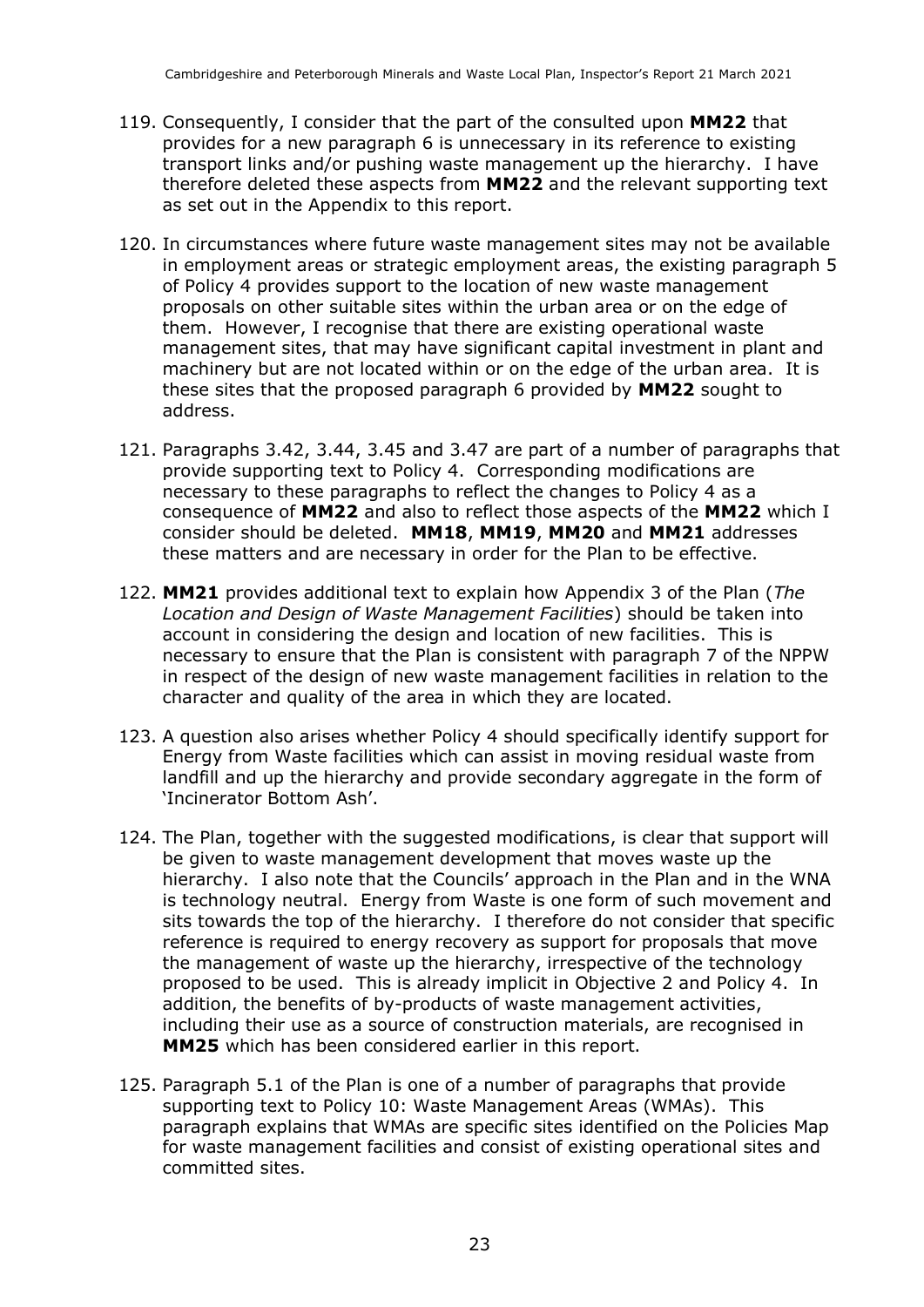- 126. Policy 10 identifies that non-waste management development will not be permitted on a WMA unless it is compatible with the use of the site as identified in the Development Plan or is a development that would provide clear regeneration benefits that would outweigh the harm of discontinuing the site as a WMA. **MM31** provides additional text to Policy 10 to define WMAs, identify that waste management development proposals within WMAs would be considered under Policy 4 and identify that other development proposals would need to be identified on non-Mineral and Waste Plans that are part of the Development Plan for the area. This MM is necessary in order for the Plan to be effective.
- 127. Corresponding changes to the supporting text provided in paragraphs 5.1 and 5.2 are necessary. These are provided in **MM28** and **MM29**.
- 128. Paragraph 5.3 identifies that Policy 16: Consultation Areas also relates to proposals which fall within a WMA or within 250m of its boundary. However, the current paragraph lacks clarity and **MM30** is necessary to address this matter.
- 129. Policy 11: Water Recycling Areas (WRAs) provides a criteria-based approach to the consideration of development proposals for sewage and wastewater infrastructure. However, the text of the policy does not wholly accord with that contained in the SoCG agreed with the Environment Agency (PE11) and fails to require the application of the sequential and exception tests in the consideration of such development within flood zones 3. Also, as currently worded, the policy requires that new water recycling development has ready access to the sewerage infrastructure, which may not be the case in circumstances where significant new development is proposed. **MM33** therefore addresses these issues and is necessary in order for the Plan to be effective.
- 130. Existing and planned facilities for water recycling are identified on the Policies Map as WRAs. Paragraph 5.5 of the Plan provides supporting text to Policy 11 and refers to the fact that the requirements of Policy 16: Consultation Areas (CAs) also applies to development proposals which fall within 400m of a WRA. However, the paragraph does not make it clear that the requirements of Policy 16 also apply to development proposals on the WRA itself, as well as within 400m of its boundary. **MM32** addresses this matter for effectiveness.

#### **Conclusion on Issue 7**

131. I am satisfied that the Plan, when considered with the recommended MMs, provides appropriate provision for the future management of waste in Cambridgeshire and Peterborough and is positively prepared, justified, effective and consistent with national policy in this respect.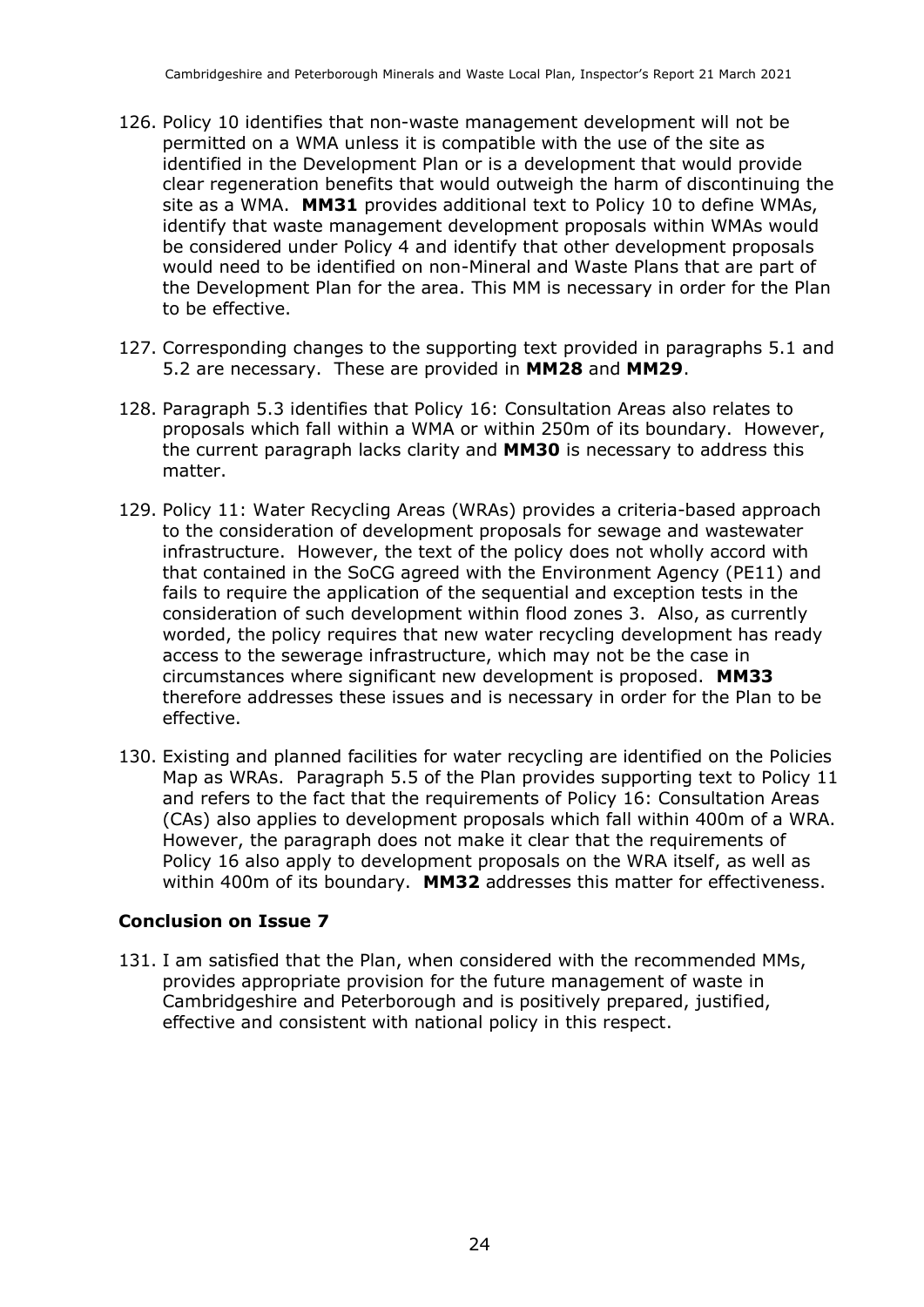#### **Issue 8 - Whether the policies for minerals and waste management proposals strike an appropriate balance between seeking to provide necessary development and protecting people and the environment.**

- 132. The Plan contains a number of development management policies (Policies 15 and 17 to 26) that collectively seek to control impacts from future mineral and waste development. These include criteria-based policies that consider, amongst other things, the impacts of development on transport infrastructure; design considerations; amenity considerations; restoration and aftercare; biodiversity and geodiversity; the historic environment; water resources; traffic, highways and public rights of way; sustainable use of soils; aerodrome safeguarding and other developments requiring the importation of soils.
- 133. Apart from Policies 18, 19, 21, 24, 25 and 26 and the supporting text, which are sound without modification, the remaining development management policies are considered below.

#### *Policy 15: Transport Infrastructure Areas (TIAs)*

134. Whilst this policy is sound without modification, changes are required to the supporting text provided in paragraph 6.3 to clarify that the Policy only applies to development within TIAs themselves. This is provided in **MM34** which is necessary in order for the Plan to be effective.

#### *Policy 17: Design*

- 135. This policy sets out a criteria approach to the consideration of design issues in mineral and waste management development, including restoration, with particular regard to local character and distinctiveness. However, the opening paragraph of the policy fails to fully reflect paragraph 127 of the NPPF in terms of requiring development and restoration to be sympathetic to local character. In addition, none of the criterion of the policy reflect paragraph 127(c) of the NPPF.
- 136. **MM36** is therefore necessary to address the inconsistency in the opening paragraph of Policy 17 and **MM37** provides a new criterion that is reflective of the guidance contained within paragraph 127(c) of the NPPF. These MMs are necessary to ensure that the Plan is effective and consistent with the NPPF.
- 137. Criterion (g) of the policy relates to landscape enhancement, including the consideration of the historic landscape. However, this criterion does not refer to the need to take into account historic landscape characterisation. **MM38** addresses this matter and is necessary in order for the Plan to be effective.

#### *Policy 20: Biodiversity and Geodiversity*

138. This policy, amongst other things, relates to the consideration of development proposals that may affect 'International Sites' and 'National Sites' of nature conservation or geological importance. In relation to 'National Sites', this part of the policy relates to development proposals located within or outside of a Site of Special Scientific Interest (SSSI). However, as currently worded, this part of the policy is inconsistent with paragraph 175(b) of the NPPF by failing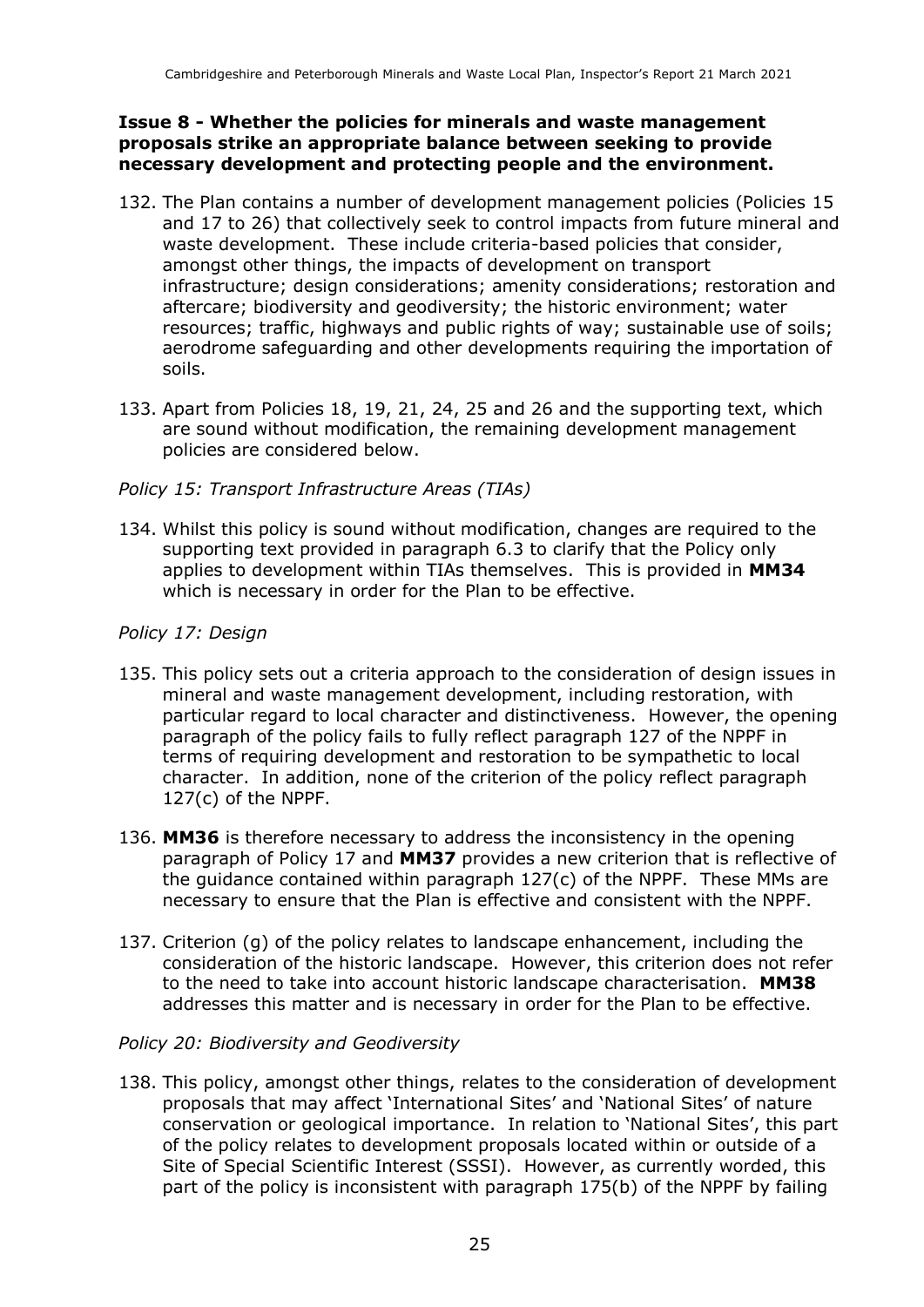to reflect the location of development. **MM39** addresses this matter and is necessary in order for the Plan to be effective and consistent with national policy.

#### *Policy 22: Water Resources*

- 139. This policy sets out the factors to be taken into account in the consideration of the impact of mineral development proposals on water quality and the integrity of water bodies and watercourses. As currently worded, the policy and supporting text are inconsistent with the revised wording and title of the policy as set out in the SoCG agreed between the Councils and the Environment Agency, dated May 2020 (PE11). The suggested revised wording set out in the SoCG provides a coherent basis for the application of the policy and revises its title to 'Flood and Water Management'. **MM41** is therefore necessary to ensure that the Plan is effective and consistent with the SoCG.
- 140. Corresponding additions are necessary to the supporting text to reflect the modifications made to Policy 22. **MM40** is therefore necessary to address this matter to ensure consistency with the SoCG and to recognise that the use of Sustainable Drainage Systems may not be feasible in all cases.

#### *Policy 23: Traffic, Highways and Rights of Way*

- 141. This policy, amongst other things, provides a criteria-based approach to the consideration of the impact of minerals and waste management proposals on the highway network and rights of way. Part 'e' of the policy requires binding agreements covering lorry routing and/or signage if necessary and reasonable to make a development acceptable. However, neither the policy nor the supporting text provide any explanation of the legal provisions through which such agreements would be made or how these would be enforced. **MM42** addresses this matter and is necessary to ensure that the Plan is effective.
- 142. The final paragraph of the policy requires that development proposals should make provision for the enhancement of the public rights of way network where practicable. However, this part of the policy does not clearly explain at what stage of development such enhancements should be made and in particular whether this can be interpreted erroneously to mean that they should be considered only at the restoration stage of a mineral working. Furthermore, the policy does not take into account how any necessary diversions of public rights of way to facilitate mineral extraction can also provide opportunities for enhancement to the public rights of way network by the provision of new routes. **MM43** addresses these matters and is necessary to make the Plan effective.

#### **Conclusion on Issue 8**

143. Subject to the identified MMs, the policies for minerals and waste management proposals and their supporting text provide a balanced and comprehensive approach to the control and management of development that accords with national policy. Accordingly, with those MMs in place, I find this part of the Plan to be sound.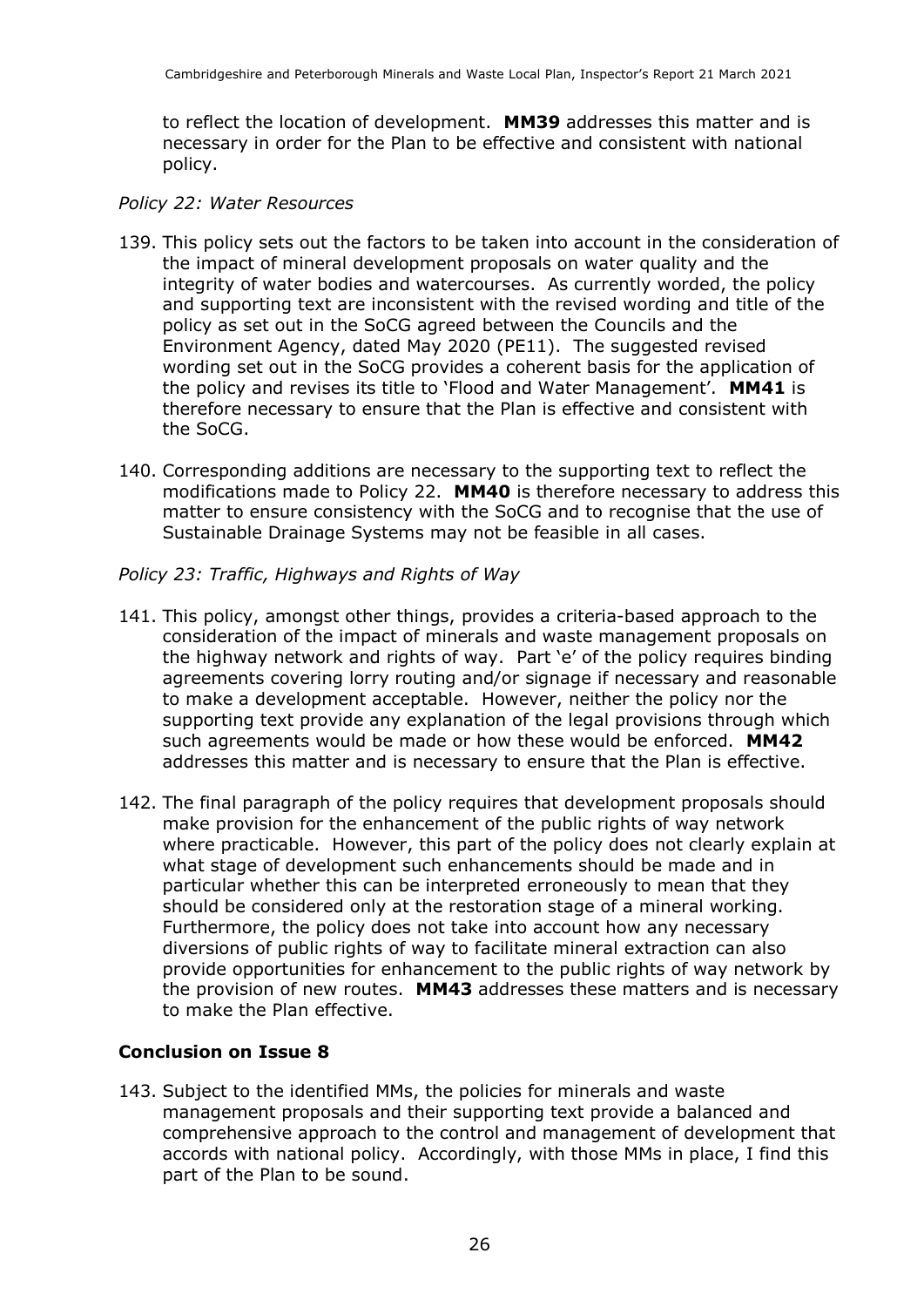#### **Issue 9 – Whether the detailed development requirements for the Plan allocations as set out in Appendices 1 to 3 to the Plan provide appropriate guidance for the submission of development proposals.**

- 144. Appendices 1 and 2 to the Plan identify the main environmental and amenity impacts that need to be considered in any planning applications for mineral development proposals on the proposed MMAs identified in Policy 2.
- 145. **MM44** is necessary to modify the text provided for Site MO19 (Bare Fen & West Fen, Willingham/Over) to recognise the presence of peat soils and the proximity of the site to the RSPB Ouse Fen Nature Reserve. In addition, the MM provides for a preferred restoration to a reedbed habitat as an extension to the existing approved restoration scheme at Needingworth Quarry.
- 146. Modification is required to the 'archaeology' theme of Site MO28 (Kings Delph, Whittlesey) to require development proposals to include a detailed programme of archaeological mitigation which ensures that de-watering of archaeological sites does not occur. In addition, restoration should provide appropriate context for the setting of the nearby 'Must Farm Bronze Age Settlement'. This modification is provided by **MM45** and is necessary in order for the Plan to be effective and to ensure that the archaeological implications of mineral extraction within the allocation area are properly taken into account.
- 147. **MM46** provides additions to the text for Site MO33 (Land off Main Road, Maxey) to reflect the proximity of the site to the Maxey, Northborough and Etton Conservation Areas. This MM reflects the proximity of the site to heritage assets as identified within the content of the SoCG agreed with Historic England, dated July 2020 (E005). This MM is therefore necessary to ensure that the Plan is effective and consistent with the NPPF and SoCG.
- 148. Additional text for Site MO35 (Block Fen/Langwood Fen East, Mepal) is necessary to refer to the presence of deep peat soils and to require development proposals to consider any measures necessary to conserve this resource. This necessary modification is provided by **MM47**.
- 149. Appendix 2 of the Plan provides a more detailed Master Plan for mineral extraction on the Block Fen/Langwood Fen sites which includes Sites MO35 (Block Fen/Langwood Fen East, Mepal) and MO36 (Block Fen/Langwood Fen West, Mepal). Paragraph 2.2 sets out a number of objectives that sand and gravel extraction should achieve and includes the need to create flood storage with an ambition to eventually create 24,100 m3 per hectare of water storage capacity. **MM48** provides modifications to the seventh objective of this paragraph to ensure that any created flood storage accords with the Environment Agency's *Cranbrook/Counter Drain (Welches Dam) Strategy*. This is necessary to ensure consistency with the SoCG agreed with the Environment Agency (PE11). In addition, this MM also provides additional text to the eleventh objective to require that the sustainable use of soils also includes the conservation of peat soils.
- 150. Section 6 of Appendix 2 provides more detailed consideration of the need for flood water storage. Paragraph 6.11 identifies that the Environment Agency is seeking to maintain a flood risk of 1 in 25 years but does not refer to the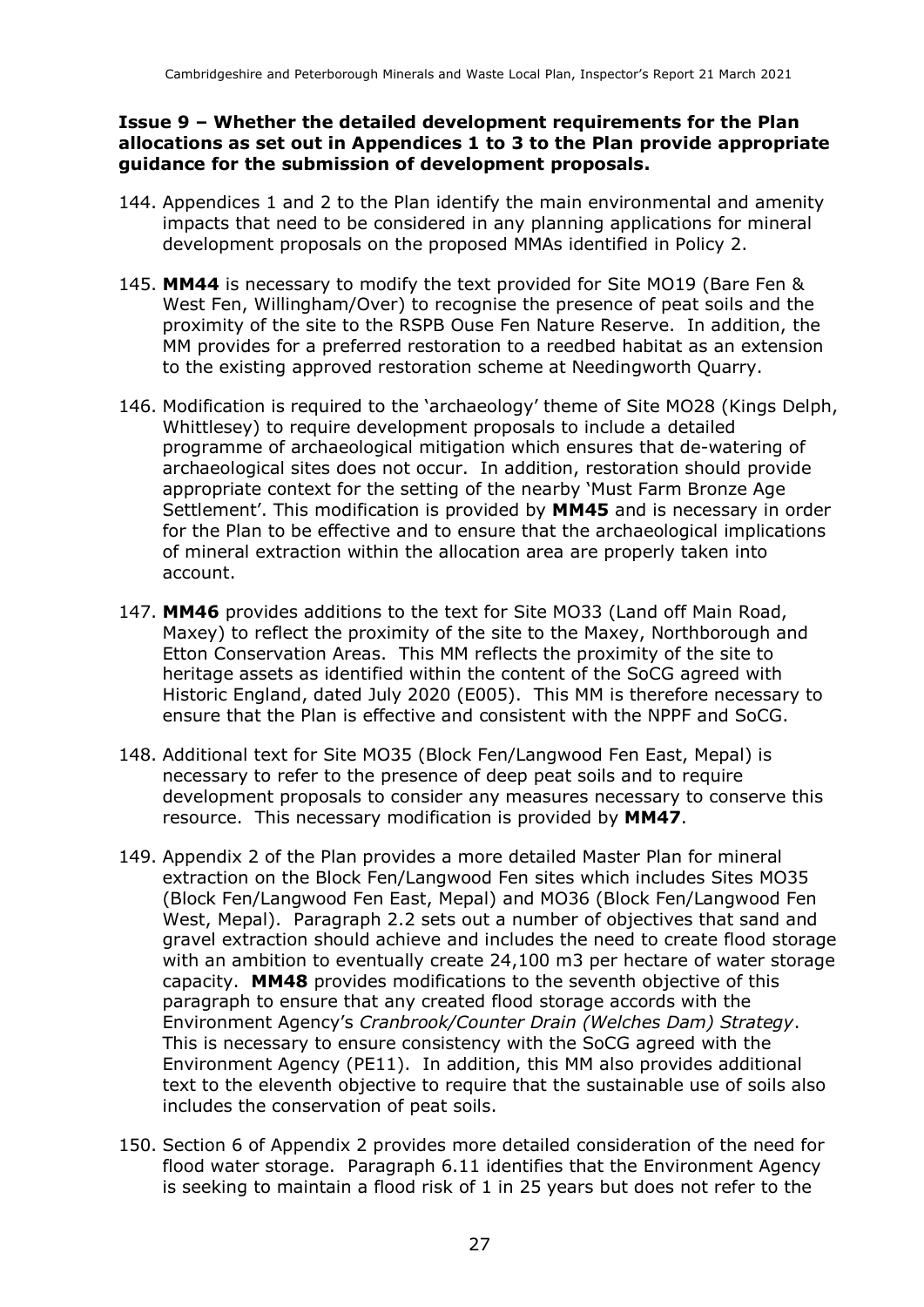requirements of the *Cranbrook/Counter Drain (Welches Dam) Strategy*. Therefore, **MM49** is necessary in order for this paragraph to be consistent with the modification provided by **MM48** and the SoCG agreed with the Environment Agency (PE11).

- 151. **MM50**, **MM51** and **MM52** provide additional text to paragraphs 6.14, 6.17 and 6.18 respectively of Appendix 2. These paragraphs provide more guidance on the floodwater storage requirements of the Master Plan and are also necessary to ensure consistency with the SoCG agreed with the Environment Agency (PE11).
- 152. Appendix 3 provides detailed guidance on the location and design of waste management facilities. It is referenced in paragraph 3.47 of the Plan which provides supporting text to Policy 4: Providing for Waste Management and in Policy 17: Design. The guidance provided in Appendix 3 is intended to expand on the locational and design requirements of these policies. On adoption of the Plan the existing '*Location and Design Supplementary Planning Document – July 2011'* will be revoked and superseded by this Appendix.
- 153. Paragraph 2.8 of Appendix 3 relates to the provision of appropriate buffer areas between waste management facilities and residential areas. The Appendix also contains an indicative graphical representation titled 'Urban Location Plan' that shows how landscaping buffers could be applied between waste management proposals and residential development. **MM53** provides necessary additional text to paragraph 2.8 to refer to the indicative Urban Location Plan in consideration of landscaping and open space to form appropriate buffers to nearby residential areas.
- 154. Appendix 3 contains a number of air quality considerations and provides a table *'Air Quality Principles'* that should be taken into account in the submission of planning applications for waste management facilities. **MM54**  provides for necessary clarity by the replacement of the existing text in this table with new text that includes the protection of 'sensitive receptors'.

#### **Conclusion on Issue 9**

155. Subject to the recommended MMs, the detailed development requirements for the Plan allocations, as set out in Appendices 1 to 3, provide appropriate guidance for the submission of development proposals.

#### **Issue 10 - Whether the implementation and monitoring of the Plan will be effective.**

- 156. As explained earlier, **MM02** introduces new supporting paragraphs to the vision, objectives and aims of the Plan to explain how the Plan will be monitored and commits to monitoring through the publication of an annual Authorities Monitoring Report. LAAs also provide a monitoring mechanism specific to aggregate landbanks.
- 157. I consider that the publication of an annual Authorities Monitoring Report provides an appropriate regular assessment of how effective the policies are proving to be in meeting their objectives, thereby facilitating the identification of any changes needed including the need for any early review of the Plan.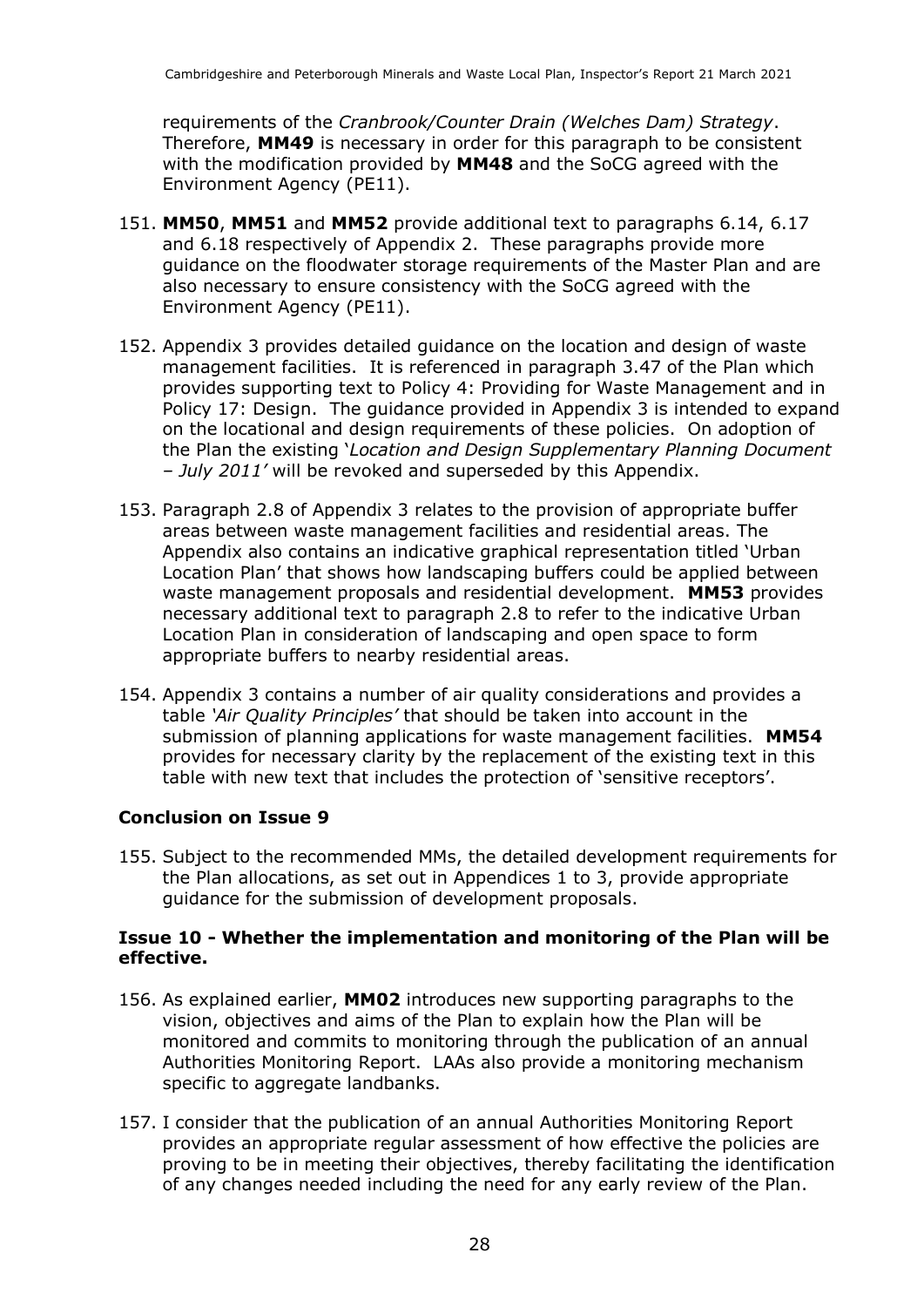### **Conclusion on Issue 10**

158. Subject to the recommended **MM02**, I am satisfied that the Plan provides a comprehensive, effective and robust framework for monitoring its delivery.

### **Overall Conclusion and Recommendation**

- 159. The Plan has a number of deficiencies in respect of soundness for the reasons set out above, which mean that I recommend that it not be adopted as submitted, in accordance with Section 20(7A) of the 2004 Act. These deficiencies have been explained in the main issues set out above.
- 160. The MPAs have requested that I recommend MMs to make the Plan sound and capable of adoption. I conclude that the Duty to Cooperate has been met and that, with the recommended main modifications set out in the Schedule of Main Modifications, the Cambridgeshire and Peterborough Minerals and Waste Local Plan satisfies the requirements referred to in Section 20(5)(a) of the 2004 Act and is sound.

*Stephen Normington*

Inspector

This report is accompanied by an Appendix containing the Main Modifications.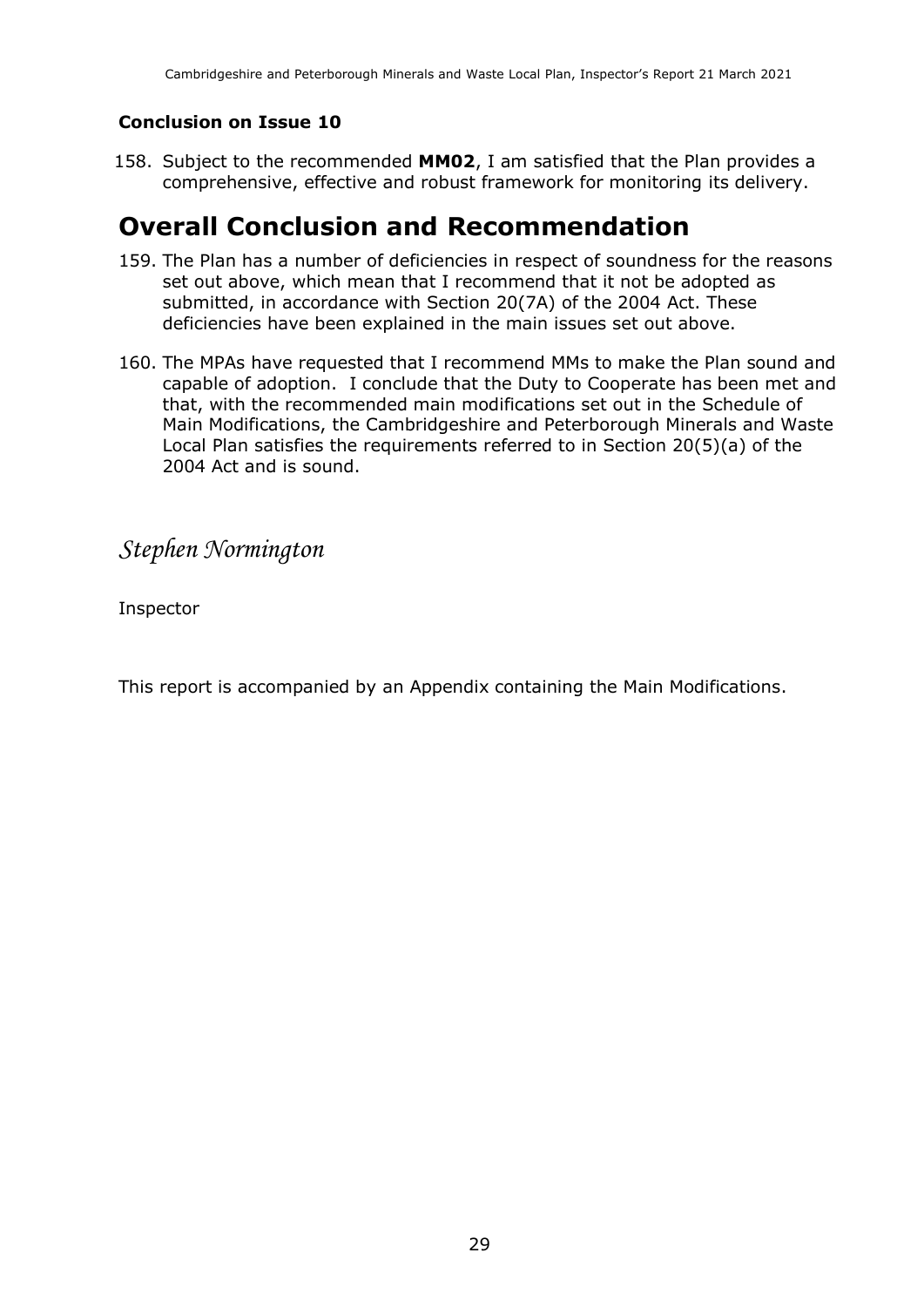# **Appendix – Main Modifications**

The modifications below are expressed either in the conventional form of strikethrough for deletions and underlining and bold font for additions of text, or by specifying the modification in words in *italics*.

The page numbers and paragraph numbering below refer to the submission local plan, and do not take account of the deletion or addition of text.

| <b>Ref</b>  | Page | Policy/<br>Paragraph | <b>Main Modification</b>                                                                                                                                                                                                                                                                                                                                                                                                                                                                                                                                                                                                                                                                                                                                                                                                                                                                                                                                                                                              |
|-------------|------|----------------------|-----------------------------------------------------------------------------------------------------------------------------------------------------------------------------------------------------------------------------------------------------------------------------------------------------------------------------------------------------------------------------------------------------------------------------------------------------------------------------------------------------------------------------------------------------------------------------------------------------------------------------------------------------------------------------------------------------------------------------------------------------------------------------------------------------------------------------------------------------------------------------------------------------------------------------------------------------------------------------------------------------------------------|
| <b>MM01</b> | 9    | Objective<br>3       | Amend Objective 3 to include specific reference to peat<br>soils as follows:<br>Support climate change mitigation and adaptation, and<br>seek to build in resilience to the potential effects of climate                                                                                                                                                                                                                                                                                                                                                                                                                                                                                                                                                                                                                                                                                                                                                                                                              |
|             |      |                      | change<br>encourage operational practices and restoration proposals<br>(including the conservation of peat soils through<br>sustainable soil management) which minimise or help<br>to address climate change                                                                                                                                                                                                                                                                                                                                                                                                                                                                                                                                                                                                                                                                                                                                                                                                          |
| <b>MM02</b> | 12   | Paragraph<br>2.7     | Add the following text after Paragraph 2.7:<br><b>Implementation and Monitoring</b><br>2.8 The policies in this Plan will be implemented<br>through the Councils' Development Management<br>activities, and in some cases those of the<br><b>Cambridgeshire City / District Councils. These</b><br>activities include pre-application advice and<br>discussions, the making of decisions on planning<br>applications, and the operation of the Councils'<br>compliance functions to ensure planning control is<br>properly enforced.<br>2.9 Preparation of a plan is not a 'one-off' activity, it<br>is part of a process that involves keeping a check on<br>how successful the Plan is, in delivering what it sets<br>out to do, and making adjustments to the Plan if the<br>checking and monitoring process reveals that<br>changes are needed.<br>2.10 The Councils each produce an annual<br><b>Authority's Monitoring Report (AMR). The AMRs will</b><br>report on the progress of allocated mineral sites and |
|             |      |                      | mineral landbank figures, alongside a review of the<br>amount of waste managed and the existing waste                                                                                                                                                                                                                                                                                                                                                                                                                                                                                                                                                                                                                                                                                                                                                                                                                                                                                                                 |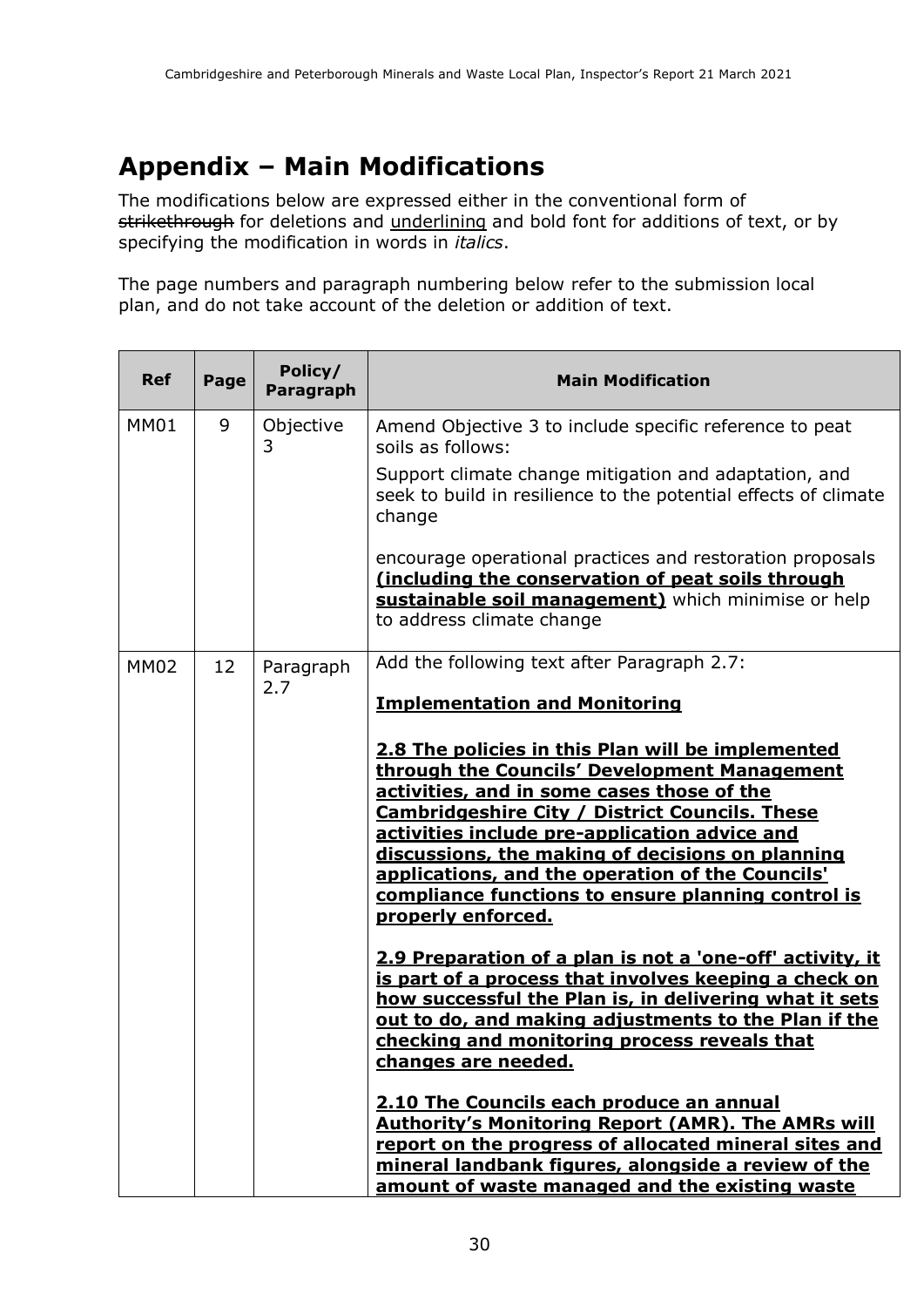| <b>Ref</b>  | Page | Policy/<br>Paragraph | <b>Main Modification</b>                                                                                                                                                                                                                                                                                                                                                                                                                                                                                                                                                                                                                                 |
|-------------|------|----------------------|----------------------------------------------------------------------------------------------------------------------------------------------------------------------------------------------------------------------------------------------------------------------------------------------------------------------------------------------------------------------------------------------------------------------------------------------------------------------------------------------------------------------------------------------------------------------------------------------------------------------------------------------------------|
|             |      |                      | management capacity across the Plan area (including<br>new capacity that has been achieved through the<br>grant of planning permission) in line with the<br>strategic objectives of this Plan. This will allow the<br>Councils to identify any potential changes required if<br>a particular policy in the Plan is not operating as<br>intended. The Councils have developed a set of<br>monitoring indicators with which to help measure<br>this. These monitoring indicators can be found in the<br>accompanying Sustainability Appraisal, which was<br>prepared alongside the preparation of this Plan and<br>is available on the Councils' websites. |
| <b>MM03</b> | 14   | Paragraph<br>3.6     | Make textual change as follows:<br>Mineral development especially and the subsequently<br>restored mineral site can cause considerable loss of high<br>quality agricultural land and/or peat land, and is an<br>important consideration for proposals. However                                                                                                                                                                                                                                                                                                                                                                                           |
| <b>MM04</b> | 16   | Paragraph<br>3.13    | Insert at the end of the paragraph additional text:<br>the landscape or other <b>matters from borrowpits, and</b><br>permission of any such site must take account of the<br>full planning balance.                                                                                                                                                                                                                                                                                                                                                                                                                                                      |
| <b>MM05</b> | 17   | Paragraph<br>3.19    | After paragraph 3.19 insert new paragraph, as follows:<br>An annual provision rate over the plan period (2016<br>to 2036) of 2.6Mt would give rise to a total<br>requirement for 54.6Mt of sand and gravel. Taking<br>off sales in 2016 and 2017 (2.56Mt and 3.56Mt<br>respectively), this leaves a remaining plan period<br>requirement of 48.48Mt. At the end of 2017, the plan<br>area had permitted reserves of 41.43Mt. Subtracting<br>permitted reserves of 41.43Mt from the remaining<br>requirement (48.48Mt) leaves a potential shortfall of<br><u>7.05Mt to be addressed.</u>                                                                  |
| <b>MM06</b> | 17   | Paragraph<br>3.21    | After paragraph 3.21 insert new paragraph, as follows:<br>The proposed allocations will provide 17.625Mt over<br>the plan period, leaving a potential surplus of<br>10.575Mt. This provides an additional margin of<br>flexibility and equates to just over 4 years supply at<br>the provision rate of 2.6Mtpa. The reserves,<br>anticipated start date, and indicative extraction rate<br>of each allocation are shown in the table below, and<br>for the avoidance of doubt, the extraction expected                                                                                                                                                   |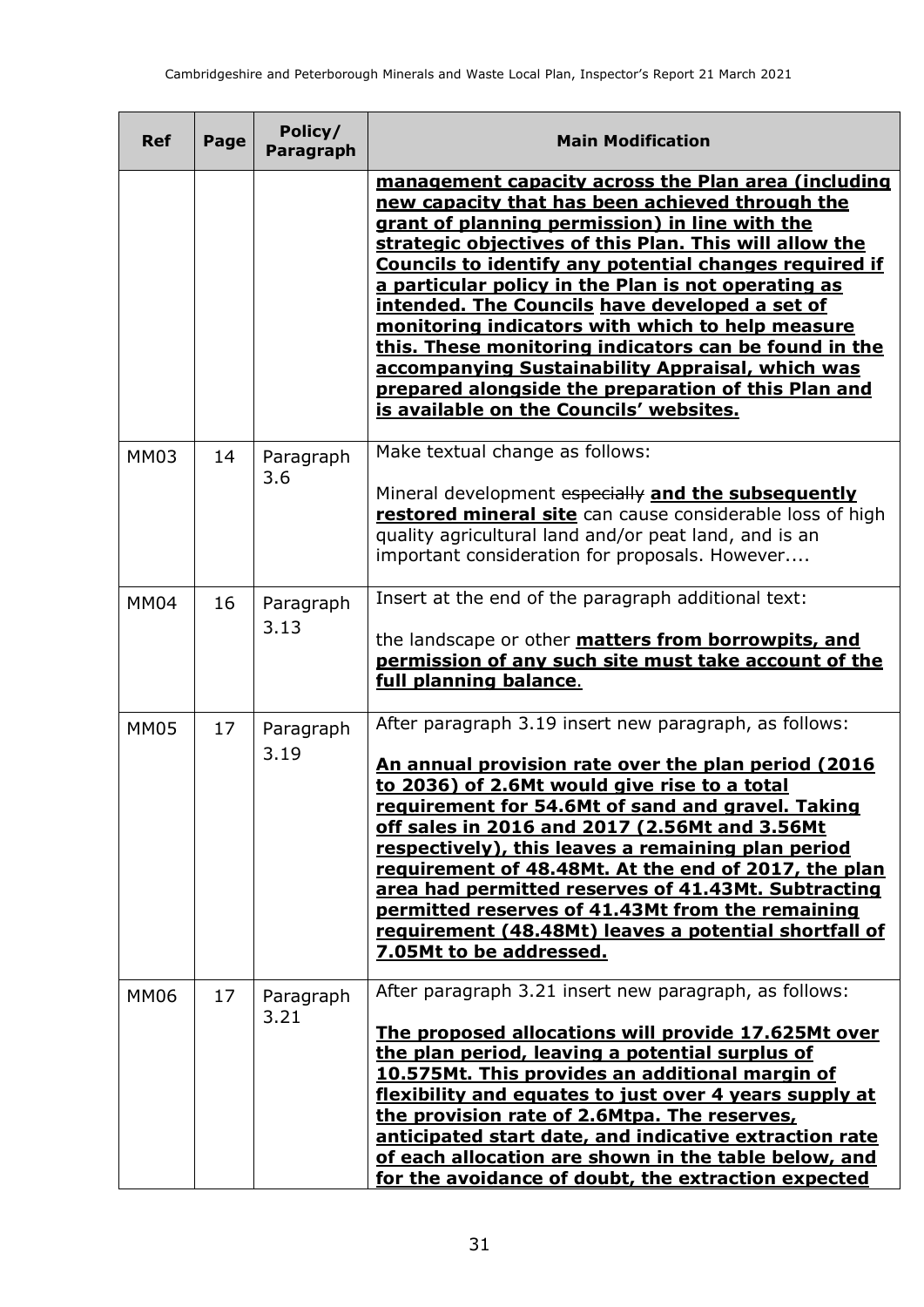| <b>Ref</b> | Page | Policy/<br>Paragraph | <b>Main Modification</b>                                                   |                                                                              |                                                                                                                                                |                                                                 |
|------------|------|----------------------|----------------------------------------------------------------------------|------------------------------------------------------------------------------|------------------------------------------------------------------------------------------------------------------------------------------------|-----------------------------------------------------------------|
|            |      |                      | plan period.                                                               |                                                                              | to take place at sites beyond 2036 has been<br>discounted in the table below and does not<br>contribute to the provision to be made during the |                                                                 |
|            |      |                      | <b>Site</b>                                                                | <b>Estimate</b><br>of Plan<br><b>Period</b><br><b>Reserve</b><br><u>(Mt)</u> | <b>Anticipate</b><br><u>d Start</u><br><b>Date</b>                                                                                             | <b>Indicative</b><br><b>Extraction</b><br><u>Rate</u><br>(Mtpa) |
|            |      |                      | M019:<br>Bare Fen<br>& West<br>Fen,<br>Willingham/<br>Over                 | 3.000                                                                        | 2031                                                                                                                                           | 0.800                                                           |
|            |      |                      | M021:<br>Mitchell<br>Hill Farm<br>South,<br>Cottenham                      | 0.140                                                                        | 2036                                                                                                                                           | 0.140                                                           |
|            |      |                      | M022:<br>Chear Fen,<br>Cottenham                                           | 0.820                                                                        | 2030                                                                                                                                           | 0.140                                                           |
|            |      |                      | M028:<br><b>Kings</b><br>Delph,<br>Whittlesey                              | 0.350                                                                        | 2030                                                                                                                                           | 0.050                                                           |
|            |      |                      | M029:<br>Gores<br>Farm,<br>Thorney                                         | 1.600                                                                        | 2026                                                                                                                                           | 0.300                                                           |
|            |      |                      | M033:<br>Land off<br>Main Road<br><b>Maxey</b>                             | 1.925                                                                        | 2030                                                                                                                                           | 0.275                                                           |
|            |      |                      | M034:<br><b>Willow Hall</b><br>Farm,<br><b>Thorney</b>                     | 2.800                                                                        | 2023                                                                                                                                           | 0.200                                                           |
|            |      |                      | M035:<br><b>Block Fen/</b><br><b>Langwood</b><br>Fen East,<br><b>Mepal</b> | 4.680                                                                        | Landwood<br>Fen East &<br><b>Hundreds</b><br>Farm<br>2022/<br>Witcham<br>Meadlands<br>2020                                                     | 0.350                                                           |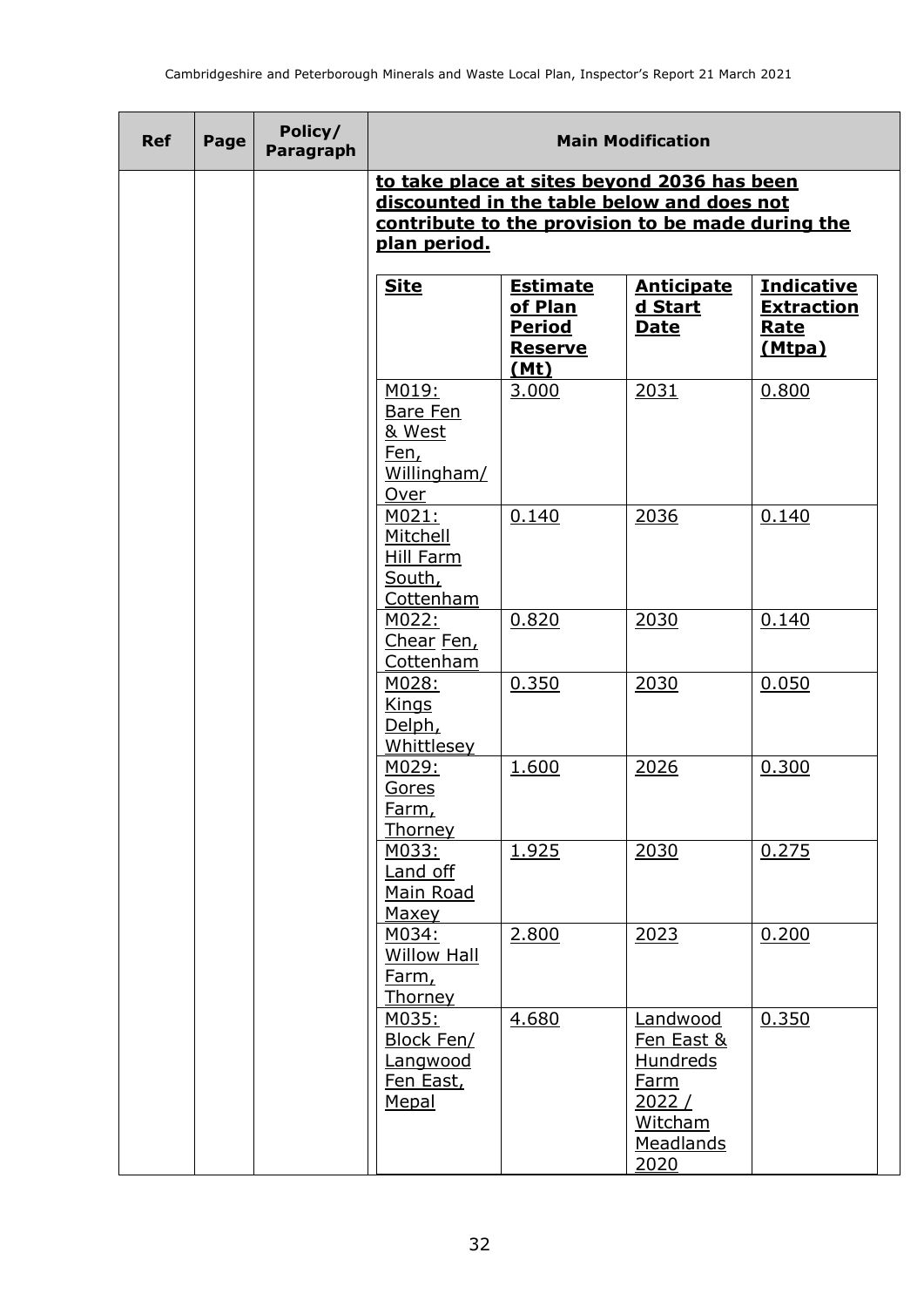| <b>Ref</b>  | Page | Policy/<br>Paragraph     |                                                       |                                                                                                                                                                                                                                                                                                                                                                                                                                                                                                                                                                                                                                                                                                                                                                                                                                                                                                                                                                                                                                                                                                                                                                     | <b>Main Modification</b>            |       |  |  |
|-------------|------|--------------------------|-------------------------------------------------------|---------------------------------------------------------------------------------------------------------------------------------------------------------------------------------------------------------------------------------------------------------------------------------------------------------------------------------------------------------------------------------------------------------------------------------------------------------------------------------------------------------------------------------------------------------------------------------------------------------------------------------------------------------------------------------------------------------------------------------------------------------------------------------------------------------------------------------------------------------------------------------------------------------------------------------------------------------------------------------------------------------------------------------------------------------------------------------------------------------------------------------------------------------------------|-------------------------------------|-------|--|--|
|             |      |                          | M036:<br>Block Fen/<br>Langwood<br>Fen West,<br>Mepal | 2.310                                                                                                                                                                                                                                                                                                                                                                                                                                                                                                                                                                                                                                                                                                                                                                                                                                                                                                                                                                                                                                                                                                                                                               | <u>Wenny</u><br><u>Farm</u><br>2031 | 0.400 |  |  |
| <b>MM07</b> | 18   | Policy 2                 |                                                       | Amend first paragraph as follows:<br>The Mineral Planning Authorities (MPAs) will facilitate a<br>steady and adequate supply of the following minerals over<br>the plan period (2016-2036), including seeking to                                                                                                                                                                                                                                                                                                                                                                                                                                                                                                                                                                                                                                                                                                                                                                                                                                                                                                                                                    |                                     |       |  |  |
|             |      |                          |                                                       | maintain a landbank of 7 years of Sand and Gravel:<br>Change footnote $\pm$ as follows:                                                                                                                                                                                                                                                                                                                                                                                                                                                                                                                                                                                                                                                                                                                                                                                                                                                                                                                                                                                                                                                                             |                                     |       |  |  |
|             |      |                          | the Nene Washes'                                      | ‡Part of meeting this requirement will require-be the<br>submission of sufficient information from the applicant to<br>enable the completion of a project-level screening exercise<br>under The Conservation of Habitats and Species<br>Regulations 2017 (as amended), which identifies. This<br>should identify whether any the land affected by the<br>proposed development is <b>functionally linked to</b> regularly<br>used by qualifying species (especially foraging and roosting<br>swans) of the Nene Washes <b>SPA and</b> Ramsar site i.e. it is<br>regularly used by qualifying species (especially<br>foraging and roosting swans), SAC, SPA, and SSSI and<br>whether the proposal will have a likely significant effect on<br>the SPA through loss of, or disturbance and<br>displacement of birds from, functional land. If that<br>screening concludes that full Appropriate Assessment (AA)<br>is needed, sufficient information will need submitting to<br>enable Peterborough City Council to complete that AA. This<br>process will need to demonstrate that the development will<br>not have an significant adverse effect on the integrity of |                                     |       |  |  |
| <b>MM08</b> | 21   | Policy 2,<br>Criterion a | Add in footnote as follows:                           | a. on MAAs or Mineral Development Areas (MDAs) § as<br>identified on the Policies Map for that purpose; or                                                                                                                                                                                                                                                                                                                                                                                                                                                                                                                                                                                                                                                                                                                                                                                                                                                                                                                                                                                                                                                          |                                     |       |  |  |
|             |      |                          |                                                       | <b>SMineral Development Areas (MDAs) are specific</b><br>sites identified on the Policies Map. They consist of<br>existing operational sites and committed sites (i.e.<br>sites with planning permission but which are not yet<br>operational or are dormant).                                                                                                                                                                                                                                                                                                                                                                                                                                                                                                                                                                                                                                                                                                                                                                                                                                                                                                      |                                     |       |  |  |
| <b>MM09</b> | 19   | Policy 2,<br>Site M019   | Requirements':                                        | Amend the following bullet point under 'Site Specific                                                                                                                                                                                                                                                                                                                                                                                                                                                                                                                                                                                                                                                                                                                                                                                                                                                                                                                                                                                                                                                                                                               |                                     |       |  |  |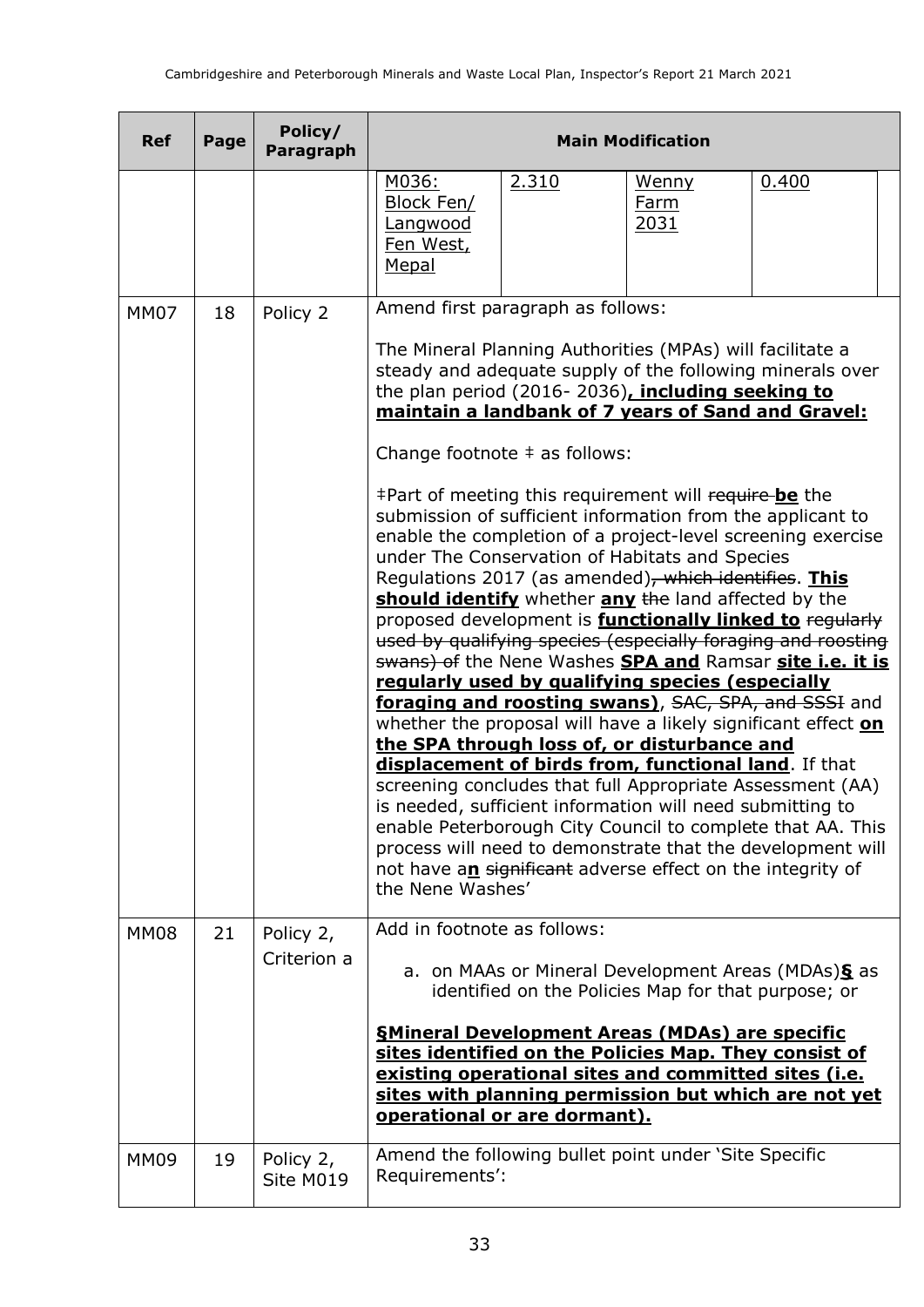| <b>Ref</b>  | Page | Policy/<br>Paragraph                        | <b>Main Modification</b>                                                                                                                                                                                                                                                                                                                                                                                                                                                                                                                                                                                                                                                                                                                                                                                                                                                                                           |  |  |
|-------------|------|---------------------------------------------|--------------------------------------------------------------------------------------------------------------------------------------------------------------------------------------------------------------------------------------------------------------------------------------------------------------------------------------------------------------------------------------------------------------------------------------------------------------------------------------------------------------------------------------------------------------------------------------------------------------------------------------------------------------------------------------------------------------------------------------------------------------------------------------------------------------------------------------------------------------------------------------------------------------------|--|--|
|             |      | M021 and<br>M035                            | Development should conserve and where appropriate<br>enhance the significance of heritage assets and<br>including any contribution made to their significance<br>by their settings.                                                                                                                                                                                                                                                                                                                                                                                                                                                                                                                                                                                                                                                                                                                                |  |  |
| <b>MM10</b> | 20   | Policy 2,<br>site M029<br>and M034          | Amend text as follows:<br>'This is likely to must include a significant no development<br>buffer around the onsite and off-site scheduled<br>monuments'                                                                                                                                                                                                                                                                                                                                                                                                                                                                                                                                                                                                                                                                                                                                                            |  |  |
| <b>MM11</b> | 20   | Policy 2,<br>Site M029,<br>M033 and<br>M034 | Add the following additional bullet point under 'Site Specific<br>Requirements' for each site listed left:<br>Development should conserve and where appropriate<br>enhance the significance of heritage assets including<br>any contribution made to their significance by their<br><u>settings.</u>                                                                                                                                                                                                                                                                                                                                                                                                                                                                                                                                                                                                               |  |  |
| <b>MM12</b> | 20   | Policy 2,<br>Site M033                      | Insert a new bullet point as follows:<br>A comprehensive Heritage Impact Assessment will<br>be required to inform a heritage-led restoration<br>scheme and must be submitted with any planning<br>application.                                                                                                                                                                                                                                                                                                                                                                                                                                                                                                                                                                                                                                                                                                     |  |  |
| <b>MM13</b> | 20   | Policy 2,<br>Site M034                      | Insert a new bullet point as follows:<br>A comprehensive programme of archaeological<br>mitigation will be required which takes into account<br>the proximity of the Iron Age and Roman Settlement<br>to the north west of the site.                                                                                                                                                                                                                                                                                                                                                                                                                                                                                                                                                                                                                                                                               |  |  |
| <b>MM14</b> | 23   | Paragraph<br>3.37                           | Insert additional text as follows:<br>The existing non-hazardous (including SNRHW) landfill void<br>space is sufficient to accommodate the plan area's disposal<br>needs over the plan period with a small surplus potentially<br>to accommodate some of London's non-apportioned<br>household and C&I waste. Although disposal is the least<br>desirable option <i>using the waste hierarchy principle</i> ,<br>there is likely to be an ongoing need for such facilities (e.g.<br>disposal of residues from treatment processes that cannot<br>otherwise be recovered) and so it is one that must be<br>provided for, either within the plan area or at a wider scale.<br>Close monitoring of this situation will be key in determining<br>timing and quantum of future need and the Councils are<br>supportive, in principle, of proposals to move waste<br>as high up the hierarchy as possible to ensure that |  |  |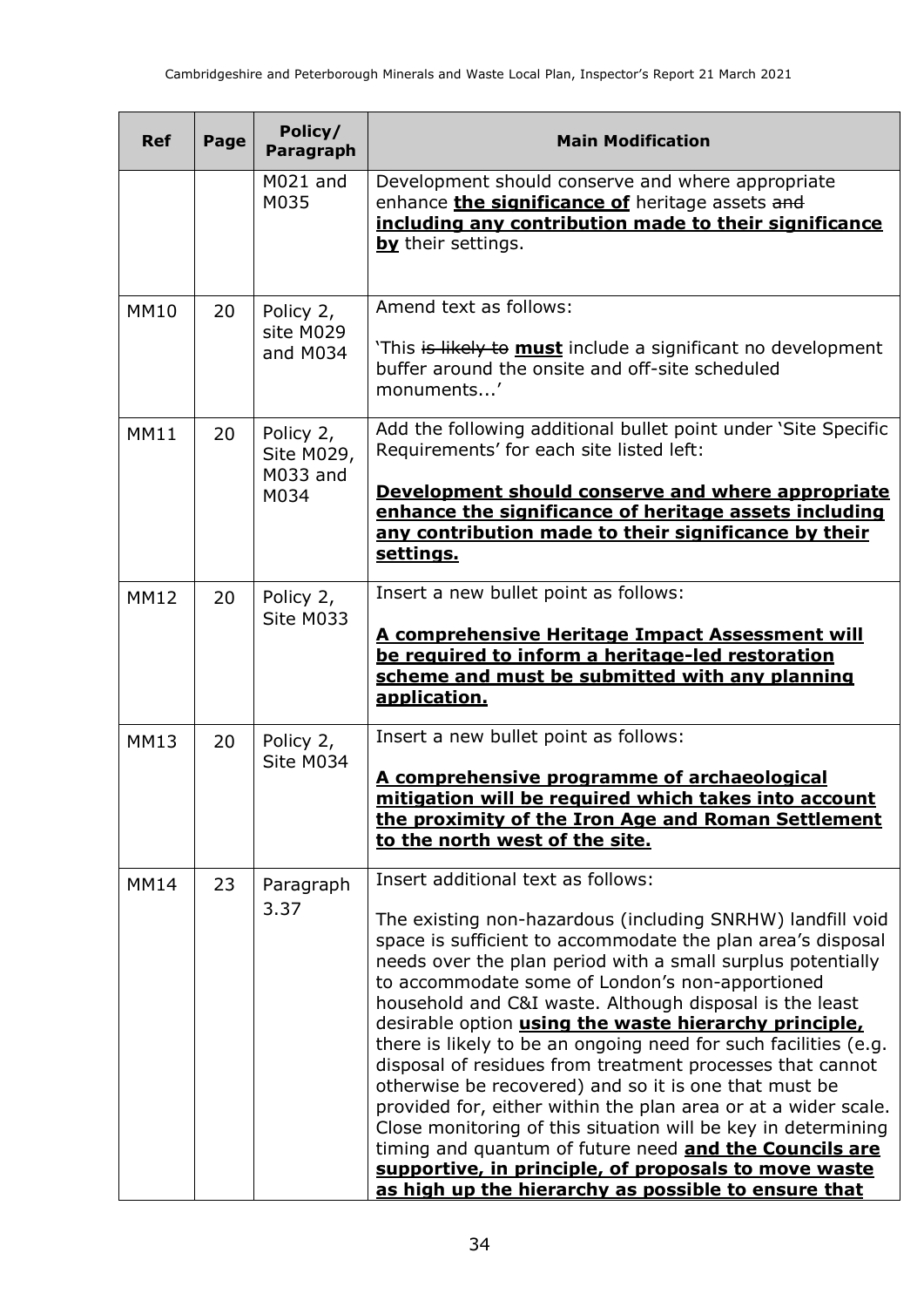| <b>Ref</b>  | Page | Policy/<br>Paragraph | <b>Main Modification</b>                                                                                                                                                                                                                                                                                                                                                                                                                                                                                                                                                                                                                                                                       |  |  |
|-------------|------|----------------------|------------------------------------------------------------------------------------------------------------------------------------------------------------------------------------------------------------------------------------------------------------------------------------------------------------------------------------------------------------------------------------------------------------------------------------------------------------------------------------------------------------------------------------------------------------------------------------------------------------------------------------------------------------------------------------------------|--|--|
|             |      |                      | opportunities to move as much waste away from<br>landfill can be achieved over the plan period.                                                                                                                                                                                                                                                                                                                                                                                                                                                                                                                                                                                                |  |  |
| <b>MM15</b> | 24   | Paragraph<br>3.39    | Make changes to the final sentence of the paragraph as<br>follows:<br>However, the Plan's indicative capacity needs do not<br>form a ceiling; where justified and <i>in line with the wider</i><br>aims and policies of this plan the Councils would be<br>supportive of opportunities appropriate it may be<br>possible for additional capacity to be approved for a range<br>of waste management methods where this will drive waste<br>up the waste management hierarchy.                                                                                                                                                                                                                   |  |  |
| <b>MM16</b> | 24   | Paragraph<br>3.41    | Insert additional text as follows:<br>The Waste Needs Assessment (WNA) November 2019<br>details the current estimated waste arisings, waste<br>forecasts, existing capacity $*$ and other information from<br>which the indicative capacity needs over the plan period<br>were determined.<br>*add footnote that reads: The existing capacity is taken<br>to be that which is operational, however there are<br>several sites that are permitted but not yet<br>operational that are likely to contribute towards the<br>waste management capacity during the plan period<br>and so should be taken into consideration in<br>determining future needs                                          |  |  |
| <b>MM17</b> | 24   | Policy 3             | The following changes are suggested to the policy wording<br>and table footnotes:<br>[First para - no change]<br>The following sets out the present capacity gap (indicated<br>by a '-' figure) or surplus (indicated by a '+' figure).<br><b>Figures in brackets in the 'existing capacity' rows</b><br>indicate permitted capacity that is not yet<br>operational but is considered likely to come online<br>and contribute towards the waste management<br>capacity within the plan period. Figures in brackets<br>in the 'capacity gap' rows indicate the adjusted<br>capacity gap (or surplus) that would result if<br>permitted but not vet operational capacity becomes<br>operational. |  |  |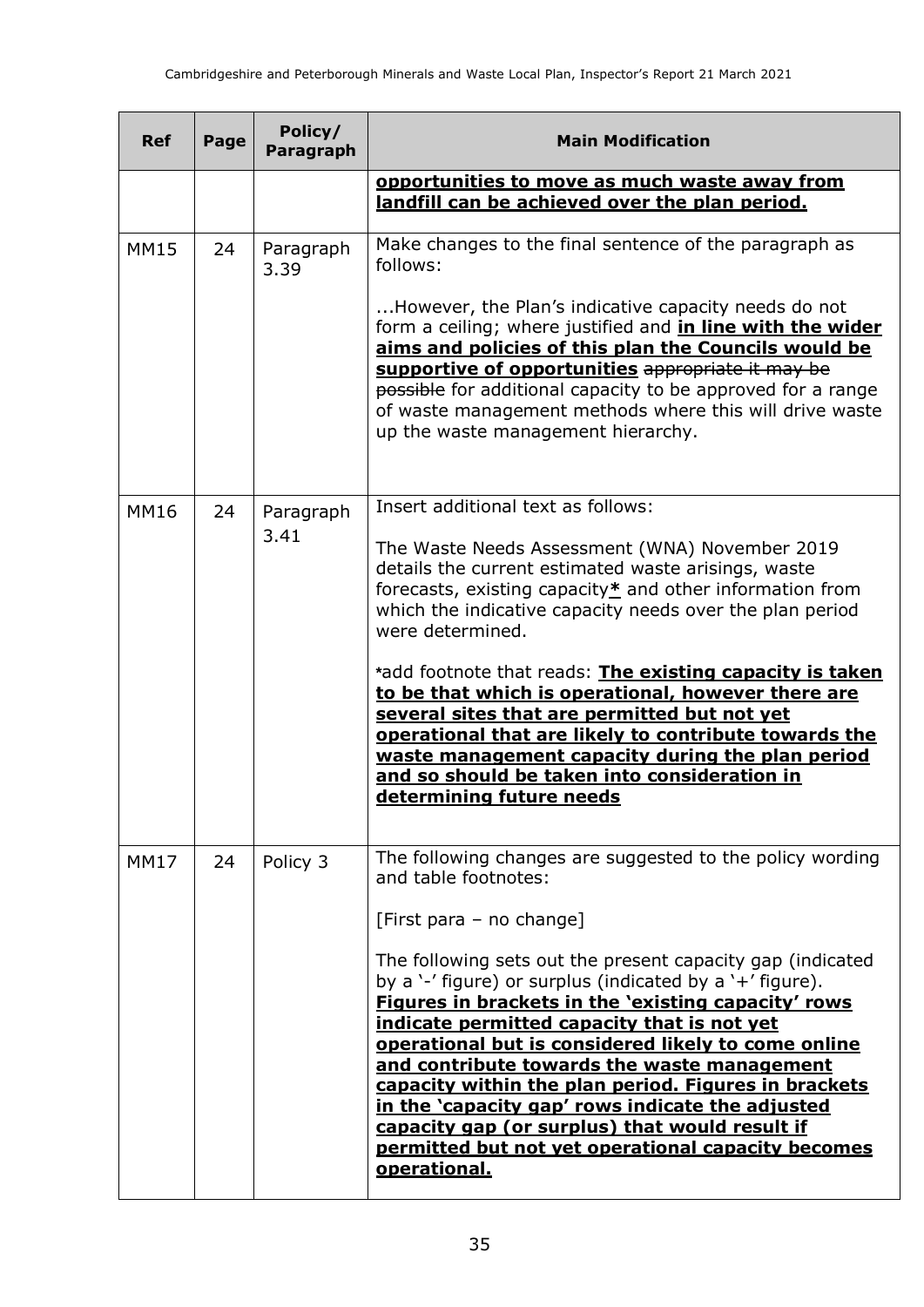| <b>Ref</b> | Page | Policy/<br>Paragraph | <b>Main Modification</b> |                                                                                                                                                                                                                                                                                                                                                                                                                                                                                                                                                                                                                                                                            |                                                                                                                                                                                                                                                                                                        |                          |                                                    |          |
|------------|------|----------------------|--------------------------|----------------------------------------------------------------------------------------------------------------------------------------------------------------------------------------------------------------------------------------------------------------------------------------------------------------------------------------------------------------------------------------------------------------------------------------------------------------------------------------------------------------------------------------------------------------------------------------------------------------------------------------------------------------------------|--------------------------------------------------------------------------------------------------------------------------------------------------------------------------------------------------------------------------------------------------------------------------------------------------------|--------------------------|----------------------------------------------------|----------|
|            |      |                      |                          |                                                                                                                                                                                                                                                                                                                                                                                                                                                                                                                                                                                                                                                                            |                                                                                                                                                                                                                                                                                                        |                          |                                                    |          |
|            |      |                      |                          |                                                                                                                                                                                                                                                                                                                                                                                                                                                                                                                                                                                                                                                                            |                                                                                                                                                                                                                                                                                                        |                          | Indicative total waste<br>management capacity 2016 |          |
|            |      |                      |                          |                                                                                                                                                                                                                                                                                                                                                                                                                                                                                                                                                                                                                                                                            |                                                                                                                                                                                                                                                                                                        | $-2036$<br>Total<br>need | Estimated<br>void                                  | Balance  |
|            |      |                      |                          |                                                                                                                                                                                                                                                                                                                                                                                                                                                                                                                                                                                                                                                                            |                                                                                                                                                                                                                                                                                                        |                          | space                                              |          |
|            |      |                      |                          |                                                                                                                                                                                                                                                                                                                                                                                                                                                                                                                                                                                                                                                                            | Waste management - Deposit to land and Disposal (Mt)                                                                                                                                                                                                                                                   |                          |                                                    |          |
|            |      |                      | Other<br>recovery        | CD&E                                                                                                                                                                                                                                                                                                                                                                                                                                                                                                                                                                                                                                                                       | Inert<br>recovery**                                                                                                                                                                                                                                                                                    | 16.063                   | 13.954                                             | $-2.109$ |
|            |      |                      | Disposal                 | CD&E                                                                                                                                                                                                                                                                                                                                                                                                                                                                                                                                                                                                                                                                       | Inert<br>landfill**                                                                                                                                                                                                                                                                                    | 3.856                    | 1.932                                              | $-1.924$ |
|            |      |                      |                          | Mixed<br>Municipal,<br>C&I                                                                                                                                                                                                                                                                                                                                                                                                                                                                                                                                                                                                                                                 | Non-<br>hazardous<br>(including<br>SNRHW)                                                                                                                                                                                                                                                              | 11.187                   | 12.466                                             | $+1.278$ |
|            |      |                      |                          |                                                                                                                                                                                                                                                                                                                                                                                                                                                                                                                                                                                                                                                                            | Non-<br>hazardous<br>landfill                                                                                                                                                                                                                                                                          | 10.817                   | 8.525                                              | $-2.291$ |
|            |      |                      |                          |                                                                                                                                                                                                                                                                                                                                                                                                                                                                                                                                                                                                                                                                            | Non-<br>hazardous<br>(SNRHW)<br>landfill                                                                                                                                                                                                                                                               | 0.371                    | 3.940                                              | $+3.569$ |
|            |      |                      | table].                  | for that table and footnote]                                                                                                                                                                                                                                                                                                                                                                                                                                                                                                                                                                                                                                               | [Replace the first table in Policy 3 with a similar new table<br>and footnote, derived from Table 14 of Waste Needs<br>Assessment (WNA), to be inserted here - See Appendix 1<br>[Retain the second table in Policy 3 unaltered, except for<br>updating the asterisk relating to the footnote for this |                          |                                                    |          |
|            |      |                      | over the plan period.    | **Inert recovery and landfill have a total indicative need of<br>19.919Mt over the plan period, with an estimated<br>remaining void space of 15.886Mt (around 90% of which is<br>associated with the restoration of mineral extraction sites),<br>leaving a deficit of 4.033Mt. This deficit is able to be<br>accommodated however through void space created from<br>mineral extraction operations that are or will be permitted<br>Where an indicative total waste management capacity gap<br>is identified The net capacity figures in the table above<br>are not ceilings for recycling, treatment or recovery<br>of waste. As such, proposals will, in principle (and |                                                                                                                                                                                                                                                                                                        |                          |                                                    |          |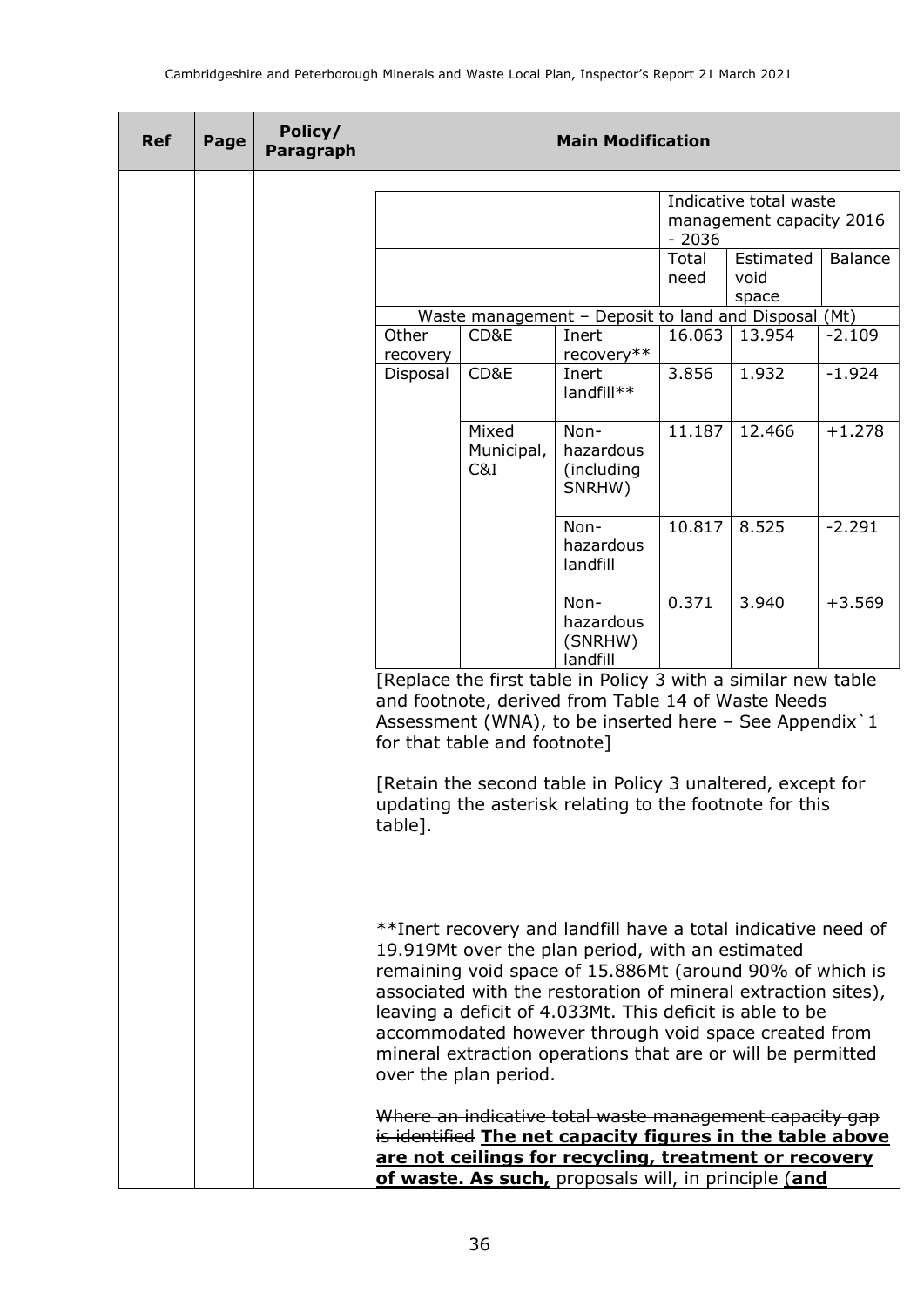| <b>Ref</b>  | Page | Policy/<br><b>Paragraph</b> | <b>Main Modification</b>                                                                                                                                                                                                                                                                                                                                                                                                                                                                                                                                                                                                                                                                                                                                                                                                                                                                                                                                                                                                                                                                    |
|-------------|------|-----------------------------|---------------------------------------------------------------------------------------------------------------------------------------------------------------------------------------------------------------------------------------------------------------------------------------------------------------------------------------------------------------------------------------------------------------------------------------------------------------------------------------------------------------------------------------------------------------------------------------------------------------------------------------------------------------------------------------------------------------------------------------------------------------------------------------------------------------------------------------------------------------------------------------------------------------------------------------------------------------------------------------------------------------------------------------------------------------------------------------------|
|             |      |                             | provided they are in accordance with Policy 4:<br>Providing for Waste Management), be supported if any<br>of the following scenarios apply: where<br>(a) it would assist in closing that a gap identified in the<br>table, provided such a gap has not already been<br>demonstrably closed; or<br>(b) it would assist in closing a new gap identified in<br>the future, with such identification to be set out in<br>the annual monitoring of the Plan; or<br>(c) it moves waste capacity already identified in the<br>above table up the waste hierarchy, provided it is in<br>accordance with Policy 4: Providing for Waste<br>Management.                                                                                                                                                                                                                                                                                                                                                                                                                                                |
| <b>MM18</b> | 26   | Paragraph<br>3.42           | Make changes to the paragraph as follows:<br>This Policy sets out an overarching spatial strategy for<br>waste recycling, treatment and recovery processes,<br>alongside landfill and landraising, together with<br>appropriate policy criteria to take account of all new<br>waste management sites and facilities. It also<br>clarifies how new waste management proposals<br>within the planning permission boundary of existing<br>waste management sites will be considered,<br>particularly where these fall outside of the locational<br>criteria set out in Policy 4, but are already<br>established waste sites; whilst also clarifying that<br>new and/or improved Water Recycling Centres will<br>be considered outside of this policy and instead in<br><b>Policy 11.</b> It is important to guide future waste<br>management development to the most appropriate<br>locations, particularly in the absence of site specific<br>allocations to meet identified needs, whilst<br>acknowledging the important part played by existing<br>waste management sites in the plan area. |
| <b>MM19</b> | 26   | Paragraph<br>3.44           | The entire paragraph 3.44 has been incorporated into the<br>end of 3.43, and a new paragraph inserted as follows:<br>3.44 Whilst new waste management sites and<br>facilities will be directed to the main settlements that<br>exist in the plan area through the locational criteria<br>of Policy 4, the Councils acknowledge that there may<br>be instances where waste management sites or<br>facilities that already exist outside of<br>these main settlements may be appropriate for<br><u>either:</u><br>• temporary recycling opportunities e.g. landfill sites<br>where additional facilities linked to the life of the                                                                                                                                                                                                                                                                                                                                                                                                                                                            |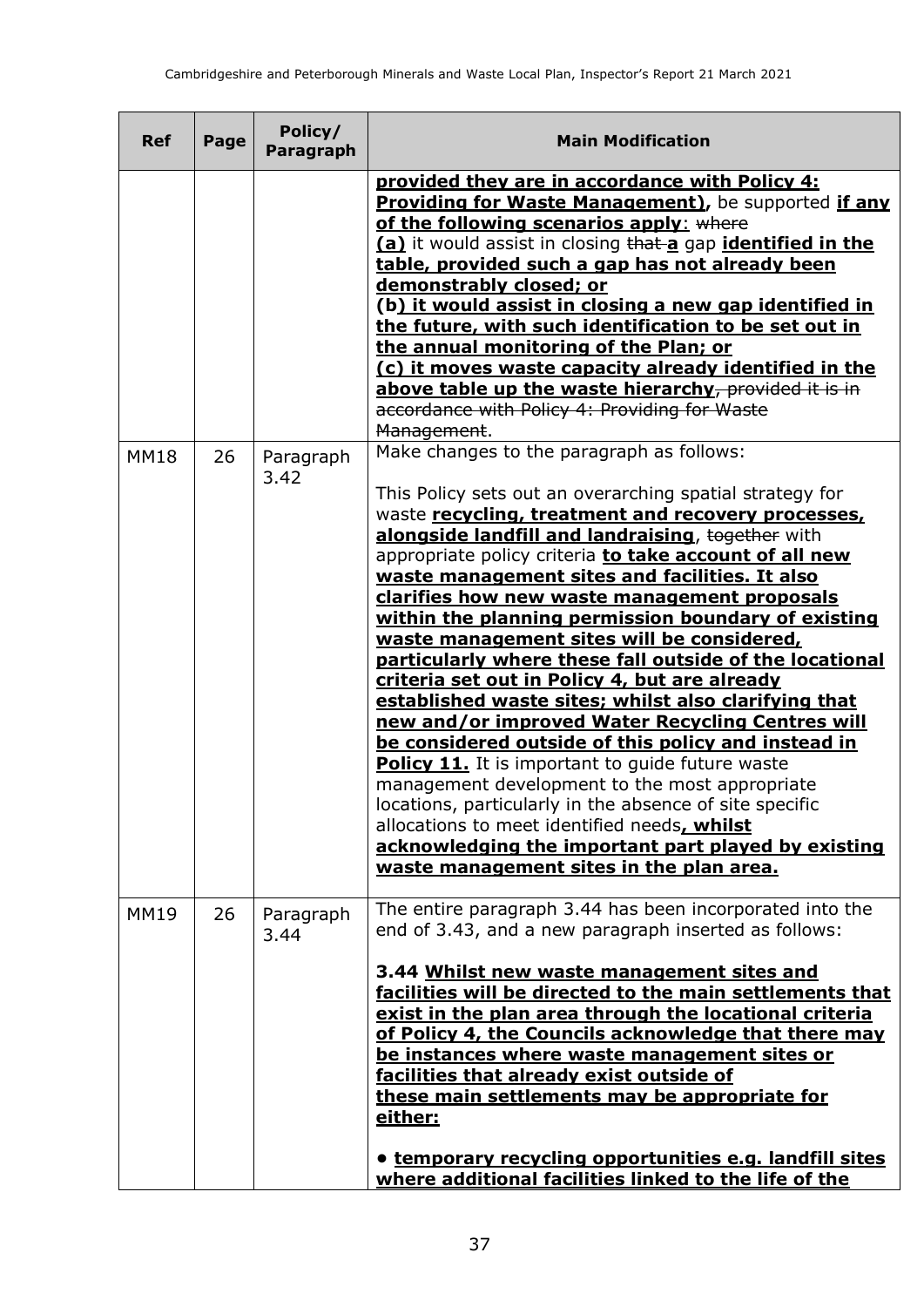| Policy/<br>Paragraph | <b>Main Modification</b>                                                                                                                                                                                                                                                                                                                                                                                                                                                                                                                                                                                                                                                                                                                                                                                                                                                                                                                                                                                                                                                                                                                                                                                                                                                                                                                                                                                                                                                                    |
|----------------------|---------------------------------------------------------------------------------------------------------------------------------------------------------------------------------------------------------------------------------------------------------------------------------------------------------------------------------------------------------------------------------------------------------------------------------------------------------------------------------------------------------------------------------------------------------------------------------------------------------------------------------------------------------------------------------------------------------------------------------------------------------------------------------------------------------------------------------------------------------------------------------------------------------------------------------------------------------------------------------------------------------------------------------------------------------------------------------------------------------------------------------------------------------------------------------------------------------------------------------------------------------------------------------------------------------------------------------------------------------------------------------------------------------------------------------------------------------------------------------------------|
|                      | temporary permission could help push waste up the<br>hierarchy; or<br>· alternative or additional waste management<br>facilities within the planning permission boundary of<br>existing permanent waste sites.                                                                                                                                                                                                                                                                                                                                                                                                                                                                                                                                                                                                                                                                                                                                                                                                                                                                                                                                                                                                                                                                                                                                                                                                                                                                              |
|                      | In such instances, when considering the locational<br>criteria based assessment the Councils will, in<br>principle, support the use of an existing waste site<br>for new waste management facilities. However, the<br>consideration and support in principle to such uses,<br>including temporary uses linked to the life of an<br>existing waste site, should not be taken as support<br>for permanent facilities, or for an intensification of a<br>site where the benefits do not outweigh the harm<br>when assessed against the wider policies of theis<br><b>Development Plan.</b>                                                                                                                                                                                                                                                                                                                                                                                                                                                                                                                                                                                                                                                                                                                                                                                                                                                                                                     |
| Paragraph<br>3.45    | Insert two new paragraphs below paragraph 3.45, as<br>follows:<br>In line with Objective 2 of this Plan, the Councils are<br>keen to support opportunities to contribute positively<br>to the sustainable management of waste, thereby<br>seeking to move waste up the hierarchy, especially<br>where proposals are able to demonstrate that they<br>align with the wider objectives and policies<br>contained within this Plan, in addition to the<br>principles contained within Policy 4 below. In<br>particular, support for recycling and re-use proposals<br>that sit at the upper end of the waste hierarchy (just<br>below prevention and minimisation) are encouraged<br>to come forward to assist the Councils in not only<br>achieving the aspiration of moving waste up the<br>hierarchy set out in Objective 2 of this Plan (which is<br>set in the context of net self-sufficiency for the Plan<br>area), but also helping to achieve the wider climate<br>change aspirations set out in Policy 1.<br>The benefits of co-location of waste management<br>facilities is also acknowledged by the Councils,<br>particularly where facilities can show why co-<br>location would be beneficial or can complement<br>existing waste streams e.g. where the outputs of one<br>recycling waste stream can benefit further<br>recycling or recovery from waste that is already<br>taken to the original waste site or where the<br>synergies of the operations can be understood and |
|                      |                                                                                                                                                                                                                                                                                                                                                                                                                                                                                                                                                                                                                                                                                                                                                                                                                                                                                                                                                                                                                                                                                                                                                                                                                                                                                                                                                                                                                                                                                             |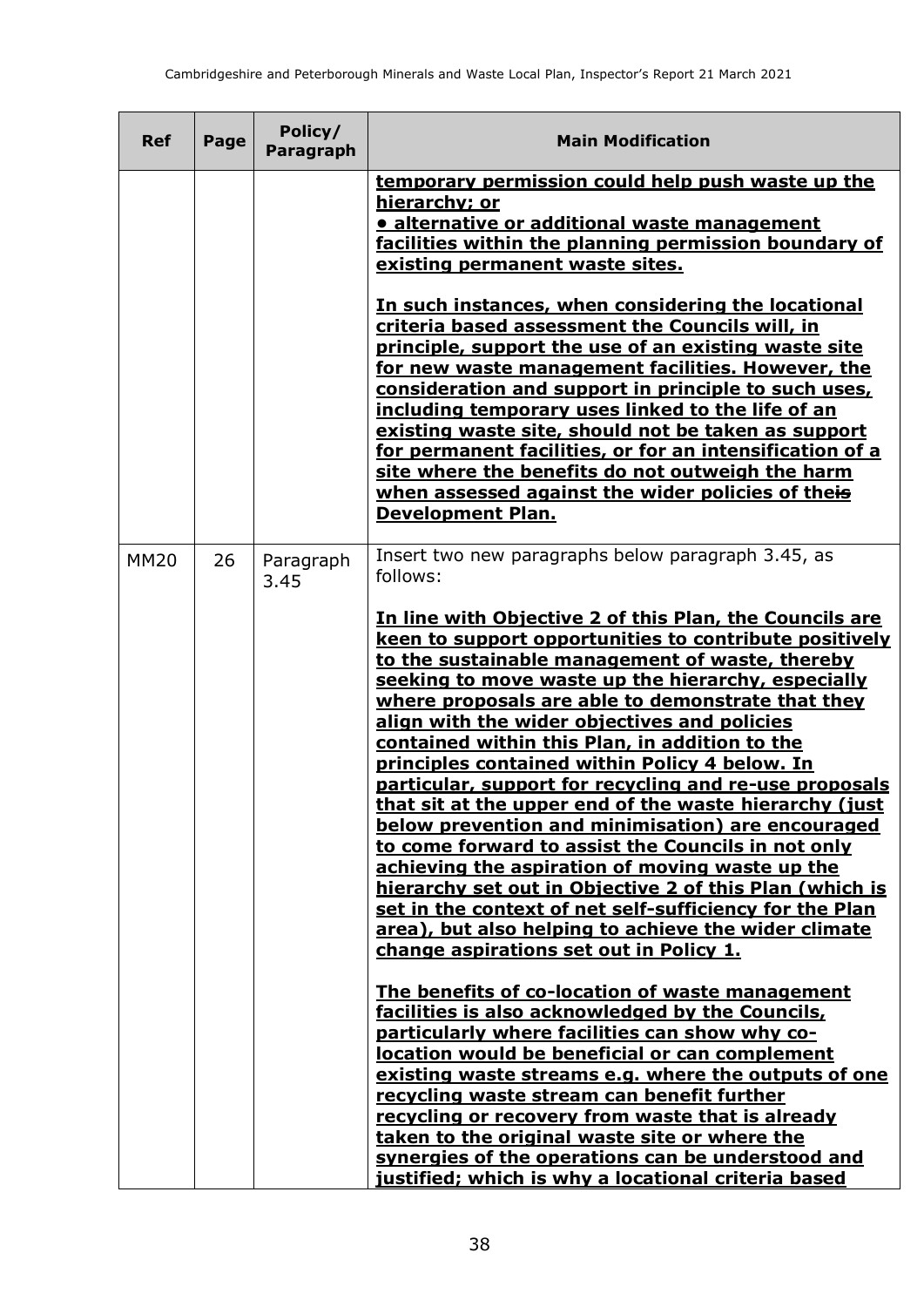| <b>Ref</b>  | Page | Policy/<br><b>Paragraph</b> | <b>Main Modification</b>                                                                                                                                                                                                                                                                                                                                                                                                                                                                                                                                                                                                                                                                                                                                                                                                                                                                                                                                                                                                                                                                                                                                                                                                                                                                                                                                                                                                     |
|-------------|------|-----------------------------|------------------------------------------------------------------------------------------------------------------------------------------------------------------------------------------------------------------------------------------------------------------------------------------------------------------------------------------------------------------------------------------------------------------------------------------------------------------------------------------------------------------------------------------------------------------------------------------------------------------------------------------------------------------------------------------------------------------------------------------------------------------------------------------------------------------------------------------------------------------------------------------------------------------------------------------------------------------------------------------------------------------------------------------------------------------------------------------------------------------------------------------------------------------------------------------------------------------------------------------------------------------------------------------------------------------------------------------------------------------------------------------------------------------------------|
|             |      |                             | assessment is not required in such instances by the<br>second half of Policy 4. For the avoidance of doubt,<br>such benefits will need to be considered on a case-<br>by-case basis, and the policy should not be read as a<br>blanket approval for further waste management<br>extensions or new sites or facilities, just because a<br>waste site already exists in the area.                                                                                                                                                                                                                                                                                                                                                                                                                                                                                                                                                                                                                                                                                                                                                                                                                                                                                                                                                                                                                                              |
| <b>MM21</b> | 27   | Paragraph<br>3.47           | To include additional text as follows:<br>3.47 As well as being a strategic policy for waste<br>management, the policy below also sets out specific policy<br>for specialist types of waste management <i>i.e.</i> medical<br>and research waste, agricultural waste and<br>hazardous waste streams. Appendix 3: The Location and<br>Design of Waste Management Facilities also provides<br>guidance on the location of waste management facilities,<br>and should be used to inform the location of waste<br>management facilities in the plan area.                                                                                                                                                                                                                                                                                                                                                                                                                                                                                                                                                                                                                                                                                                                                                                                                                                                                        |
| <b>MM22</b> | 27   | Policy 4                    | Amendments to the policy text, as follows:<br>Across the plan area, existing and committed waste sites<br>meet the majority of identified needs <b>as set out in Policy</b><br>3. with the <b>present forecast</b> capacity gap over the plan<br>period being less than substantial. As such, the strategy of<br>this plan is not to make specific allocations for new waste<br>sites. Instead this policy sets out a broad spatial strategy<br>for the location of new waste management development;<br>and criteria which will direct proposals to suitable sites,<br>consistent with the spatial strategy.<br>In line with Objective 2 of this Plan, the Councils aim<br>to actively encourage, and will in principle support<br>the sustainable management of waste, which<br>includes encouraging waste to move as far up the<br>waste hierarchy as possible, whilst also ensuring net<br>self-sufficiency over the Plan area. In order to<br>ensure this aim can be met, wWaste management<br>proposals must demonstrably contribute towards<br>sustainable waste management, by moving waste up the<br>waste hierarchy; and proposals for disposal must<br>demonstrate that the waste has been pre-treated and<br>cannot practicably be recycled. Proposals which do not<br>comply with this spatial strategy for waste management<br>development must also demonstrate the quantitative need<br>for the development. |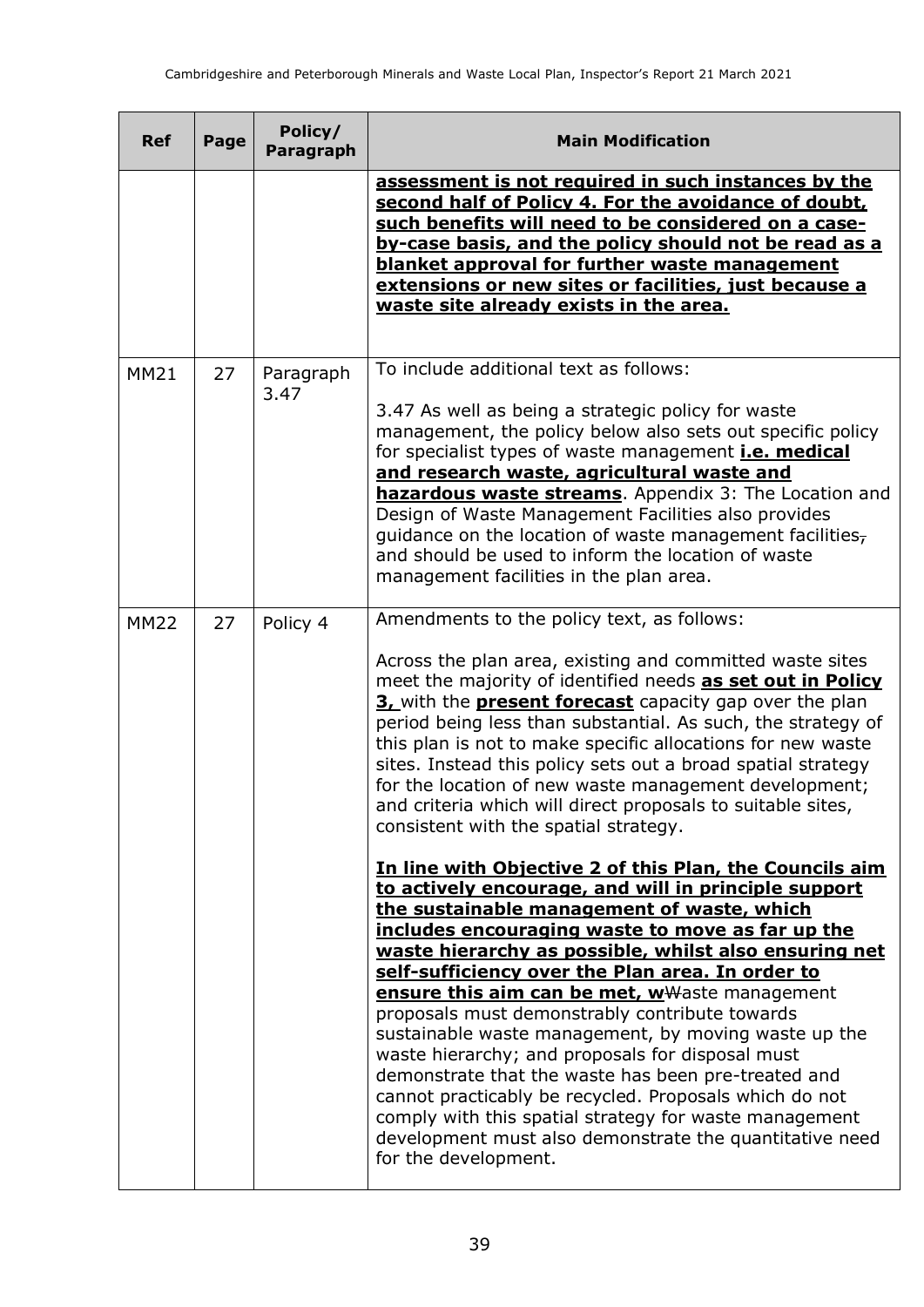| <b>Ref</b> | Page | Policy/<br>Paragraph | <b>Main Modification</b>                                                                                                                                                                                                                                                                                                                                                                                                                                                                                                                                                                                                                                                                                                                                                                                                                                                                                                                                                   |
|------------|------|----------------------|----------------------------------------------------------------------------------------------------------------------------------------------------------------------------------------------------------------------------------------------------------------------------------------------------------------------------------------------------------------------------------------------------------------------------------------------------------------------------------------------------------------------------------------------------------------------------------------------------------------------------------------------------------------------------------------------------------------------------------------------------------------------------------------------------------------------------------------------------------------------------------------------------------------------------------------------------------------------------|
|            |      |                      | Unless otherwise supported by policy provision under one<br>of the sub-headings in the second half of this Policy, the<br>locational strategy of this Plan is that new or extended<br>waste management facilities should be located within the<br>settlement boundary* of the existing or planned main<br>urban areas of: Cambourne, Cambridge, Chatteris, Ely,<br>Huntingdon, Littleport, March, Northstowe, Peterborough,<br>Ramsey, Soham, St. Ives, St. Neots, Waterbeach New<br>Town, Whittlesey or Wisbech.                                                                                                                                                                                                                                                                                                                                                                                                                                                          |
|            |      |                      | Where the proposed use and operations are potentially<br>suitable within an urban setting (with suitability<br>predominantly determined by applying policies in the<br>Development Plan), then proposals should first consider<br>the use of either:                                                                                                                                                                                                                                                                                                                                                                                                                                                                                                                                                                                                                                                                                                                       |
|            |      |                      | a. employment areas (as identified in otherthe<br>Development Plan as being suitable for industrial and<br>storage or distribution type uses Documents for B2<br>and/or B8 Uses) within the settlement boundary of the<br>above identified urban areas; or<br>b. any 'strategic' employment areas over 10ha (as<br>identified in otherthe Development Plan as being suitable                                                                                                                                                                                                                                                                                                                                                                                                                                                                                                                                                                                               |
|            |      |                      | for industrial and storage or distribution type<br><b>uses</b> Documents for B2 and/or B8 Uses), which might not<br>necessarily be located at one of the above identified urban<br>areas. Where such sites are demonstrated not to be<br>available or suitable, using a proportionate amount of<br>evidence, then support will be given, in principle, to<br>locating facilities on other suitable sites within the urban<br>areas identified above; or on the edge of them where it is<br>demonstrated that the development is compatible with<br>surrounding uses (including the physical size and<br>throughput of the proposed development); and where<br>there is a relationship with the settlement by virtue of<br>landscape, design of the facility, and highway access. In<br>applying these provisions, proposals should prioritise, and<br>substantial weight will be given to, the use of suitable<br>brownfield land within the above identified urban areas. |
|            |      |                      | <u>New waste management proposals that are unable to</u><br>demonstrate benefits of co-location under part 2 of<br>this policy, that are within the planning permission<br>boundary of existing waste management sites (i.e.<br>where extensions to the site area is not required)<br>that already operate outside of the main settlements<br>identified in the locational criteria above will, in<br>principle, be supported. Each case will be considered<br>on its own merits and will be assessed against all the                                                                                                                                                                                                                                                                                                                                                                                                                                                      |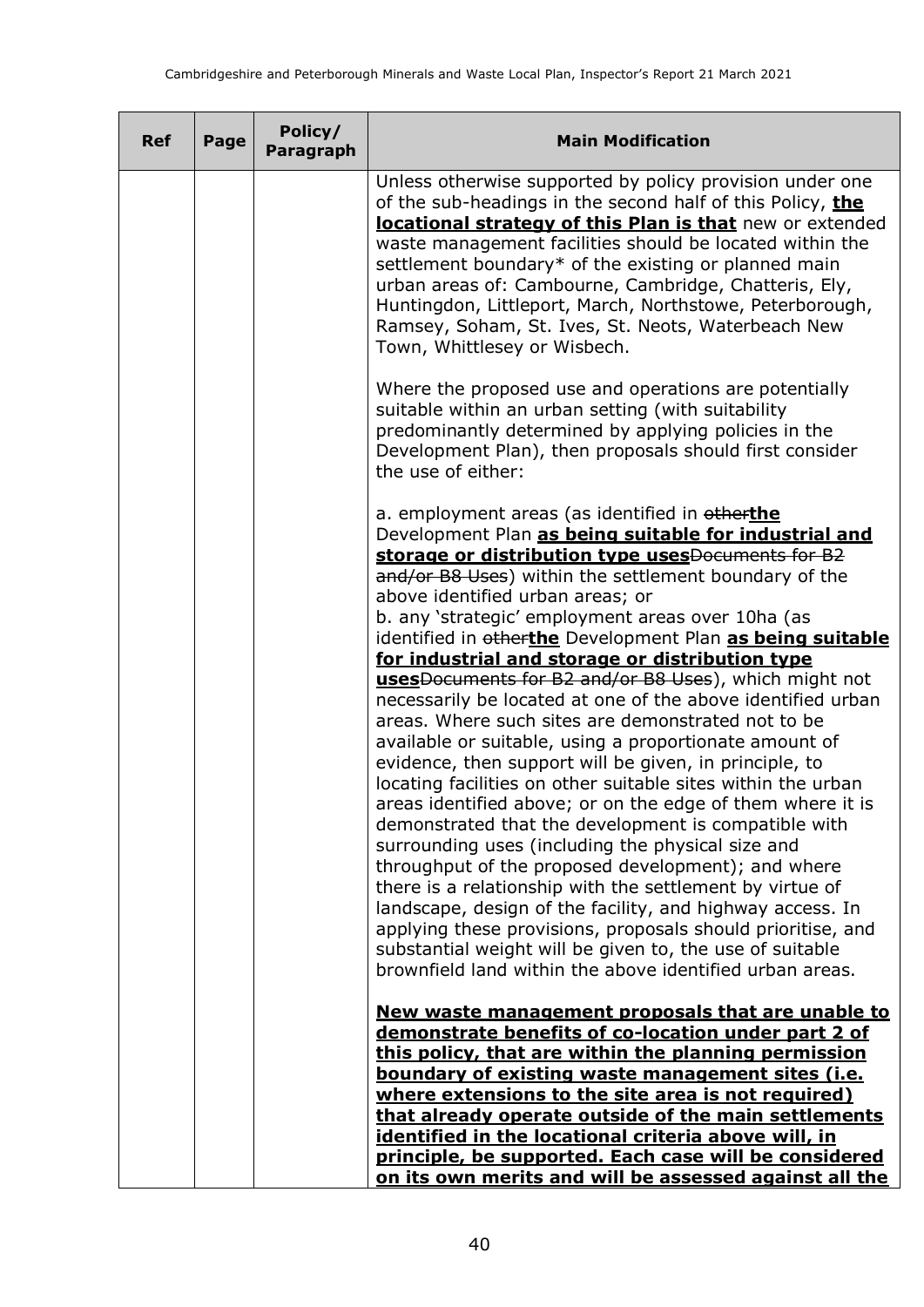| <b>Ref</b> | Page | Policy/<br>Paragraph | <b>Main Modification</b>                                                                                                                                                                                                                                                                                                                                                                                                                                                             |
|------------|------|----------------------|--------------------------------------------------------------------------------------------------------------------------------------------------------------------------------------------------------------------------------------------------------------------------------------------------------------------------------------------------------------------------------------------------------------------------------------------------------------------------------------|
|            |      |                      | policies within thise Development Plan. For the<br>avoidance of doubt, proposals for Water Recycling<br>Centres will be considered under the provisions of<br>Policy 11, rather than this Policy.<br><b>Waste Management Facilities - New Strategic</b><br><b>Development Areas:</b><br>Waste management facilities in new strategic development                                                                                                                                     |
|            |      |                      | areas (i.e. 1,500 homes or more, or 10ha or more for<br>employment sites) will be supported where they are of a<br>scale, use and accessibility to enable communities and<br>businesses within that strategic development area to<br>take some responsibility for their own waste.                                                                                                                                                                                                   |
|            |      |                      | <b>Waste Management Facilities - Rural Areas:</b><br>Only waste management facilities which are located on a<br>farm holding, and where the proposal is to facilitate<br>agricultural waste recycling or recovery (the majority of<br>which is generated by that farm holding) will, in principle,<br>be supported. Outdoor composting proposals which require<br>the importation of waste material will be determined in<br>accordance with wider policies of the Development Plan. |
|            |      |                      | <b>Waste Management Facilities - Medical or Research</b><br>Sites:<br>Waste management facilities which are located on a<br>medical or research site, and where the proposal is to<br>facilitate the suitable management of waste generated by<br>that site will, in principle, be supported.                                                                                                                                                                                        |
|            |      |                      | <b>Waste Management Facilities - Co-location:</b><br>Opportunities to co-locate waste management facilities<br>together, or with complementary activities, as explained<br>within the supporting text for this policy will, in<br>principle, be supported, particularly where relating to:<br>employment sites;<br>• industrial estates;                                                                                                                                             |
|            |      |                      | mineral extraction and processing sites (for temporary<br>proposals for aggregate and/or inert recycling facilities<br>associated with extraction and processing and, where<br>benefits are demonstrated, to the restoration of a<br>mineral site); or<br>planned integrated waste management development<br>that has specific links to the existing waste<br>management operations already taking place on a<br><u>site.</u>                                                        |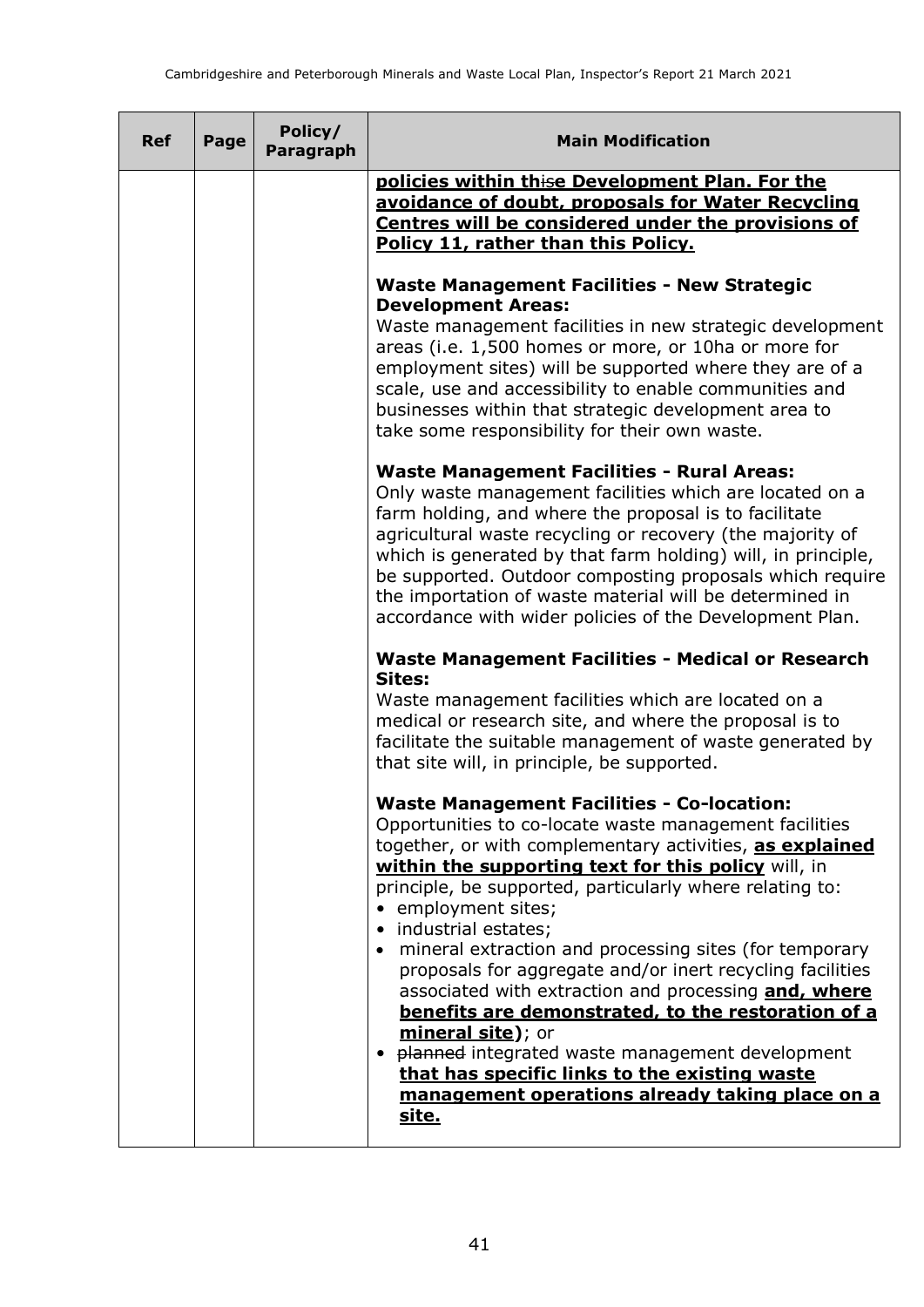| <b>Ref</b> | Page | Policy/<br>Paragraph | <b>Main Modification</b>                                                                                                                                                                                                                                                                                                                                                                                                                                                                                                                                                                                                                                                                                                                 |
|------------|------|----------------------|------------------------------------------------------------------------------------------------------------------------------------------------------------------------------------------------------------------------------------------------------------------------------------------------------------------------------------------------------------------------------------------------------------------------------------------------------------------------------------------------------------------------------------------------------------------------------------------------------------------------------------------------------------------------------------------------------------------------------------------|
|            |      |                      | Proposals for co-location will not be supported if the<br>benefits do not outweigh the harm when assessed<br>against the wider policies of the Development Plan.                                                                                                                                                                                                                                                                                                                                                                                                                                                                                                                                                                         |
|            |      |                      | <b>Waste Management Facilities - Non-Hazardous Waste</b><br>Disposal:                                                                                                                                                                                                                                                                                                                                                                                                                                                                                                                                                                                                                                                                    |
|            |      |                      | Where the need for additional capacity for the disposal of<br>non-hazardous waste is demonstrated such capacity must<br>be provided through extension to existing Non-Hazardous<br>Waste and Stable Non-Reactive Hazardous Waste<br>(SNRHW) disposal sites, unless <b>the extension for</b><br>additional capacity would prejudice the wider<br>strategic objectives of this plan and supporting<br><b>appendices or</b> it is demonstrated that a new standalone<br>site would be more sustainable and better located to<br>support the management of waste close to its source. It<br>may also be supported where it is demonstrated that it is<br>required for reasons of site stability or to address a<br>potential pollution risk. |
|            |      |                      | Waste Management Facilities - Inert Waste Disposal:<br>The deposit of inert waste to land will normally be<br>permitted only within a Mineral Development Area (MDA)<br>or Mineral Allocation Area (MAA). Proposals for the deposit<br>of inert waste to land in other areas may only be permitted<br>where:                                                                                                                                                                                                                                                                                                                                                                                                                             |
|            |      |                      | c. there are no MDAs or MAAs within the plan area which<br>can accommodate the inert waste in a timely and<br>sustainable manner; or<br>d. there is clear and convincing evidence that the non-<br>MDA/MAA site would be more suitable for receiving the<br>inert waste; or<br>e. landfill engineering is required for reasons of land<br>stability.                                                                                                                                                                                                                                                                                                                                                                                     |
|            |      |                      | <b>Waste Management Facilities - Stable Non-Reactive</b><br>Hazardous Waste (SNRHW) Disposal:<br>Where the need for additional capacity for the disposal of<br>SNRHW is demonstrated such capacity will only be<br>permitted at, or through an extension to, existing SNRHW<br>and Non-Hazardous Waste disposal sites <i>unless the</i><br>extension for additional capacity would prejudice the<br>wider strategic objectives of this plan and supporting<br>appendices.                                                                                                                                                                                                                                                                |
|            |      |                      | <b>Waste Management Facilities - Hazardous Waste</b><br><b>Treatment and Disposal:</b>                                                                                                                                                                                                                                                                                                                                                                                                                                                                                                                                                                                                                                                   |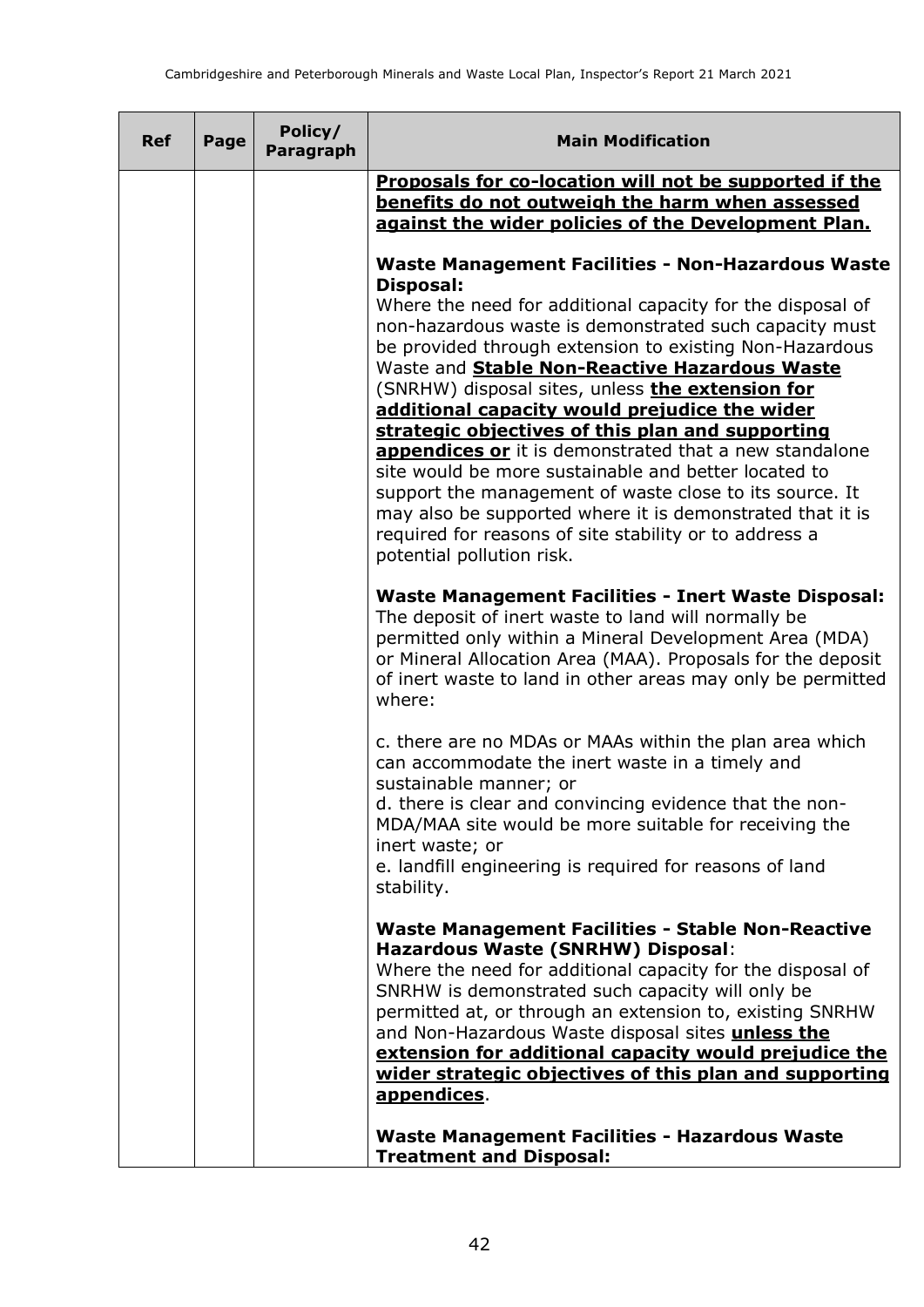| <b>Ref</b>  | Page | Policy/<br><b>Paragraph</b> | <b>Main Modification</b>                                                                                                                                                                                                                                                                                                                                                                                                                                                                                                                                                              |
|-------------|------|-----------------------------|---------------------------------------------------------------------------------------------------------------------------------------------------------------------------------------------------------------------------------------------------------------------------------------------------------------------------------------------------------------------------------------------------------------------------------------------------------------------------------------------------------------------------------------------------------------------------------------|
|             |      |                             | Proposals for the disposal of hazardous waste will only be<br>supported in exceptional circumstances, and where it is<br>demonstrated that there is a clear need for such a facility<br>to be located in the plan area. Proposals for hazardous<br>waste treatment will be supported where there is a<br>demonstrated need, and will be considered in the context<br>of the Development Plan and opportunities to move<br>waste up the hierarchy in line with Objective 2.                                                                                                            |
|             |      |                             | <b>Waste Management Facilities - Landraising:</b><br>Landraising will only be permitted in exceptional<br>circumstances where there is a need for a waste disposal<br>facility to accommodate waste arising that cannot be<br>accommodated by any other means.                                                                                                                                                                                                                                                                                                                        |
|             |      |                             | Waste Management Facilities - Water Recycling                                                                                                                                                                                                                                                                                                                                                                                                                                                                                                                                         |
|             |      |                             | Centres:<br>Proposals for Water Recycling Centres will be considered<br>under the provisions of Policy 11, rather than this Policy.                                                                                                                                                                                                                                                                                                                                                                                                                                                   |
|             |      |                             | Amendments to the footnote text as follows:                                                                                                                                                                                                                                                                                                                                                                                                                                                                                                                                           |
|             |      |                             | *a 'settlement boundary' is that which is defined on the<br>relevant Policies Map for the area (e.g. a village envelope<br>or urban area boundary). If no such boundary is identified<br>on the Policies Map, it will constitute the edge of the built<br>form of the settlement or, should an edge be defined in<br>words (rather than map form) in a Local<br><b>Neighbourhood Plan, then that definition will be used</b><br><u>in that local area.</u>                                                                                                                            |
| <b>MM23</b> | 30   | Policy 5                    | Amend Policy 5(I) as follows, together with a new footnote:                                                                                                                                                                                                                                                                                                                                                                                                                                                                                                                           |
|             |      |                             | I. there is an overriding need for the development (where<br>prior extraction<br>is not feasible) $**$ .                                                                                                                                                                                                                                                                                                                                                                                                                                                                              |
|             |      |                             | <u>** within (I), 'overriding need' will need to be judged</u><br>in the planning balance when any planning<br>application is assessed, including in terms of any<br>national considerations, and the impact of permitting<br><u>it, or refusing it, upon the local economy. That</u><br>judgement should also consider the cost of, and<br><u>scope for, developing outside the MSA, or meeting</u><br>the need for it in some other way. By 'not feasible' in<br>(I), this could include viability reasons.<br>Make changes to the definition of settlement boundary as<br>follows: |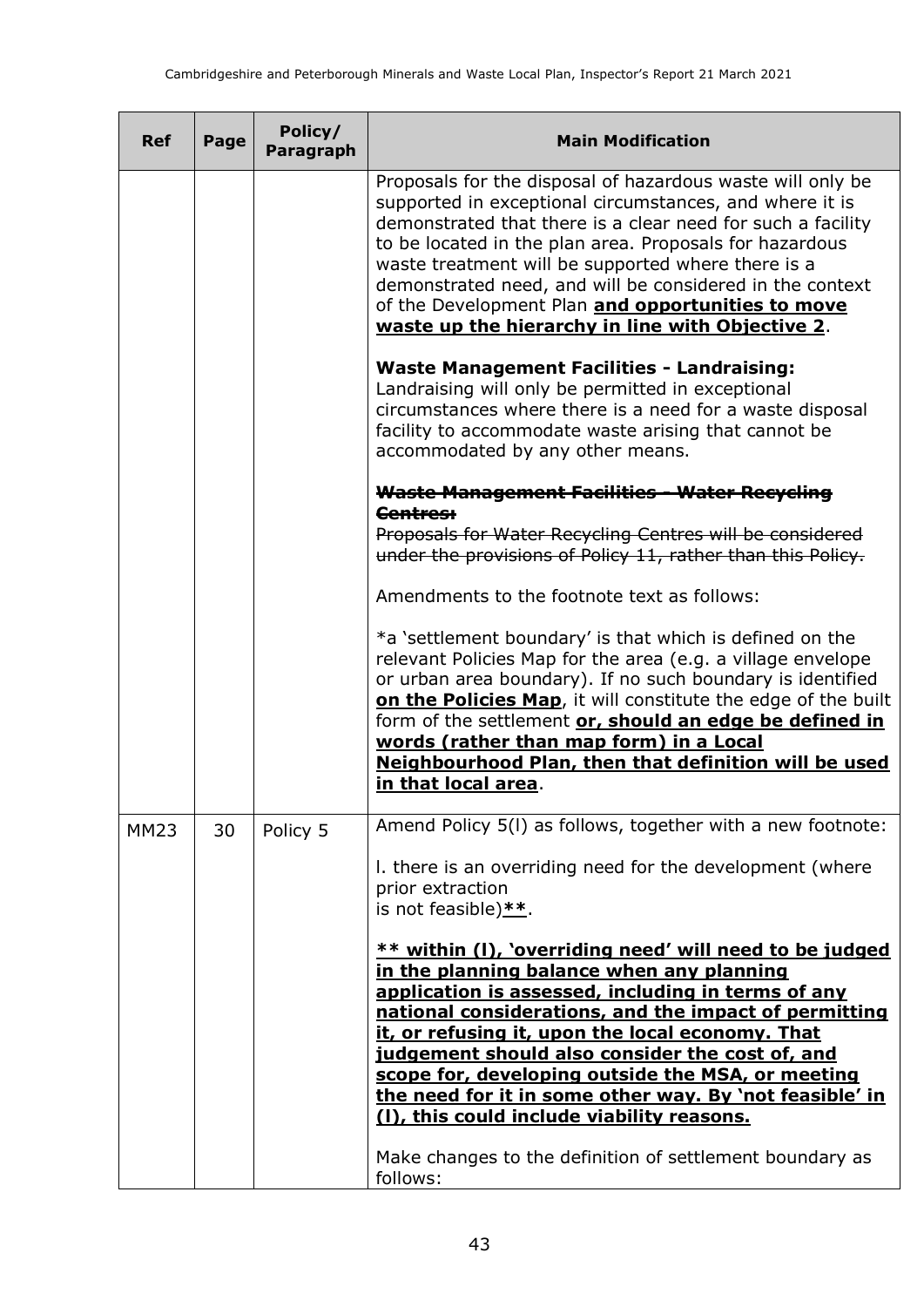| <b>Ref</b>  | Page | Policy/<br><b>Paragraph</b>    | <b>Main Modification</b>                                                                                                                                                                                                                                                                                                                                                                                                                                                                                                                                                                                                                                                                                                                                                                                                                                                                                                                                          |
|-------------|------|--------------------------------|-------------------------------------------------------------------------------------------------------------------------------------------------------------------------------------------------------------------------------------------------------------------------------------------------------------------------------------------------------------------------------------------------------------------------------------------------------------------------------------------------------------------------------------------------------------------------------------------------------------------------------------------------------------------------------------------------------------------------------------------------------------------------------------------------------------------------------------------------------------------------------------------------------------------------------------------------------------------|
|             |      |                                | *a 'settlement boundary' is that which is defined on the<br>relevant Policies Map for the area (e.g. a village envelope<br>or urban area boundary). If no such boundary is identified<br>on the Policies Map, it will constitute the edge of the built<br>form of the settlement or, should an edge be defined in<br>words (rather than map form) in a Local or<br>Neighbourhood Plan, then that definition will be used<br>in that local area.                                                                                                                                                                                                                                                                                                                                                                                                                                                                                                                   |
| <b>MM24</b> | 31   | Paragraph<br>4.5               | Amend text as follows:<br>Please note that Policy 16: Consultation Areas (CAs),<br>which should be read in conjunction with the Policy<br><b>below, also</b> covers proposals which fall within 250m of a<br>MDA or MAA as well as within 250m of their<br><b>boundaries</b> . The following policy focuses <b>only</b> on the<br>development of within MDAs and MAAs themselves.                                                                                                                                                                                                                                                                                                                                                                                                                                                                                                                                                                                 |
| <b>MM25</b> | 32   | Paragraphs<br>$4.8$ and<br>4.9 | Amend text as follows:<br>4.8 The processing of secondary and recycled aggregates<br>(including inert recycling) represents a potentially major<br>source of materials for construction, helping to conserve<br>primary materials and minimising waste (recognising the<br>fact that minerals are a finite resource). Materials that<br>can result as a by-product of other waste facilities<br>are also being used as a source of materials for<br>construction, also helping to conserve primary<br>materials and minimising waste (once again<br>recognising the fact that minerals are a finite<br>resource). Sites for the handling, storage and processing<br>of recycled and secondary aggregates (including recycled<br>inert waste and suitable materials arising as a by-<br><b>product of other waste facilities)</b> are therefore required<br>to ensure provision of 'alternative materials'.<br>4.9 aggregate (rocks, gravel, etc), fly ash, potash |
| <b>MM26</b> | 32   | Paragraph<br>4.9               | Insert new paragraph after 4.9, as follows:<br><b>Temporary facilities for the handling, storage and</b><br>processing of recycled and secondary aggregates<br>(including inert recycling) can be just as important<br>as permanent facilities, to ensure that the Councils<br>continue to maximise the opportunities to recycle<br><u>and preserve primary aggregate as a finite resource.</u><br>In addition to temporary facilities being supported                                                                                                                                                                                                                                                                                                                                                                                                                                                                                                            |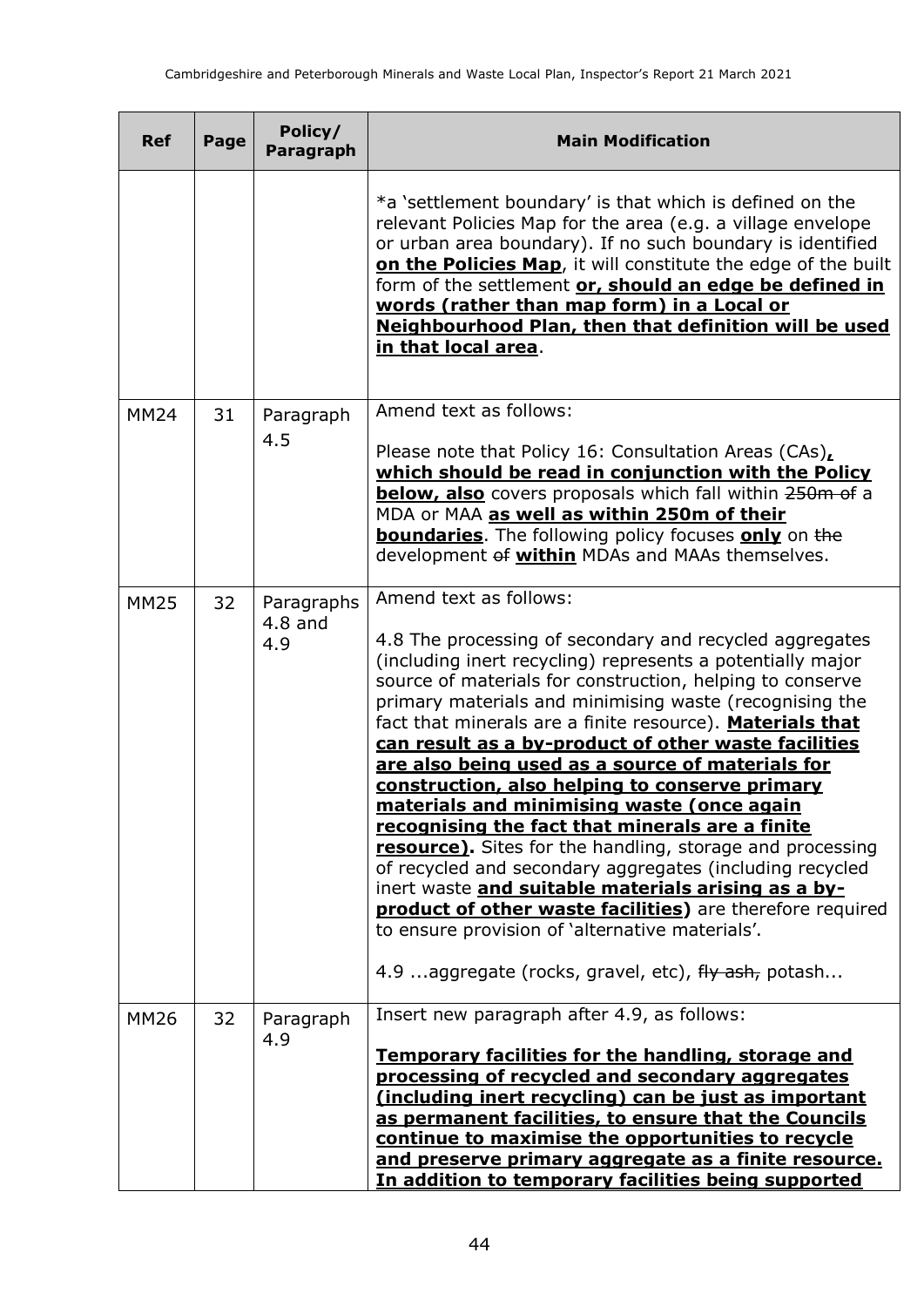| <b>Ref</b>  | Page | Policy/<br><b>Paragraph</b> | <b>Main Modification</b>                                                                                                                                                                                                                                                                                                                                                                                                                                                                                                                                                                                                                                                                                                                                                                                                                                                                                                                                                                                                                                                                                                                                                                                                                                                                    |
|-------------|------|-----------------------------|---------------------------------------------------------------------------------------------------------------------------------------------------------------------------------------------------------------------------------------------------------------------------------------------------------------------------------------------------------------------------------------------------------------------------------------------------------------------------------------------------------------------------------------------------------------------------------------------------------------------------------------------------------------------------------------------------------------------------------------------------------------------------------------------------------------------------------------------------------------------------------------------------------------------------------------------------------------------------------------------------------------------------------------------------------------------------------------------------------------------------------------------------------------------------------------------------------------------------------------------------------------------------------------------|
|             |      |                             | on strategic development sites throughout the<br>construction phase, the Councils will also, in<br>principle, support recycling operations linked to the<br>winning and working of minerals, including the<br>restoration of a mineral site where there are clear<br>benefits for the recycling process to remain while<br>restoration takes place. As the winning and working<br>of minerals (including any subsequent restoration) is<br>seen as a temporary land use, any approved<br>recycling facilities will also be restricted to link to<br>the temporary planning permission, and the support<br>of such operations should not therefore be taken as<br>support for permanent facilities. The retention of<br>these facilities on a permanent basis will be<br>considered under Policy 4 and assessed against the<br>wider policies of this Plan.                                                                                                                                                                                                                                                                                                                                                                                                                                  |
| <b>MM27</b> | 32   | Policy 8                    | Amend the text as follows:<br>In principle, the authorities will support proposals which<br>assist in the production and supply of recycled/secondary<br>aggregates, particularly where it would assist in reducing<br>the use of land won aggregates. Similarly, in principle, the<br>authorities will support suitable concrete batching<br>proposals.<br>Such pProposals for the production of recycled and<br>secondary aggregates and for concrete batching<br><b>plants</b> are likely to be suitable in the following<br>locations:<br>a. on operational, committed and allocated mineral sites<br>(for the duration of the working life of the mineral site<br>only, and where this unless the recycling operation<br>is compatible with an agreed restoration scheme to<br>allow the temporary use to be extended in line<br>with the restoration proposals and linked to the<br>temporary planning permission rather than the<br>duration of the winning and working of minerals);<br>b. on strategic development sites, such as major urban<br>extensions and new settlements (throughout the<br>construction phase); or<br>c. on appropriate waste management sites, designated<br>employment land and existing/disused railheads and<br>wharves.<br>Amend the text as follows: |
| <b>MM28</b> | 34   | Paragraph<br>5.1            | Waste Management Areas (WMAs) are specific sites<br>identified on the Policies Map for waste management                                                                                                                                                                                                                                                                                                                                                                                                                                                                                                                                                                                                                                                                                                                                                                                                                                                                                                                                                                                                                                                                                                                                                                                     |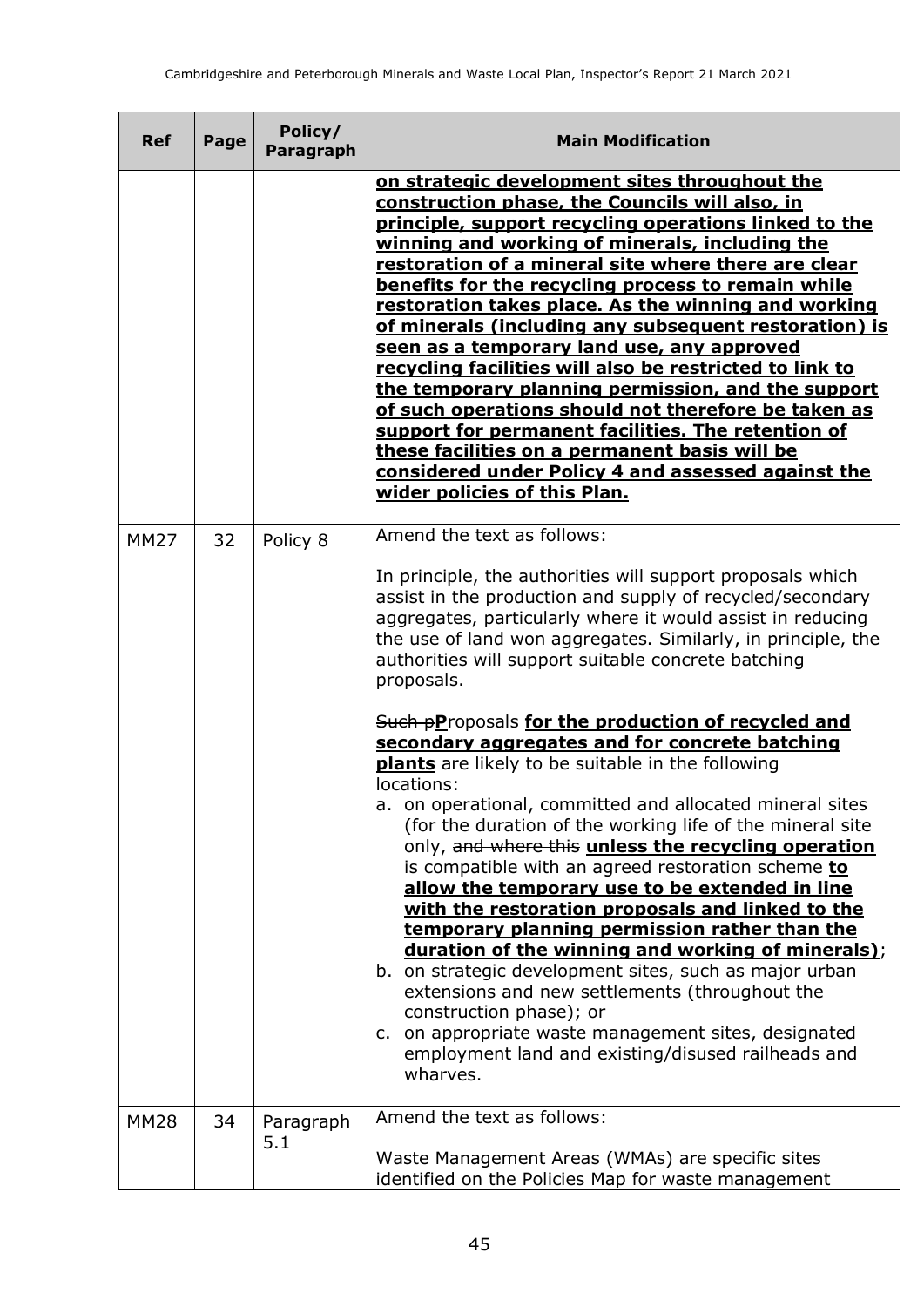| <b>Ref</b>  | Page | Policy/<br><b>Paragraph</b> | <b>Main Modification</b>                                                                                                                                                                                                                                                                                                                                                                                                                                                                                                                                                                                                                                                                                                                                                                                                                                                            |
|-------------|------|-----------------------------|-------------------------------------------------------------------------------------------------------------------------------------------------------------------------------------------------------------------------------------------------------------------------------------------------------------------------------------------------------------------------------------------------------------------------------------------------------------------------------------------------------------------------------------------------------------------------------------------------------------------------------------------------------------------------------------------------------------------------------------------------------------------------------------------------------------------------------------------------------------------------------------|
|             |      |                             | facilities and consist of <b>both</b> existing operational <b>sites</b> ,<br>and committed sites (i.e. those with planning<br>permission but which are not yet operational), that<br>(which make a significant contribution to managing any<br>waste stream) and committed sites (i.e. sites with planning<br>permission but which are not yet operational). Policy 3:<br>Waste Management Needs sets the policy framework for<br>WMAs.                                                                                                                                                                                                                                                                                                                                                                                                                                             |
| <b>MM29</b> | 34   | Paragraph<br>5.2            | Amend the text as follows:<br>This Plan does not allocate any sites for future waste<br>management development. An up-to-date Waste Needs<br>Assessment prepared alongside this Plan did not identify<br>any capacity gaps which justify the allocation of sites.<br>Proposals for any future waste management development,<br>including new waste proposals within a WMA, can be<br>dealt with through Policy 4: Providing for Waste<br>Management and other policies in this document. As such.<br>Policy 10 has been created to first, enable WMAs to<br>be identified on the Policies Map and second, to deal<br>with alternative development coming forward e.g.<br>household or employment uses, rather than new<br>waste proposals that will be considered under Policy<br>4. Furthermore Ffor the avoidance of doubt, criterion<br>(ba) below includes Neighbourhood Plans. |
| <b>MM30</b> | 34   | Paragraph<br>5.3            | Amend text as follows:<br>Please note that Policy 16: Consultation Areas (CAs)<br>which should be read in conjunction with the Policy<br><b>below, also</b> covers proposals which fall within 250m of a<br>WMA as well as within 250m of its boundary. The<br>following policy focuses <b>only</b> on the development of<br>within WMAs themselves.                                                                                                                                                                                                                                                                                                                                                                                                                                                                                                                                |
| <b>MM31</b> | 34   | Policy 10                   | Amend the text as follows:<br>Waste Management Areas (WMAs) are defined on the<br>Policies Map and identify existing or committed waste<br>management facilities that make a significant<br>contribution to managing any waste stream. Waste<br>management proposals within WMAs will be<br>considered under Policy 4. Within a WMA, new non-<br>waste management development will not be permitted<br>other than:<br>that which meets Policy 4: Providing for Waste<br>a.<br>Management; or                                                                                                                                                                                                                                                                                                                                                                                        |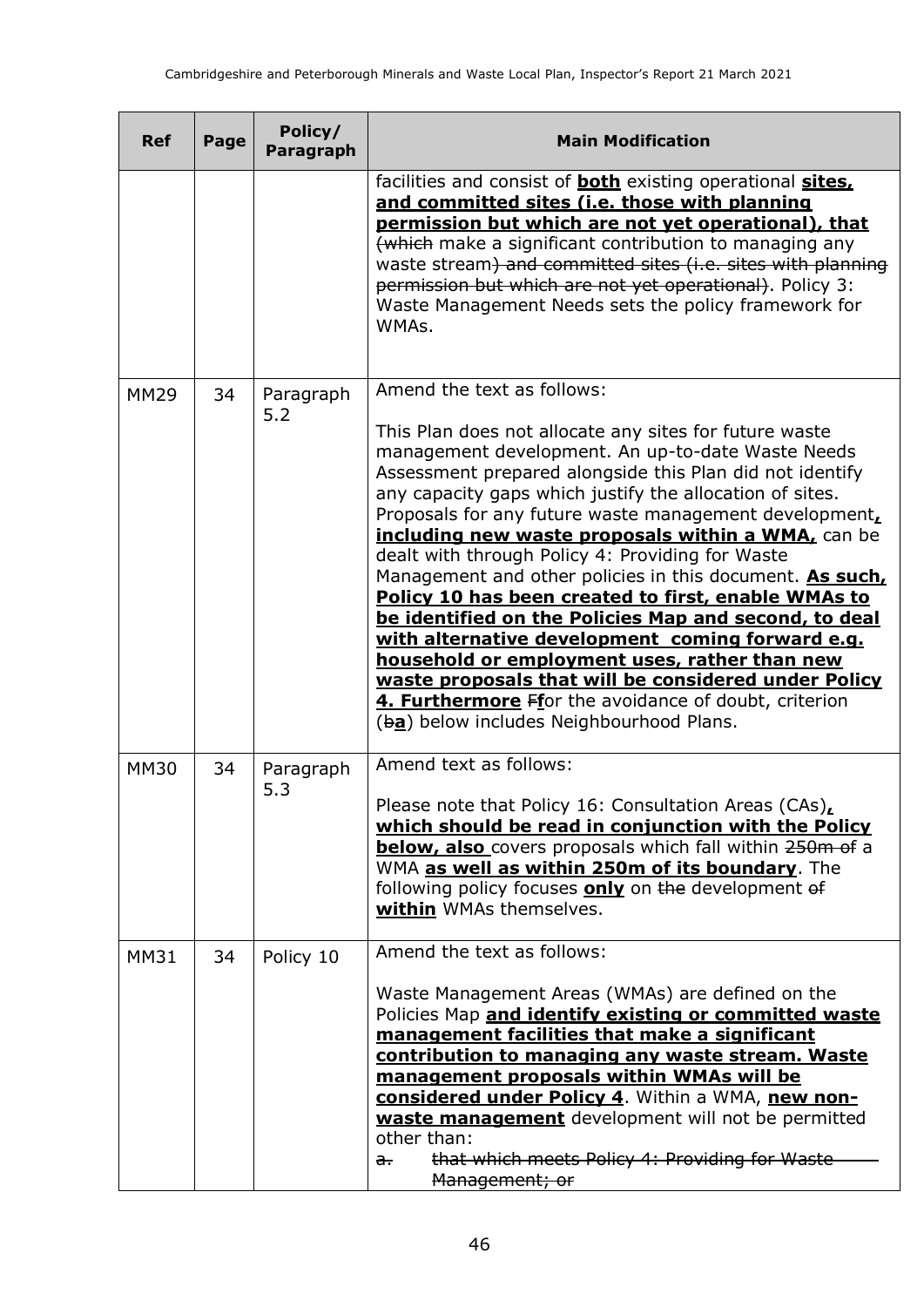| <b>Ref</b>  | Page | Policy/<br>Paragraph | <b>Main Modification</b>                                                                                                                                                                                                                                                                                                                                                                                                                                                                                                                                                                 |
|-------------|------|----------------------|------------------------------------------------------------------------------------------------------------------------------------------------------------------------------------------------------------------------------------------------------------------------------------------------------------------------------------------------------------------------------------------------------------------------------------------------------------------------------------------------------------------------------------------------------------------------------------------|
|             |      |                      | proposals which are compatible for that specific site<br><u>ab.</u><br>as identified in the non-Mineral and Waste Plans<br>that make up the Development Plan for the area;<br>or<br>proposals which demonstrate clear wider<br><u>be.</u>                                                                                                                                                                                                                                                                                                                                                |
|             |      |                      | regeneration benefits which outweigh the harm of<br>discontinued operation of the site as a WMA,<br>together with a demonstration to the Waste Planning<br>Authority as to how the existing (or recent) waste<br>stream managed at the site will be (or already is<br>being) accommodated elsewhere.                                                                                                                                                                                                                                                                                     |
| <b>MM32</b> | 34   | Paragraph<br>5.5     | Amend text as follows:<br>Please note that Policy 16: Consultation Areas (CAs)<br>which should be read in conjunction with the Policy<br><b>below, also</b> covers proposals which fall within 400m of a<br>WRA as well as within 400m of its boundary. The<br>following policy focuses <b>only</b> on the development of<br>within WRAs themselves.                                                                                                                                                                                                                                     |
| <b>MM33</b> | 35   | Policy 11            | Make amendments to the policy criteria as follows:                                                                                                                                                                                                                                                                                                                                                                                                                                                                                                                                       |
|             |      |                      | <b>Policy 11: Water Recycling Areas (WRAs)</b><br>Water Recycling Centres (WRCs) are essential<br>infrastructure, and are identified on the Policies Map as<br>Water Recycling Areas (WRAs).                                                                                                                                                                                                                                                                                                                                                                                             |
|             |      |                      | Proposals for new water recycling capacity or proposals<br>required for operational efficiency, whether on WRAs or<br>elsewhere (with such proposals including the improvement<br>or extension to existing WRCs, relocation of WRCs,<br>provision of supporting infrastructure (including renewable<br>energy) or the co-location of WRCs with other waste<br>management facilities) will be supported in principle,<br>particularly where it is required to meet wider growth<br>proposals identified in the Development Plan. Proposals for<br>such development must demonstrate that: |
|             |      |                      | there is a suitable water course to accept discharged<br>a.<br>treated water and there would be no unacceptable<br>increase in the risk of flooding to others;<br>there is a ready access to the sewer infrastructure or<br>b-<br>area to be served;<br>if a new site, or an extension to an existing site, is<br><u>e. b.</u><br>less than 400 metres from existing buildings                                                                                                                                                                                                           |
|             |      |                      | normally occupied by people, an odour assessment<br>demonstrating that the proposal is acceptable will                                                                                                                                                                                                                                                                                                                                                                                                                                                                                   |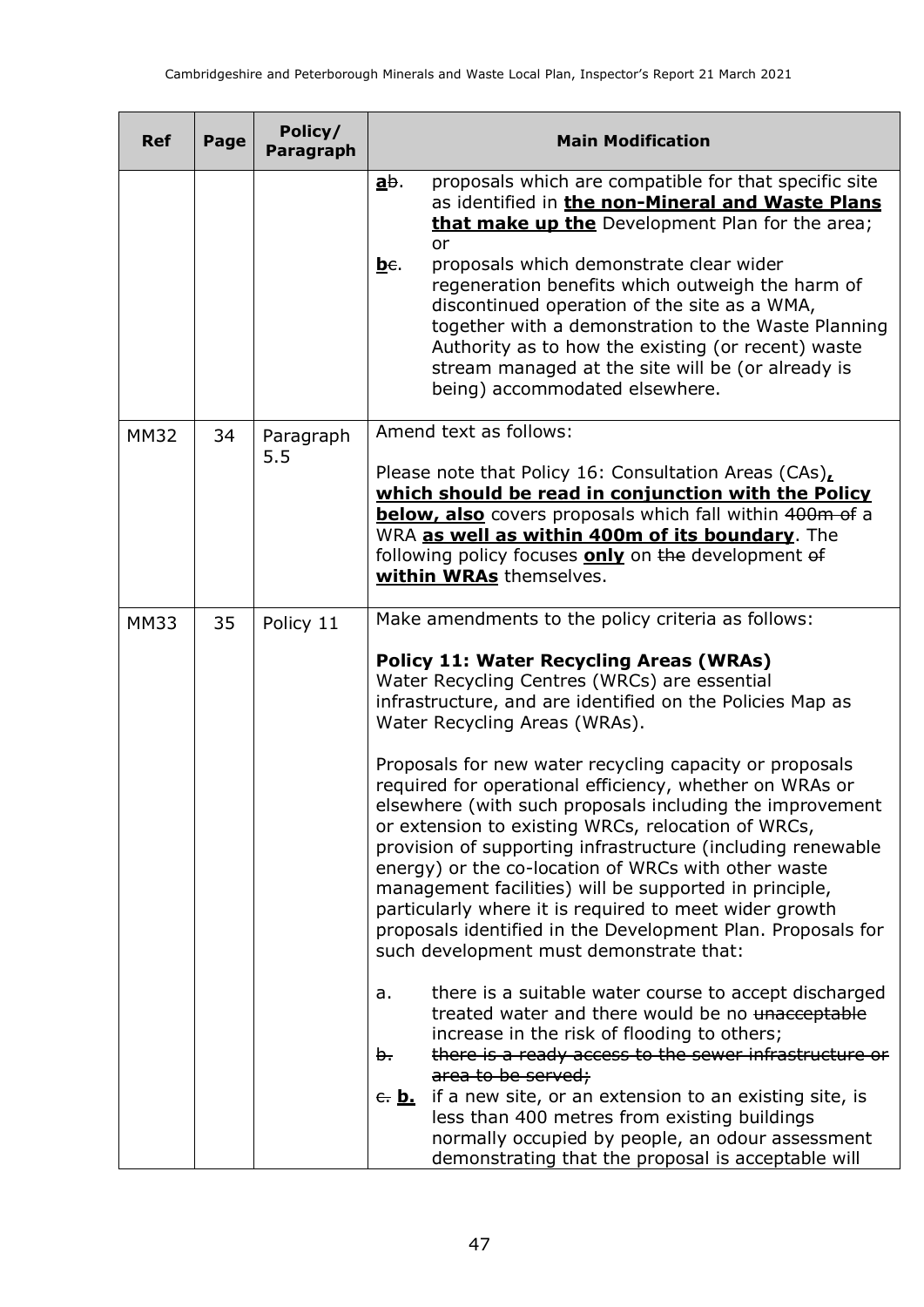| <b>Ref</b>  | Page | Policy/<br>Paragraph | <b>Main Modification</b>                                                                                                                                                                                                                                                                                                                                                                                                                                                                                                                                                                                                                                                                                                                         |
|-------------|------|----------------------|--------------------------------------------------------------------------------------------------------------------------------------------------------------------------------------------------------------------------------------------------------------------------------------------------------------------------------------------------------------------------------------------------------------------------------------------------------------------------------------------------------------------------------------------------------------------------------------------------------------------------------------------------------------------------------------------------------------------------------------------------|
|             |      |                      | be required, together with appropriate mitigation<br>measures;<br>if a new site, or an extension to an existing site, it<br><u>d. c. </u><br>has avoided land within flood zone 3 unless there is<br>clear and convincing justification to do so, and the<br>proposal is supported by thorough evidence of need,<br>sustainability benefits, evaluation of site<br>options and risk management through the<br>application of the sequential and exception<br>tests; and<br>e. <b>d.</b> adequate mitigation measures will address any<br>unacceptable adverse environmental and amenity<br>issues raised by the proposal, which may include the<br>enclosure of odorous processes.                                                               |
| <b>MM34</b> | 38   | Paragraph<br>6.3     | Amend text as follows:<br>Please note that Policy 16: Consultation Areas (CAs),<br>which should be read in conjunction with the Policy<br><b>below, also</b> covers proposals which fall within 250m of a<br>TIA as well as within 250m of its boundary. The<br>following policy focuses <b>only</b> on the development of<br>within TIAs themselves.                                                                                                                                                                                                                                                                                                                                                                                            |
| <b>MM35</b> | 39   | Policy 16            | At the end of Policy 16 (but before the footnote in that<br>policy), add a new paragraph as follows:<br>When considering proposals for non-mineral and<br>non-waste management development within a CA,<br>then the agent of change principle will be applied to<br>ensure that the operation of the protected<br>infrastructure (i.e. MAA, MDA, WMA, TIA or WRA) is<br>not in any way prejudiced. Any costs for mitigating<br>impacts on or from the existing minerals and/or<br>waste-related uses will be required to be met by the<br>developer. It is for the developer to demonstrate<br>that any mitigation proposed as part of the new<br>development is practicable, and the continued use of<br>existing sites will not be prejudiced. |
| <b>MM36</b> | 40   | Policy 17            | Amend first paragraph of policy (for consistency with NPPF<br>paragraph 127) as follows:<br>All waste management development, and where relevant<br>mineral development, should secure high quality design.<br>The design of built development and the restoration of sites<br>should seek to complement be sympathetic to and,<br>where opportunities arise, enhance local distinctiveness<br>and the character and quality of the area in which it is                                                                                                                                                                                                                                                                                          |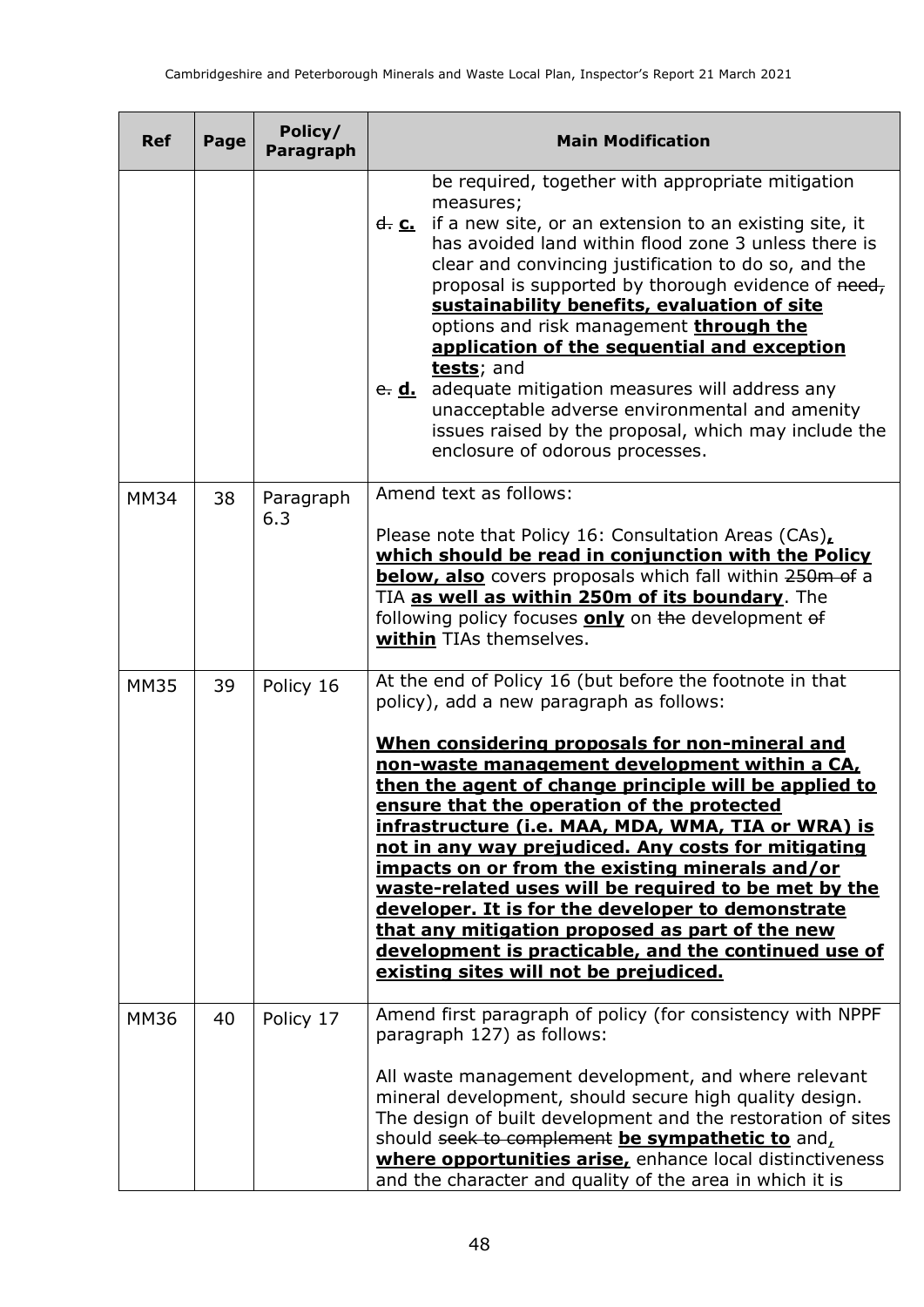| <b>Ref</b>  | Page | Policy/<br>Paragraph | <b>Main Modification</b>                                                                                                                                                                                                                                                                                                                                                                                                                                                                                                                                                              |
|-------------|------|----------------------|---------------------------------------------------------------------------------------------------------------------------------------------------------------------------------------------------------------------------------------------------------------------------------------------------------------------------------------------------------------------------------------------------------------------------------------------------------------------------------------------------------------------------------------------------------------------------------------|
|             |      |                      | located. Permission will be refused for development of poor<br>design that fails to take the opportunities available to<br>achieve this.                                                                                                                                                                                                                                                                                                                                                                                                                                              |
| <b>MM37</b> | 40   | Policy 17            | Add new criterion (for consistency with NPPF para 127),<br>and renumber all subsequent criteria:                                                                                                                                                                                                                                                                                                                                                                                                                                                                                      |
|             |      |                      | (f) be sympathetic to local character and history,<br>including the surrounding built environment and<br>landscape setting, while not preventing or<br>discouraging appropriate innovation or change (such<br>as increased densities);                                                                                                                                                                                                                                                                                                                                                |
|             |      |                      |                                                                                                                                                                                                                                                                                                                                                                                                                                                                                                                                                                                       |
| <b>MM38</b> | 40   | Policy 17            | Amend criterion $(g)$ (which will be renumbered as $(h)$ ) as<br>follows:                                                                                                                                                                                                                                                                                                                                                                                                                                                                                                             |
|             |      |                      | provide a landscape enhancement scheme which takes<br>account of any relevant landscape character assessments<br>(including any historic landscape assessment<br>characterisation) and                                                                                                                                                                                                                                                                                                                                                                                                |
| <b>MM39</b> | 43   | Policy 20            | Amend the first paragraph as follows:                                                                                                                                                                                                                                                                                                                                                                                                                                                                                                                                                 |
|             |      |                      | Development proposals on land within or outside a Site of<br>Special Scientific Interest (SSSI), or and which is likely to<br>have an adverse effect on it a SSSI (either individually or<br>in combination with other developments), will not be<br>permitted unless                                                                                                                                                                                                                                                                                                                 |
| <b>MM40</b> | 46   | Paragraph<br>6.20    | After paragraph 6.20, insert two new paragraphs as<br>follows:                                                                                                                                                                                                                                                                                                                                                                                                                                                                                                                        |
|             |      |                      | Development proposals which include hard surfaces<br>and buildings should incorporate Sustainable Urban<br><b>Drainage Systems (SuDS) wherever feasible to</b><br>address the risk of surface water and sewer flooding<br>and provide wider environmental benefits including<br>biodiversity net gain and water quality enhancement.<br>However, this will not be feasible in all cases and the<br><b>Councils will consider the nature of the use proposed</b><br>and whether this places any limitations on the<br>incorporation of SuDS when determining planning<br>applications. |
|             |      |                      | <b>The Environment Agency (EA) advises that in areas</b><br>of severe water stress or where aquifers or surface<br>water resources are abstracted to environmental<br>limits, a licence or permit may not be issued or could<br>be issued with significant restrictions, e.g. seasonal                                                                                                                                                                                                                                                                                                |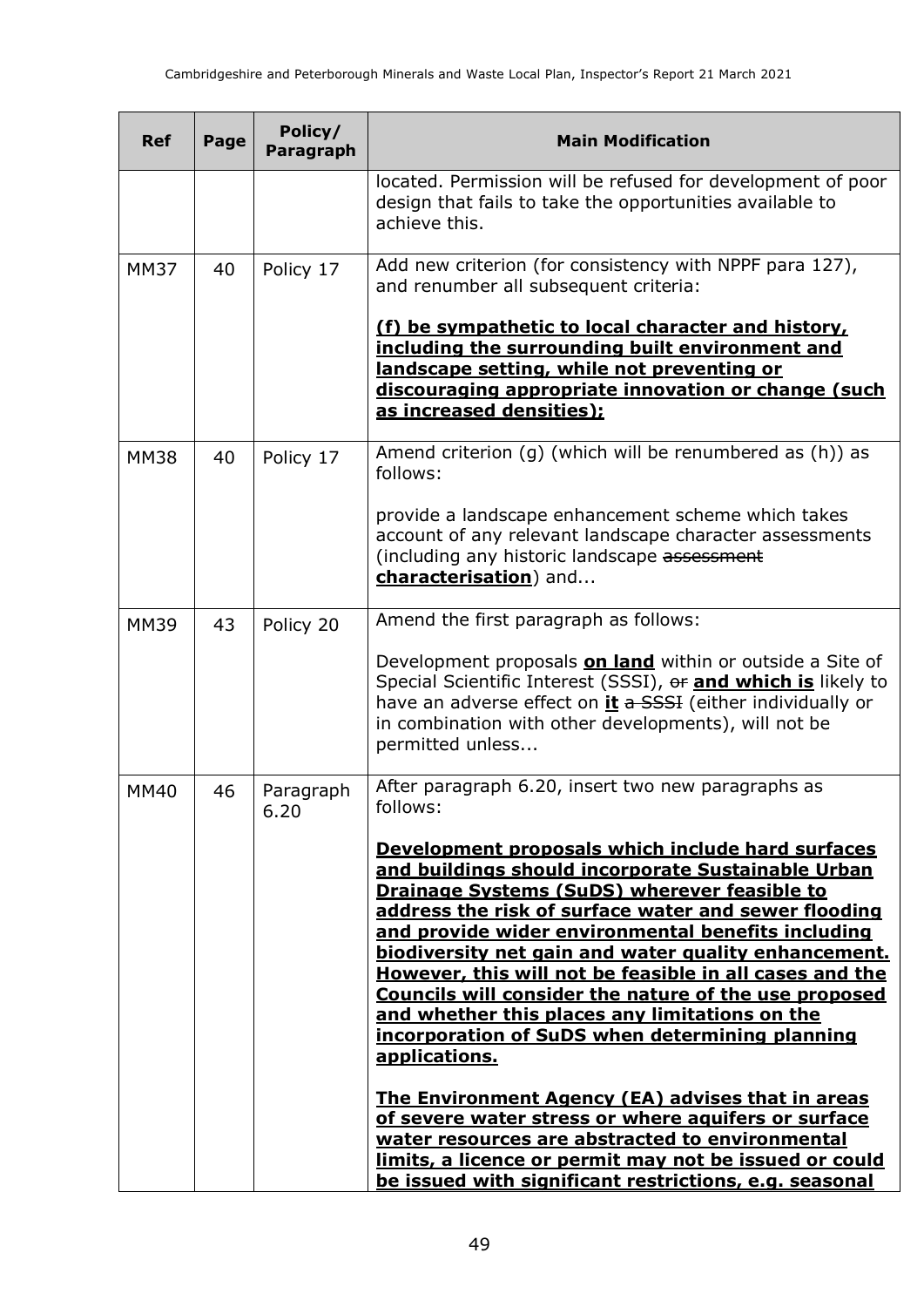| <b>Ref</b> | Page | Policy/<br>Paragraph | <b>Main Modification</b>                                                                                                                                                                                                                                                                                                                                                                                                                                                                                                                                                                                                                                       |
|------------|------|----------------------|----------------------------------------------------------------------------------------------------------------------------------------------------------------------------------------------------------------------------------------------------------------------------------------------------------------------------------------------------------------------------------------------------------------------------------------------------------------------------------------------------------------------------------------------------------------------------------------------------------------------------------------------------------------|
|            |      |                      | only abstraction. Operators are advised to seek<br>advice from the EA early in the site selection and<br>design process. The issuing of de-watering licences,<br>where all water is returned to the environment, is<br>likely to be less restrictive than for consumptive<br>water use e.g. mineral washing, discharged<br>dewatering and concrete batching. The EA has a<br>presumption against issuing new water abstraction<br>licences for consumptive activities. If a developer or<br>any other interested party has any questions on the<br>contents of this paragraph, including the definition of<br>terms used, then please seek advice from the EA. |
| MM41       | 47   | Policy 22            | Amend the wording to Policy 22 as follows:<br>POLICY 22: FLOOD AND WATER RESOURCES<br><b>MANAGEMENT</b>                                                                                                                                                                                                                                                                                                                                                                                                                                                                                                                                                        |
|            |      |                      | Mineral and waste management development will only be<br>permitted where it can be demonstrated (potentially<br>through a detailed hydrogeological assessment) that there<br>would be no significant adverse impact on:                                                                                                                                                                                                                                                                                                                                                                                                                                        |
|            |      |                      | the quantity and quality of surface or groundwater<br>a.<br>resources; and<br>the quantity and quality of water abstraction<br>b.<br>currently enjoyed by abstractors unless<br>acceptable alternative provision is made; and<br>the flow of groundwater at or in the vicinity of the<br><u>c. b.</u><br>site. <del>; and</del><br>increased flood risk, both on-site and off-site.<br>$d_{\tau}$                                                                                                                                                                                                                                                              |
|            |      |                      | Development located on sites in areas known to be<br>at risk from any form of flooding will only be<br>permitted following:                                                                                                                                                                                                                                                                                                                                                                                                                                                                                                                                    |
|            |      |                      | the successful completion of a sequential test<br><u>e.d.</u><br>(if necessary) and an exception test if required,<br>with both tests applying climate change<br>allowances to define flood risks;<br>the submission, where appropriate (as defined<br><u>d.e.</u><br>by national policy), of a site-specific Flood Risk<br><b>Assessment, setting out appropriate flood risk</b><br>that:                                                                                                                                                                                                                                                                     |
|            |      |                      | i. defines the flood zones in relation to the<br><u>proposal;</u>                                                                                                                                                                                                                                                                                                                                                                                                                                                                                                                                                                                              |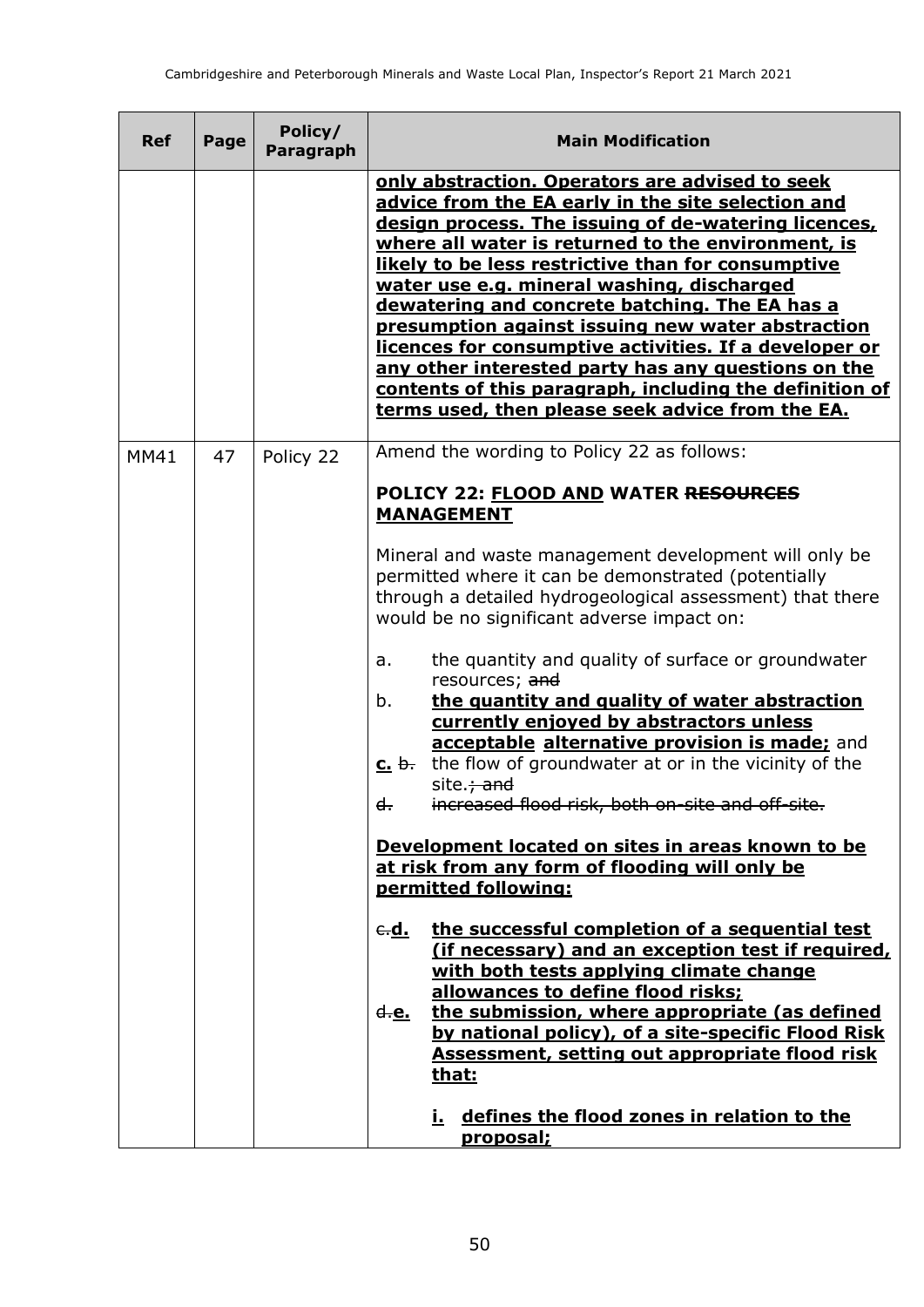| <b>Ref</b>  | Page | Policy/<br>Paragraph | <b>Main Modification</b>                                                                                                                                                                                                                                                                                                                                                                                                                                                                                                                                                                                                                                                                                                                                                                                                                                                                                                                                                                                                                                                                                                                                                                                                                       |
|-------------|------|----------------------|------------------------------------------------------------------------------------------------------------------------------------------------------------------------------------------------------------------------------------------------------------------------------------------------------------------------------------------------------------------------------------------------------------------------------------------------------------------------------------------------------------------------------------------------------------------------------------------------------------------------------------------------------------------------------------------------------------------------------------------------------------------------------------------------------------------------------------------------------------------------------------------------------------------------------------------------------------------------------------------------------------------------------------------------------------------------------------------------------------------------------------------------------------------------------------------------------------------------------------------------|
|             |      |                      | ii. demonstrates the impacts of climate change<br>on the flood zones, over the lifetime of the<br>development;<br>iii. demonstrates that a sequential approach<br>has been taken to the design of the layout<br>of the proposal, placing those aspects of the<br>development most sensitive to the impacts<br>of flooding in the area of lowest flood risk;<br>iv. demonstrates that appropriate mitigation<br>measures have been incorporated into the<br>development so that there will be no<br>negative off-site impacts to people and<br>property and that the users will be safe for<br>the lifetime of the development; and<br>v. demonstrates that all reasonable actions<br>have been taken to contribute to the overall<br>reduction of flood risk.<br>the consideration of any necessary ongoing<br><u>e.f.</u><br>maintenance, management of mitigation<br>measures and adoption and that any relevant<br>agreements are in place; and<br>where built development is proposed, the<br><u>f.g.</u><br><b>incorporation of Sustainable Drainage Systems</b><br>(SuDS) wherever feasible into the proposals.<br>All proposed development will be required to incorporate<br>adequate water pollution control and monitoring measures. |
|             |      |                      | Proposals should also have due regard to the latest policies<br>and guidance in the Cambridgeshire Flood and Water SPD<br>and the Peterborough Flood and Water Management SPD<br>(or their successors).                                                                                                                                                                                                                                                                                                                                                                                                                                                                                                                                                                                                                                                                                                                                                                                                                                                                                                                                                                                                                                        |
| <b>MM42</b> | 47   | Paragraph<br>6.23    | Insert new paragraph after paragraph 6.23 as follows:<br>On occasions when HCV routing arrangements<br>and/or HCV signage are deemed necessary and<br>reasonable to make a development acceptable,<br>binding agreements will be sought either through<br>planning conditions or legal agreements, to ensure<br>suitable routes and signage are identified and<br>controlled in line with guidance from the Highway<br><b>Authority, in accordance with any identified HCV</b><br>Route Maps. Any binding agreements will be agreed<br>on a case by case basis, and will be monitored,<br>including investigations into any alleged breaches, in<br>line with the adopted Enforcement Plans*.                                                                                                                                                                                                                                                                                                                                                                                                                                                                                                                                                  |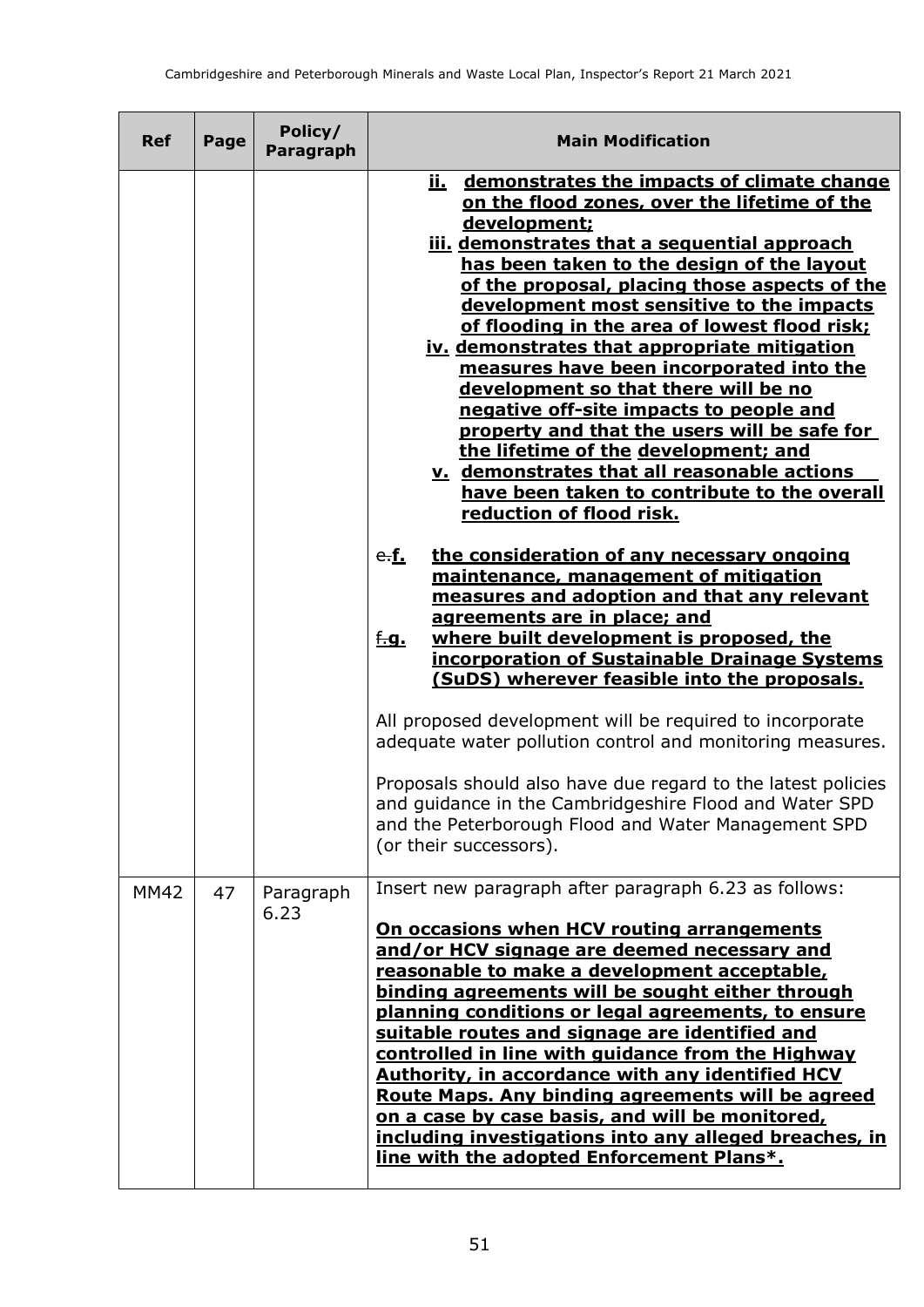| <b>Ref</b>  | Page | Policy/<br><b>Paragraph</b> | <b>Main Modification</b>                                                                                                                                                                                                                                                                                                                                                                                                                                                                                                                                                                                                                                                                                                                                                                                                                                                                                                                  |  |  |  |  |
|-------------|------|-----------------------------|-------------------------------------------------------------------------------------------------------------------------------------------------------------------------------------------------------------------------------------------------------------------------------------------------------------------------------------------------------------------------------------------------------------------------------------------------------------------------------------------------------------------------------------------------------------------------------------------------------------------------------------------------------------------------------------------------------------------------------------------------------------------------------------------------------------------------------------------------------------------------------------------------------------------------------------------|--|--|--|--|
|             |      |                             | *The authorities enforcement plans can be found at:<br>https://www.peterborough.gov.uk/council/strategies-<br>policies-and-plans/compliance-and-enforcement-policy<br>https://www.cambridgeshire.gov.uk/business/planning-<br>and-development/planning-applications/planning-<br>enforcement-and-monitoring                                                                                                                                                                                                                                                                                                                                                                                                                                                                                                                                                                                                                               |  |  |  |  |
| <b>MM43</b> | 48   | Policy 23                   | Amend text as follows:<br><b>Public Rights of Way</b><br>Proposals During all phases of development, including<br>construction, operation and restoration, proposals<br>must make provision for <b>suitable and appropriate</b><br>diversions to affected public rights of way, and<br><b>ideally</b> the enhancement of the public rights of way<br>network where practicable. Opportunities should be<br>taken for the provision of, with a view to providing new<br>routes and links between existing routes, <b>especially at</b><br>the restoration stage. Priority should be given to<br>meeting the objectives of any Rights of Way Improvement<br>Plans. Where development would adversely affect the<br>permanent use of public rights of way (including<br>temporary diversions) planning permission will only be<br>granted where alternative routes are provided that are of<br>equivalent convenience, quality and interest. |  |  |  |  |
| <b>MM44</b> | 53   | Appendix<br>1:<br>Site M019 | Additional text to be added to bullet point 6 and a new<br>bullet point 7 added to 'Key Known Site Sensitivities' to<br>say:<br>• Small area of BMV Grade 3a at Bare Hill (located in<br>the north western section of site) and the presence<br>of peat soils in the area.<br><b>Proximity to RSPB Ouse Fen Nature Reserve.</b><br>New bullet point 2 added to 'Preferred Restoration' in the<br>'Potential Implementation Issues (non-exhaustive)' section<br>to say:<br>Restoration to reedbed priority habitat, as an<br>extension to the existing approved restoration<br>scheme for Needingworth Quarry.                                                                                                                                                                                                                                                                                                                             |  |  |  |  |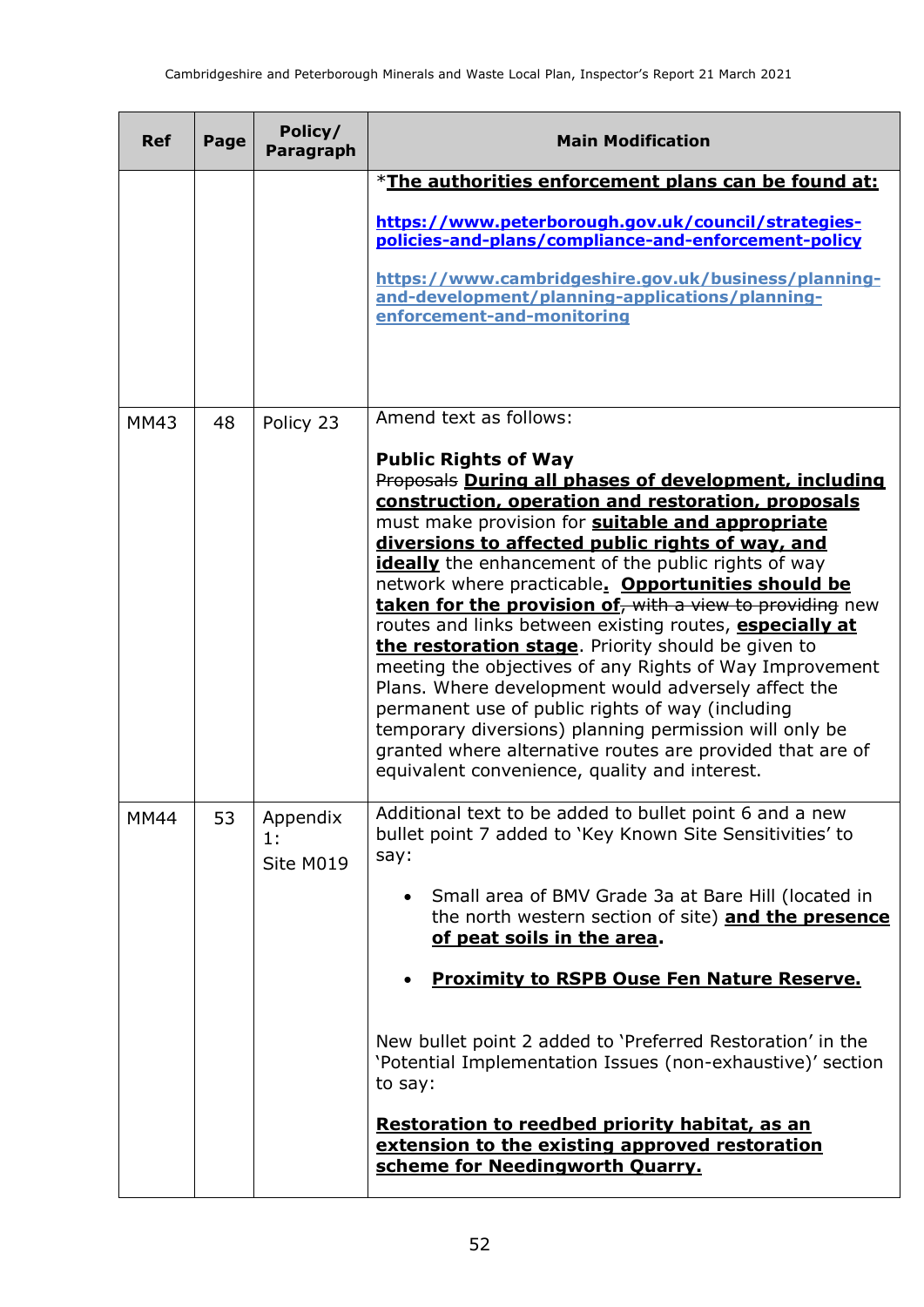| <b>Ref</b>  | Page | Policy/<br>Paragraph               | <b>Main Modification</b>                                                                                                                                                                                                                                                                                                                                                                                                                                                                                                                                                                                                                                                                                                                                                                                                                                                                                                                                                                                                                                                                                                                                                     |  |  |  |  |
|-------------|------|------------------------------------|------------------------------------------------------------------------------------------------------------------------------------------------------------------------------------------------------------------------------------------------------------------------------------------------------------------------------------------------------------------------------------------------------------------------------------------------------------------------------------------------------------------------------------------------------------------------------------------------------------------------------------------------------------------------------------------------------------------------------------------------------------------------------------------------------------------------------------------------------------------------------------------------------------------------------------------------------------------------------------------------------------------------------------------------------------------------------------------------------------------------------------------------------------------------------|--|--|--|--|
| <b>MM45</b> | 61   | Appendix<br>1:<br>Site M028        | Amend text as follows:<br><b>Archaeology and Historic Environment</b><br>This site is archaeologically sensitive. It is understood that<br>evaluation has taken place. However, a detailed<br>programme of archaeological mitigation, including a<br>strategy to ensure that de-watering of archaeological<br>sites would not occur as a result of excavation, will be<br>required. Proposals must also have regard to proximity to<br>Must Farm Bronze Age settlement; and the Horsey Hill Civil<br>War Fort Scheduled Monument, and the need to conserve<br>and if appropriate enhance its <b>their</b> settings.<br><b>Preferred Restoration</b><br>Restoration should include biodiversity gains (enhance<br>otter and water vole habitat), and public access as part of<br>the wider restoration / after-use strategy for the strategy<br>for the brickworks complex. Consideration could be given<br>to the potential to provide sustainable flood alleviation and<br>water resource. Restoration should also be informed<br>by the nearby Must Farm Bronze Age settlement and<br>provide an appropriate context for the historical<br>setting of this heritage asset. |  |  |  |  |
| <b>MM46</b> | 65   | Appendix<br>1:<br>Site M033        | Insert additional bullet point under the heading 'Key Known<br>Site Sensitivities':<br>The nearest Conservation Areas are Maxey (530m),<br>Northborough (560m) and Etton (620m).                                                                                                                                                                                                                                                                                                                                                                                                                                                                                                                                                                                                                                                                                                                                                                                                                                                                                                                                                                                             |  |  |  |  |
| <b>MM47</b> | 70   | Appendix<br>1:<br>Site M035        | Additional text to be added to bullet point 4 to 'Key Known<br>Site Sensitivities' to say:<br>Small area BMV Grade 1, remainder BMV Grade 2<br>land within the site and the likely presence of<br>deep peat soils in the area.<br>Addition of a new bullet point 2 added to 'Other Issues' to<br>say:<br>Consideration of the deep peat soils in the area and<br>the steps proposed to conserve this resource and<br>limit any CO2 emissions as part of the development.                                                                                                                                                                                                                                                                                                                                                                                                                                                                                                                                                                                                                                                                                                     |  |  |  |  |
| <b>MM48</b> |      | Appendix<br>2:<br>Paragraph<br>2.2 | Suggested change to 7th objective to read:<br>create flood storage in accordance with the<br><b>Environment Agency's Cranbrook/Counter</b><br><b>Drain (Welches Dam) Strategy</b> with the capacity<br>of at least 10 million m3 and an ambition allowance                                                                                                                                                                                                                                                                                                                                                                                                                                                                                                                                                                                                                                                                                                                                                                                                                                                                                                                   |  |  |  |  |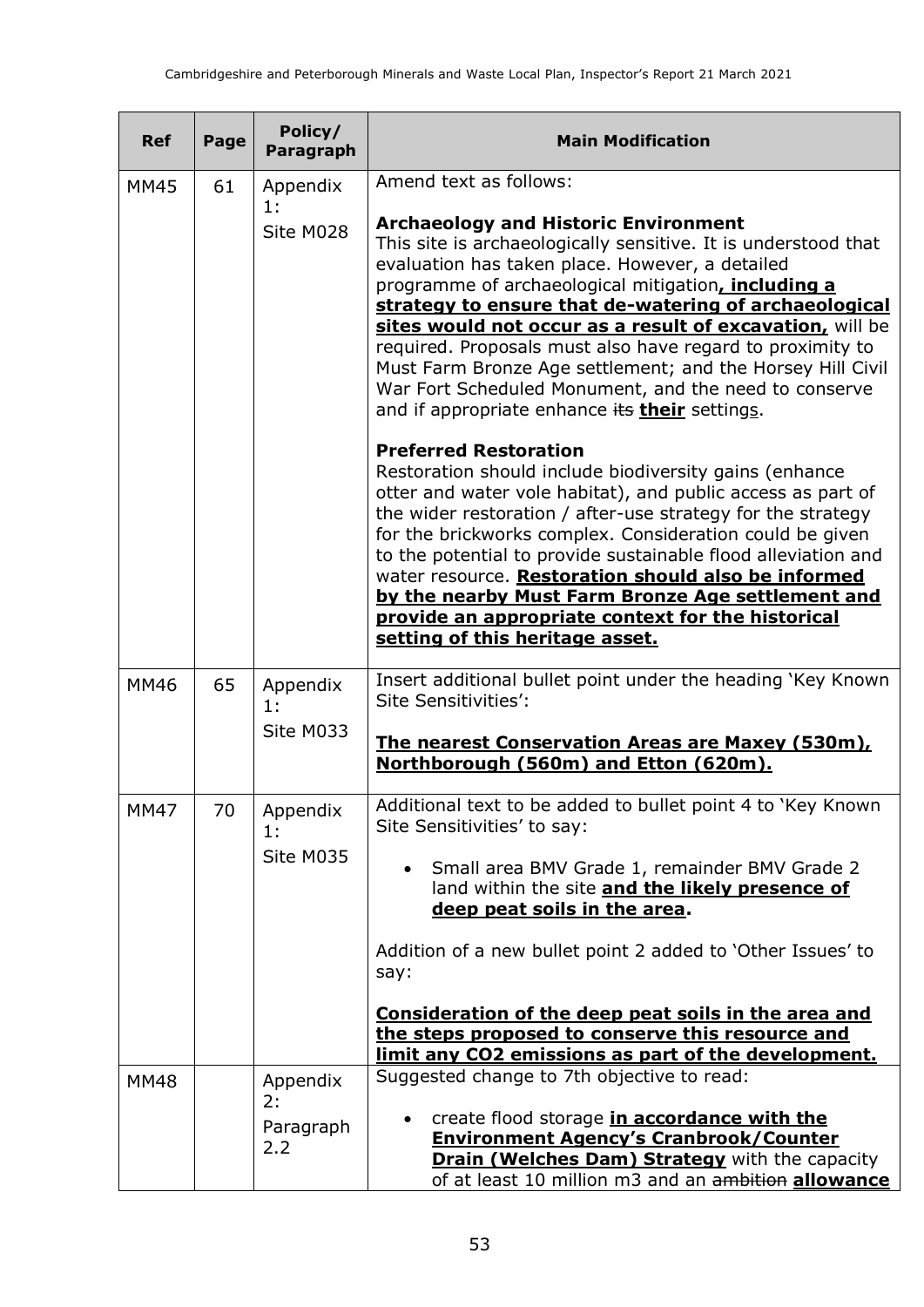| <b>Ref</b>  | Page | Policy/<br><b>Paragraph</b> | <b>Main Modification</b>                                                                                                                                                                                                                                                                                                                                                                                                                                                                                                                                                                                                                                                                                                                                                                                                                                                                                       |
|-------------|------|-----------------------------|----------------------------------------------------------------------------------------------------------------------------------------------------------------------------------------------------------------------------------------------------------------------------------------------------------------------------------------------------------------------------------------------------------------------------------------------------------------------------------------------------------------------------------------------------------------------------------------------------------------------------------------------------------------------------------------------------------------------------------------------------------------------------------------------------------------------------------------------------------------------------------------------------------------|
|             |      |                             | to achieve nearer 16.5 million m3 of storage<br>(approximately 14,600 m3 to 24,100 m3 per hectare<br>in the water storage areas). The higher storage<br>ambition <b>allowance</b> is to mitigate climate change<br>using the latest guidance on climate change<br>allowance;                                                                                                                                                                                                                                                                                                                                                                                                                                                                                                                                                                                                                                   |
|             |      |                             | Amend Objective 11 penultimate bullet point to read:                                                                                                                                                                                                                                                                                                                                                                                                                                                                                                                                                                                                                                                                                                                                                                                                                                                           |
|             |      |                             | secure the sustainable use of soils as a resource for the<br>future <i>including the conservation of peat soils to limit</i><br>future CO2 emissions; and                                                                                                                                                                                                                                                                                                                                                                                                                                                                                                                                                                                                                                                                                                                                                      |
| <b>MM49</b> |      | Appendix<br>2:              | Amend the paragraph to read:                                                                                                                                                                                                                                                                                                                                                                                                                                                                                                                                                                                                                                                                                                                                                                                                                                                                                   |
|             |      | Paragraph<br>6.11           | To manage the risk of flooding and mitigate climate change<br>the Environment Agency is looking to maintain a flood risk<br>of 1 in 25 years, so in accordance with the<br><b>Cranbrook/Counter Drain (Welches Dam) Strategy, is</b>                                                                                                                                                                                                                                                                                                                                                                                                                                                                                                                                                                                                                                                                           |
|             |      |                             | looking for water storage to accommodate 16.5 million m3<br>(approximately 24,100 m3 per hectare in water storage<br>areas). The Block Fen / Langwood Fen area could<br>contribute significantly to this scheme. Water from the<br>Counter Drain could be transferred at times of flood into<br>the reservoirs either via the Forty Foot or by a parallel<br>channel. If water transfer was to be achieved via the Forty<br>Foot these leakage control measures would be required<br>which could be addressed through quarry engineering.                                                                                                                                                                                                                                                                                                                                                                      |
| <b>MM50</b> |      | Appendix<br>2:              | Amend the paragraph to read:                                                                                                                                                                                                                                                                                                                                                                                                                                                                                                                                                                                                                                                                                                                                                                                                                                                                                   |
|             |      | Paragraph<br>6.14           | Any scheme of this nature would need to be completely<br>clay lined and any embankments would need to be<br>engineered and comply with the Reservoirs Act. Operators<br>would need to consider the original ground contours depths<br>of deposits and the available void space in order to<br>calculate the capacity of storage and other uses.<br>Restoration would need to be sensitive to the use of<br>the voids for flood storage and have no adverse<br>impacts or prohibit the storage of floodwater.<br>Groundwater would also need to be monitored and<br>modelled to show that there are no adverse impacts on the<br>surrounding area and the surrounding surface water<br>drainage. Also, proposals would need to show to the<br>Environment Agency's satisfaction how water would be<br>managed and transferred in and out of the storage areas.<br>Any proposals involving inert landfill in the |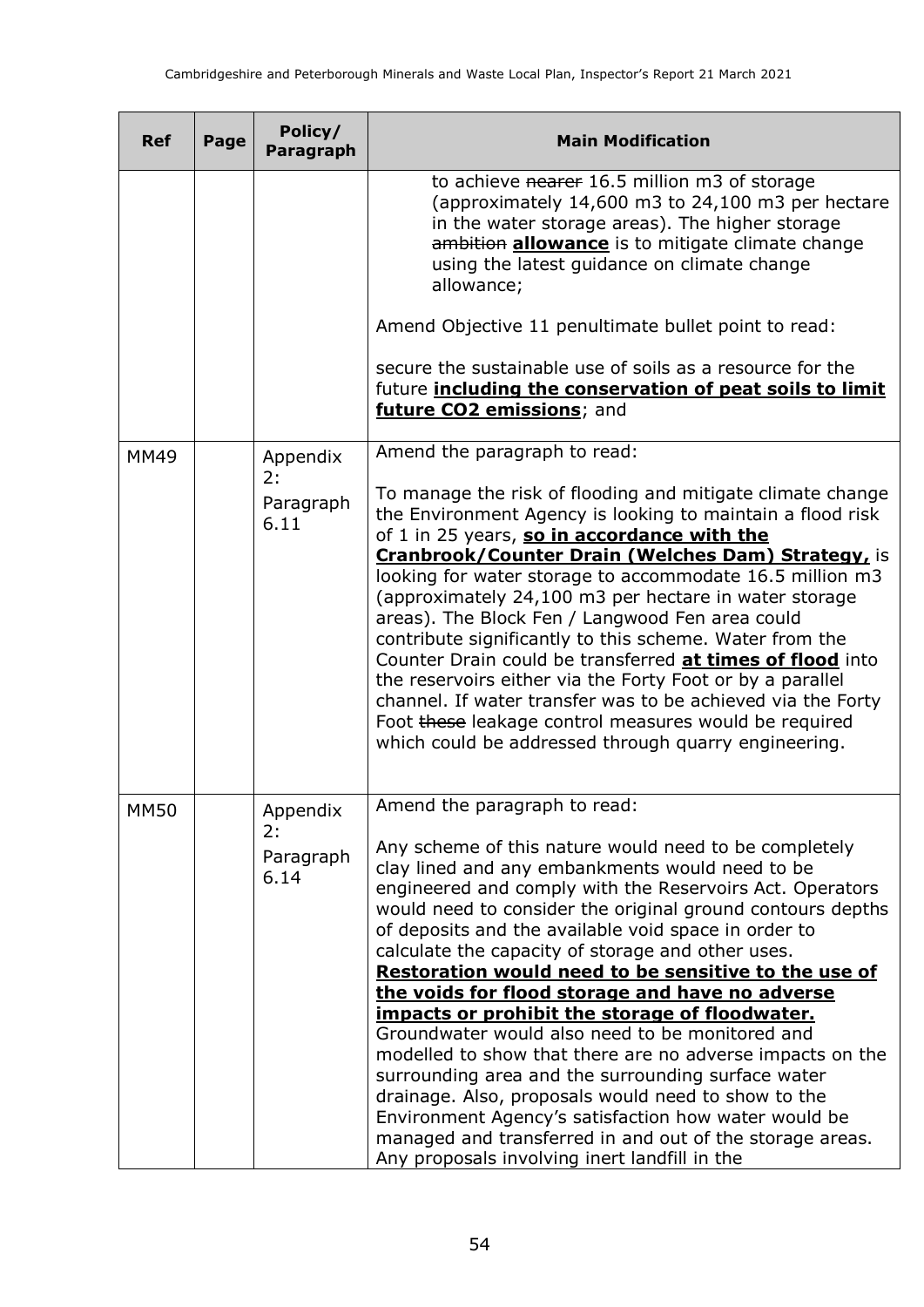| <b>Ref</b>  | Page | Policy/<br><b>Paragraph</b> | <b>Main Modification</b>                                                                                                                                                                                                                                                                                                                                                                                                                                                                                                                                                                                                                                                                                                                                                                                                                                    |  |  |  |  |  |
|-------------|------|-----------------------------|-------------------------------------------------------------------------------------------------------------------------------------------------------------------------------------------------------------------------------------------------------------------------------------------------------------------------------------------------------------------------------------------------------------------------------------------------------------------------------------------------------------------------------------------------------------------------------------------------------------------------------------------------------------------------------------------------------------------------------------------------------------------------------------------------------------------------------------------------------------|--|--|--|--|--|
|             |      |                             | creation of the flood water storage would need to ensure<br>that imported waste would not come into contact with the<br>groundwater, and infilled areas would need to be fully lined<br>with clay. Any imported waste would also be subject to<br>strict waste acceptance criteria.                                                                                                                                                                                                                                                                                                                                                                                                                                                                                                                                                                         |  |  |  |  |  |
| <b>MM51</b> |      | Appendix<br>2:              | Amend the paragraph to read:                                                                                                                                                                                                                                                                                                                                                                                                                                                                                                                                                                                                                                                                                                                                                                                                                                |  |  |  |  |  |
|             |      | Paragraph<br>6.17           | It is proposed that six or more smaller <b>a number of</b> water<br>bodies will be formed, with the aim of achieving a<br>minimum of 10 million m3, but ideally 16.5 million m3 of<br>water storage capacity the water storage capacity in<br>accordance with the Environment Agency's<br><b>Cranbrook/Counter Drain (Welches Dam) Strategy</b><br>(approximately 14,600 m3 to 24,100 m3 per hectare in the<br>water storage areas). These water bodies will be created in<br>a phased way, corresponding to the timing for mineral<br>extraction, with progressive restoration taking place.<br><b>Proposed restoration will need to take into</b><br>consideration the requirements for Flood Storage to<br>ensure no adverse impacts arise from frequent<br>flooding of restored land. This should give rise, as a<br>minimum to the following capacity: |  |  |  |  |  |
| <b>MM52</b> |      | Appendix<br>2:              | Amend the paragraph to read:                                                                                                                                                                                                                                                                                                                                                                                                                                                                                                                                                                                                                                                                                                                                                                                                                                |  |  |  |  |  |
|             |      | Paragraph<br>6.18           | The above table reflects the total minimum capacity of the<br>water storage bodies, but to safeguard the engineering<br>some water will need to be kept in them at all times, and<br>there will be a 'rest level'. If there is a rest level of between<br>0.5 to 1.0 metres, the volume available for storing external<br>water is between 6 million m3 in an average year,<br>increasing to 7 million m3 in a dry year. The above table<br>reflects the total minimum capacity of the water storage<br>bodies, but to safeguard the engineering some water<br>will need to be kept in them at all times, and there will be a<br>'rest level'. If there is a rest level of between 0.5 to 1.0<br>metres, the volume available for storing external water is<br>between 6 million m3 in an average year, increasing to 7<br>million m3 in a dry year.        |  |  |  |  |  |
| <b>MM53</b> | 6    | Appendix<br>3:              | Amend text as follows:                                                                                                                                                                                                                                                                                                                                                                                                                                                                                                                                                                                                                                                                                                                                                                                                                                      |  |  |  |  |  |
|             |      | Paragraph<br>2.8            | Appropriate buffer areas should be provided between the<br>facility and any adjacentnearby residential areas. These<br>areas could include other employment land uses, or a<br>buffer zone including uses such as car and cycle parking,<br>landscape planting or open space. Waste management                                                                                                                                                                                                                                                                                                                                                                                                                                                                                                                                                              |  |  |  |  |  |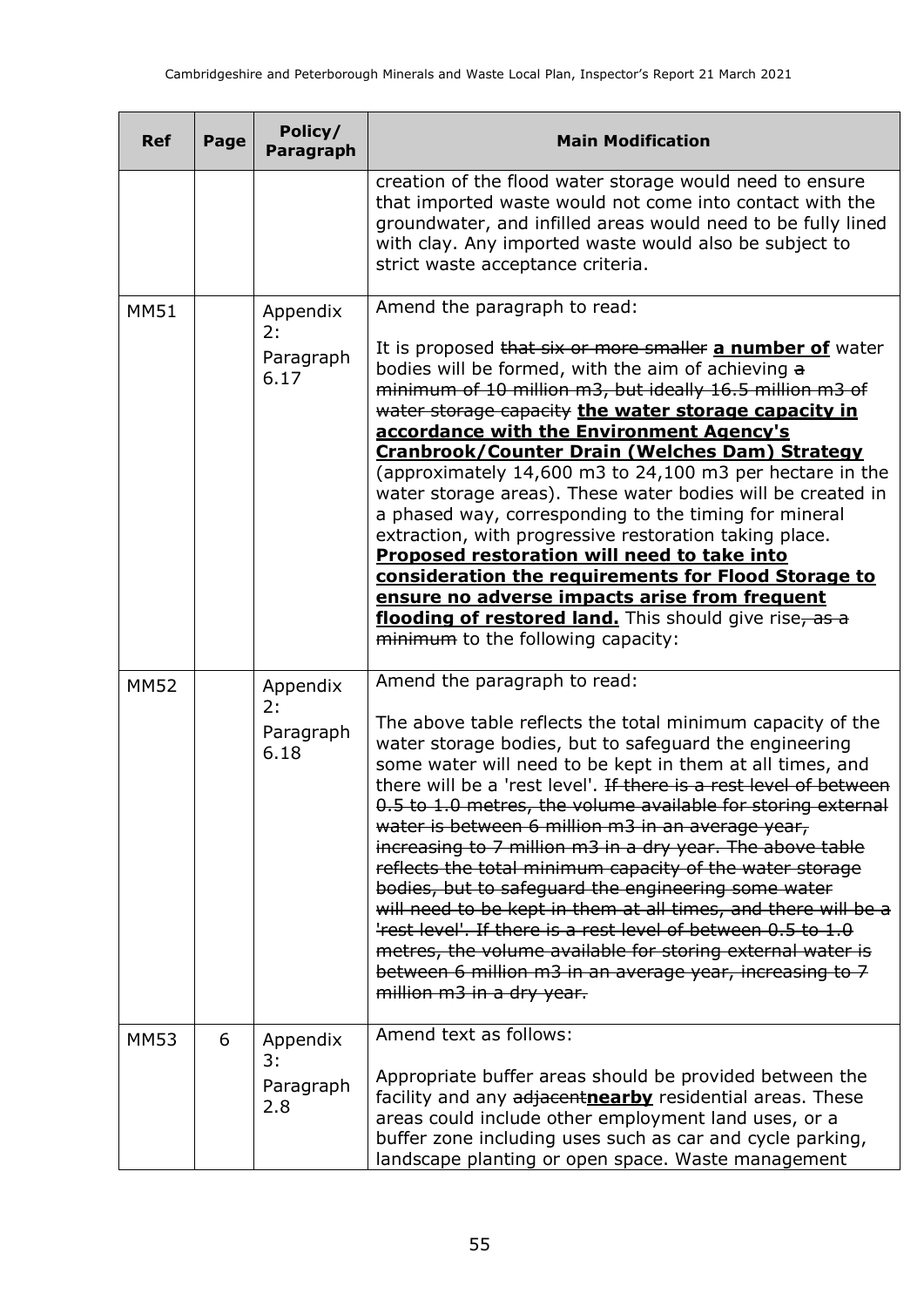| <b>Ref</b>  | Page | Policy/<br>Paragraph                        | <b>Main Modification</b>                                                                                                                                                                                                                                                                                                                                                                                                                                                                                                                                                                                                                                            |  |  |  |  |  |
|-------------|------|---------------------------------------------|---------------------------------------------------------------------------------------------------------------------------------------------------------------------------------------------------------------------------------------------------------------------------------------------------------------------------------------------------------------------------------------------------------------------------------------------------------------------------------------------------------------------------------------------------------------------------------------------------------------------------------------------------------------------|--|--|--|--|--|
|             |      |                                             | facilities can also act as a buffer between sensitive land<br>uses and other forms of development such as between<br>residential areas and main roads, railways, and Water<br>Recycling Centres. The actual size and treatment of<br>the buffer would depend on the location and facility<br>proposed. The indicative Urban Location Plan shown<br>below demonstrates how landscaping and open<br>space may be used to form appropriate buffers in the<br>urban context. However, where such facilities are<br>designed into industrial or employment led areas,<br>such buffers may well be significantly different to<br>take account of the local circumstances. |  |  |  |  |  |
| <b>MM54</b> | 16   | Appendix<br>3:<br>Air Quality<br>Principles | Amend the table as follows:<br><b>Air Quality Principles</b><br>. Measures to control air quality, dust and odour.<br>. Potential use of energy efficient low emission fuels.<br><b>.</b> Locating waste management facilities downwind<br>from sensitive receptors.<br><b>Protect sensitive receptors by including</b><br>measures to control air quality, dust and odour.<br><b>Potential use of energy efficient low emission</b><br>fuels.                                                                                                                                                                                                                      |  |  |  |  |  |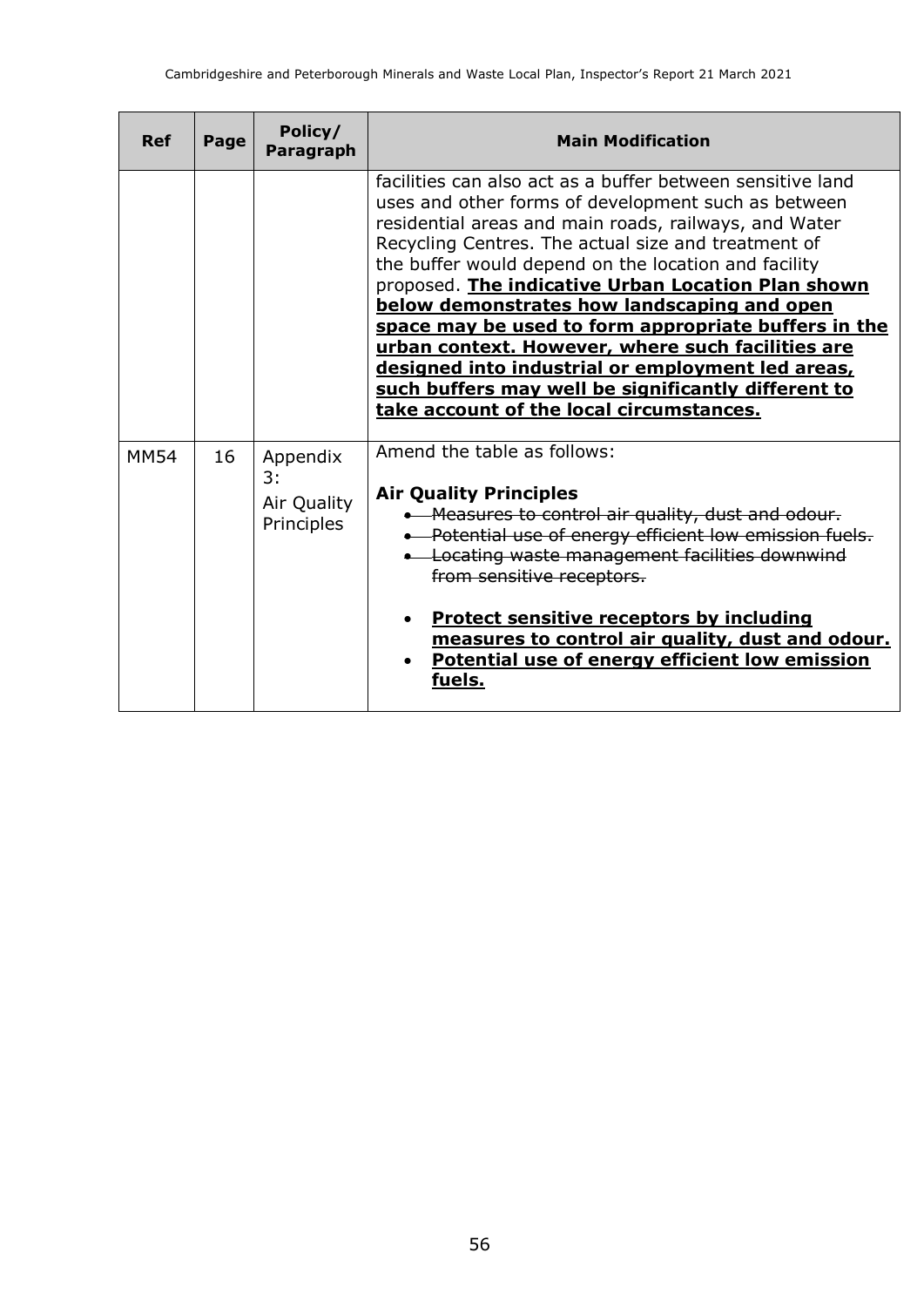### **Appendix 1: Updated Table for Insertion in Policy 3**

The following table is to be included in Policy 3 (MM17) and will replace in full the similar first table currently located in Policy 3. The second table in Policy 3 will be retained unaltered. The source of the Table below is Table 14 of the published Waste Needs Assessment (evidence document PE04).

|                                 |                                                                      |                      | Indicative total waste management capacity needs |             |            |            |            |             |  |
|---------------------------------|----------------------------------------------------------------------|----------------------|--------------------------------------------------|-------------|------------|------------|------------|-------------|--|
|                                 |                                                                      |                      | 2016                                             | 2017        | 2021       | 2026       | 2031       | 2036        |  |
|                                 | Non-hazardous waste management - Recovery (million tonnes per annum) |                      |                                                  |             |            |            |            |             |  |
|                                 | <b>Materials</b><br>recycling                                        | Forecast<br>arisings | 0.613                                            | 0.662       | 0.696      | 0.754      | 0.806      | 0.852       |  |
|                                 | (Mixed -<br>Municipal,<br>C&I                                        | Existing<br>capacity | 0.670                                            | 0.746       | 0.734      | 0.732      | 0.732      | 0.732       |  |
| Preparing                       |                                                                      | Capacity<br>gap      | $+0.056$                                         | $+0.084$    | $+0.038$   | $-0.022$   | $-0.074$   | $-0.120$    |  |
| for re-<br>use and<br>recycling | Composting<br>$(Mixed -$                                             | Forecast<br>arisings | 0.169                                            | 0.199       | 0.207      | 0.225      | 0.240      | 0.249       |  |
|                                 | Municipal<br>C&I                                                     | Existing<br>capacity | 0.332                                            | 0.324       | 0.349      | 0.349      | 0.349      | 0.349       |  |
|                                 |                                                                      | Capacity<br>gap      | $+0.163$                                         | $+0.124$    | $+0.142$   | $+0.124$   | $+0.109$   | $+0.100$    |  |
|                                 | Inert<br>recycling<br>(CD&E)                                         | Forecast<br>arisings | 0.056                                            | 0.087       | 0.066      | 0.067      | 0.068      | 0.068       |  |
|                                 |                                                                      | Existing<br>capacity | 0.149                                            | 0.184       | 0.435      | 0.410      | 0.410      | 0.410       |  |
|                                 |                                                                      |                      |                                                  |             | (0.190)    | (0.190)    | (0.190)    | (0.190)     |  |
|                                 |                                                                      | Capacity<br>gap      | $+0.093$                                         | $+0.097$    | $+0.370$   | $+0.343$   | $+0.342$   | $+0.342$    |  |
|                                 |                                                                      |                      |                                                  |             | $(+0.560)$ | $(+0.533)$ | $(+0.532)$ | $(+0.532)$  |  |
| Other<br>recovery               | Treatment<br>and energy<br>processes*                                | Forecast<br>arisings | 0.156                                            | 0.160       | 0.226      | 0.314      | 0.393      | 0.416       |  |
|                                 | (Mixed -<br>Municipal,<br>C&I                                        | Existing<br>capacity | 0.295                                            | 0.327       | 0.349      | 0.337      | 0.337      | 0.337       |  |
|                                 |                                                                      |                      |                                                  |             | (0.035)    | (0.575)    | (0.575)    | (0.575)     |  |
|                                 |                                                                      | Capacity<br>gap      | $+0.139$                                         | $+0.166$    | $+0.124$   | $+0.023$   | $-0.057$   | $-0.080$    |  |
|                                 |                                                                      |                      |                                                  |             | $(+0.159)$ | $(+0.598)$ | $(+0.518)$ | $(+0.495)$  |  |
|                                 | Energy<br>recovery<br>(CD&E                                          | Forecast<br>arisings | 0.001                                            | 0.001       | 0.002      | 0.002      | 0.002      | 0.002       |  |
|                                 | wood<br>waste)                                                       | Existing<br>capacity | $\mathbf 0$                                      | $\mathbf 0$ | 0          | 0          | 0          | $\mathbf 0$ |  |
|                                 |                                                                      |                      |                                                  |             |            | (0.048)    | (0.048)    | (0.048)     |  |